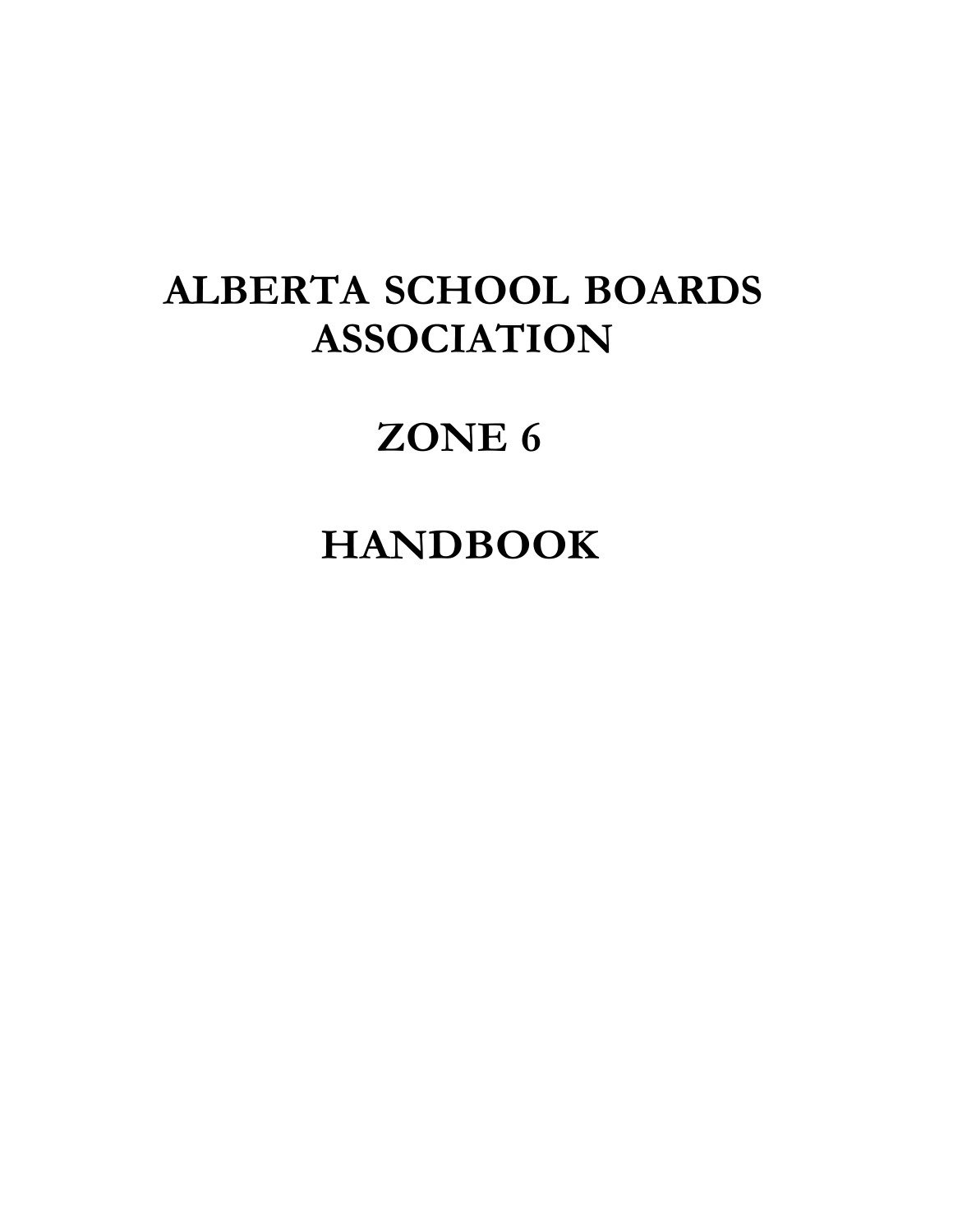| <b>ASBA Zone 6 Handbook Preamble</b>                                                          | Page 1          |
|-----------------------------------------------------------------------------------------------|-----------------|
| <b>Bylaw 1 Definitions</b>                                                                    | Page 2          |
| Definitions and Interpretations<br>$\bullet$                                                  | Page 2 & 3<br>٠ |
| <b>Bylaw 2 Membership</b>                                                                     | Page 4          |
| Membership of Zone 6                                                                          | Page 4          |
| <b>Bylaw 3 Meetings of Zone 6</b>                                                             | Page 5          |
| <b>Zone 6 General Meetings</b>                                                                | Page 5 & 6      |
| <b>Zone 6 Annual General Meeting</b>                                                          | Page 7 & 8      |
| <b>Zone 6 Executive Meetings</b>                                                              | Page 9 & 10     |
| <b>Bylaw 4 Zone 6 Governance</b>                                                              | Page            |
| <b>Composition of Executive</b><br>$\bullet$                                                  | Page            |
| <b>Terms</b><br>$\bullet$                                                                     | Page            |
| <b>Election Process</b><br>$\bullet$                                                          | Page            |
| <b>Vacancy</b><br>$\bullet$                                                                   | Page            |
| <b>Attendance at the CSBA Convention</b>                                                      | Page            |
| <b>Committees</b>                                                                             | Page            |
| <b>Chair Roles and Responsibilities</b><br>$\bullet$                                          | Page            |
| <b>Vice-Chair Roles and Responsibilities</b><br>٠                                             | Page            |
| Zone 6 ASBA Director Roles and Responsibilities<br>٠                                          | Page            |
| Zone 6 ASBA Alternate Director Roles and Responsibilities                                     | Page            |
| <b>Labour Relations Coordinator Roles and Responsibilities</b><br>$\bullet$                   | Page            |
| <b>Edwin Parr Coordinator Roles and Responsibilities</b><br>٠                                 | Page            |
| <b>Professional Development Coordinator Roles and Responsibilities</b><br>$\bullet$           | Page            |
| <b>Handbook Review Coordinator Roles and Responsibilities</b><br>$\bullet$                    | Page            |
| <b>Trustee Representative Roles and Responsibilities</b>                                      | Page            |
| <b>Secretary-Treasurer Roles and Responsibilities</b>                                         | Page            |
| Zone 6 Trustee Representatives to External Organizations Roles and<br><b>Responsibilities</b> | Page            |
| <b>Bylaw 5 Finance</b>                                                                        | Page            |
| <b>Operational Year</b><br>$\bullet$                                                          | Page            |
| <b>Fiscal Year</b>                                                                            | Page            |
| <b>Membership Fees</b>                                                                        | Page            |
| <b>Appointment of Auditor and Audit</b>                                                       | Page            |
| <b>Banking</b>                                                                                | Page            |
| Per Diem, Expenses and Travel Allowance                                                       | Page            |

## **TABLE OF CONTENTS**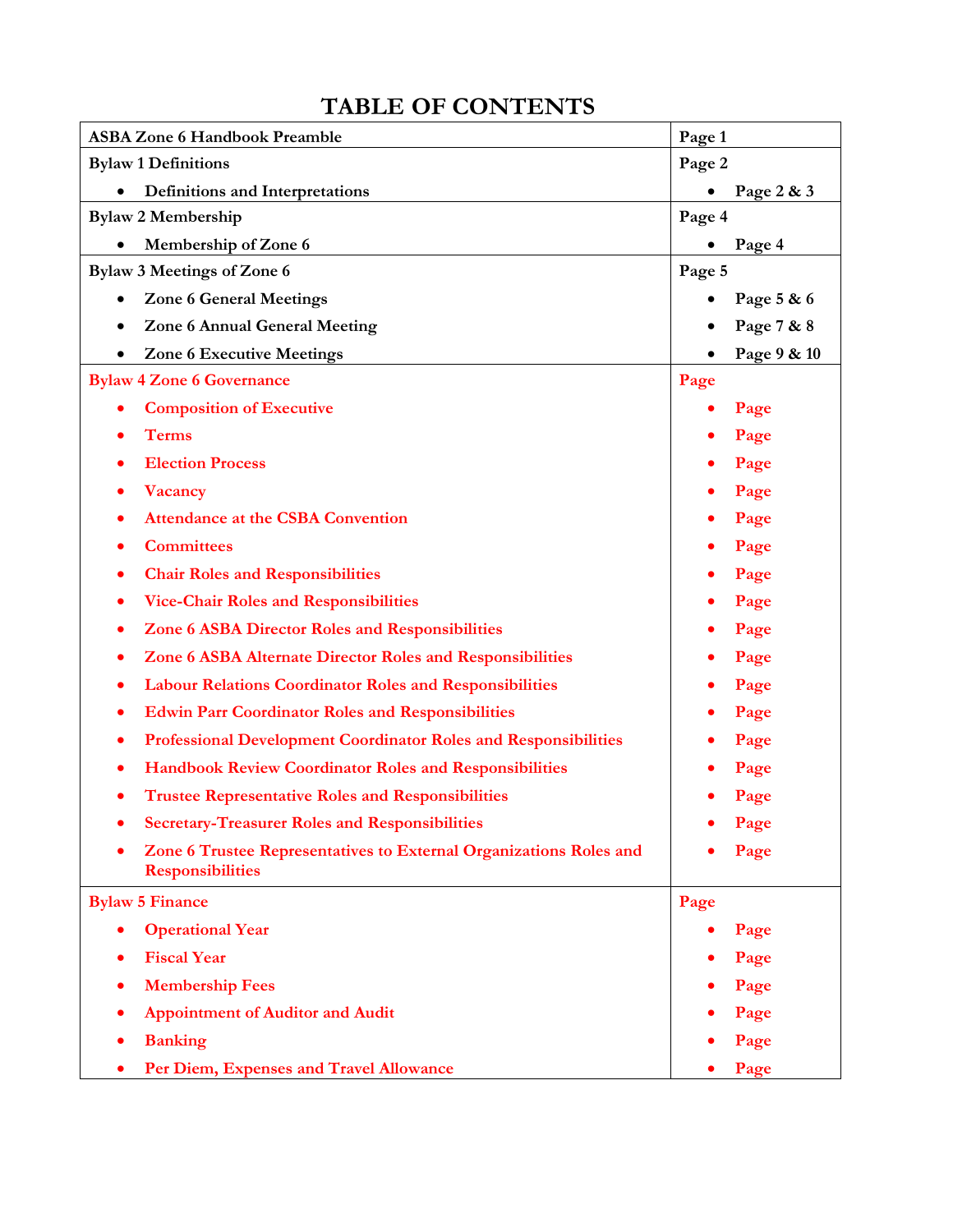| <b>Financial Reporting</b><br>$\bullet$         | Page              |
|-------------------------------------------------|-------------------|
| Honoraria                                       | Page              |
| <b>Budget</b>                                   | Page<br>$\bullet$ |
| <b>Bylaw 6 Handbook and Records</b>             | Page              |
| Handbook                                        | Page              |
| <b>Records</b>                                  | Page<br>$\bullet$ |
| <b>ASBA Bylaws</b>                              | Page              |
| <b>ASBA Schedule A Forming Bylaws for Zones</b> | Page              |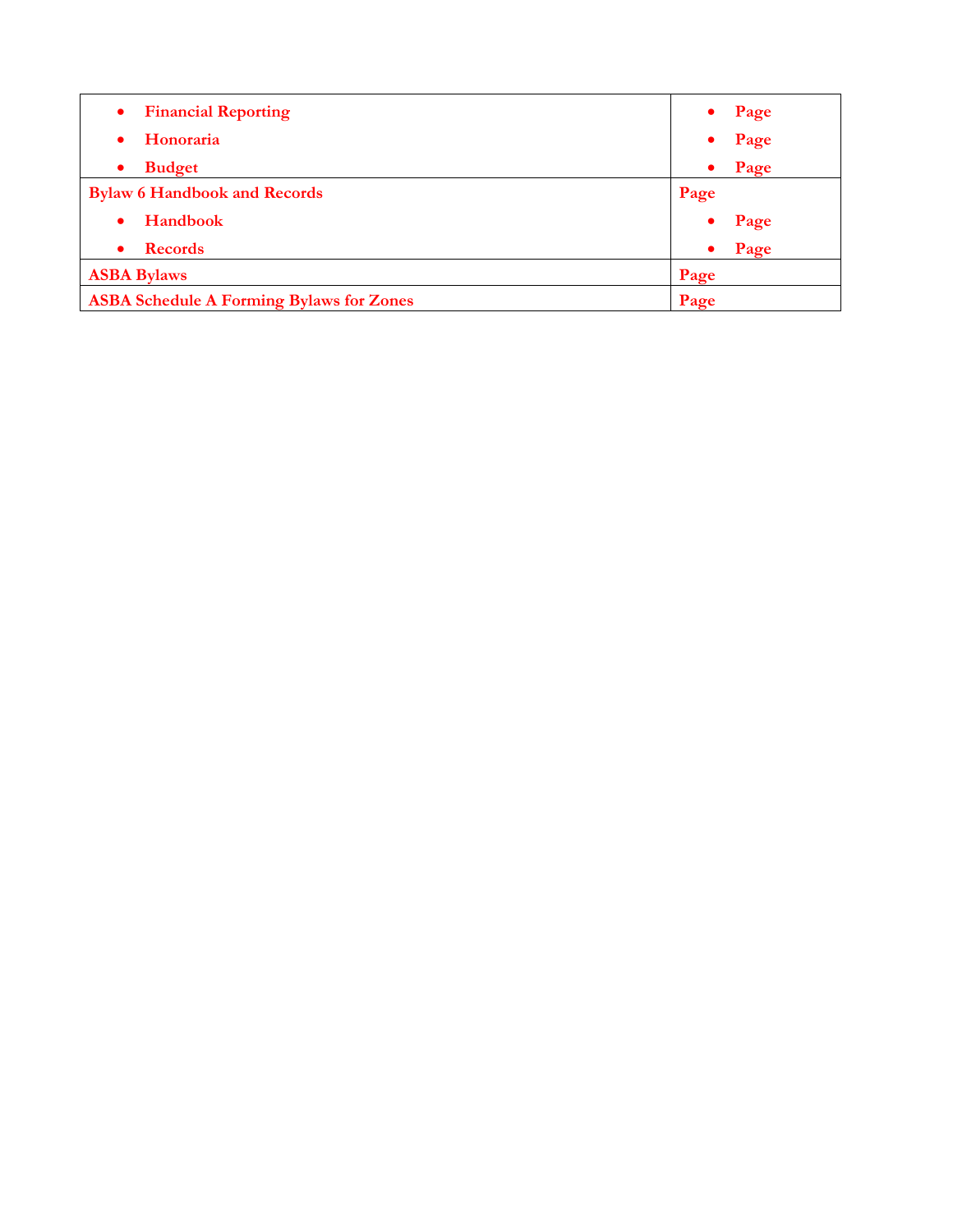## **Alberta School Boards Association Zone Six**  Handbook Preamble

The objective of the geographic Zones shall be to work in cooperation for the mutual benefit of all members of the Alberta School Boards Association, to consider matters relating to education and school administration which are of particular interest to their areas, to encourage better understanding between Boards and the public, to work for continued improvement in the educational system, and to make recommendations to the Alberta School Boards Association.

The Importance of Zones:

Communicating with each other, whether it be between boards, between Zones, or between ASBA and Zones, is critical to the success of our organization. The Alberta School Boards Association is just that: an association of all school boards in the province. In order to be successful in advocacy, lobbying or generally addressing concerns, there must be a flow of communication and dialogue so that each piece of the association is working in harmony with the others. Zones are an established link, critical to the gathering of information from boards, funneling to the ASBA Board of Directors, and ensuring that information from the ASBA Board of Directors is shared and discussed with all boards.

Zone 6 has been formed under Alberta School Boards Association bylaw 13 and shall be governed by ASBA bylaws numbers 1 through 11 and Schedule A of the Alberta School Boards Association bylaws. Zone 6 hereby establishes the following bylaws which are consistent with the bylaws of the Association.

**Approved March 12, 2014**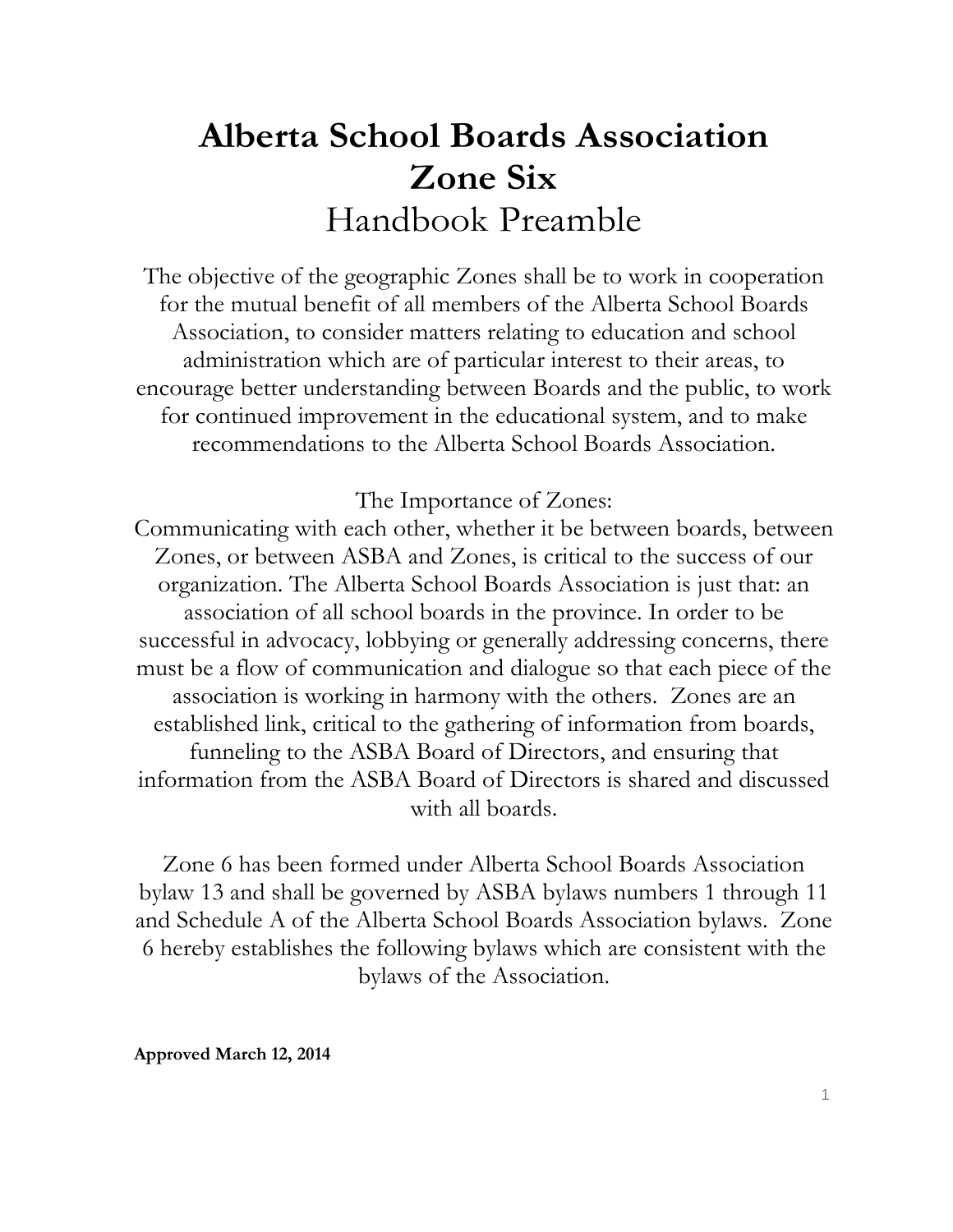## **Bylaw 1 Definitions**

- **1.** Definitions and Interpretation
	- 1.1 In these Bylaws, unless the context otherwise requires:
		- 1.1.1 "Alternate Director" means a representative of a Zone or Metro Board who shall fill the position of Director in the event of the Director's absence or inability to act.
		- 1.1.2 "Associate Member" of the Association means:
			- 1.1.2.1 Elected First Nations boards of education under the auspices of band councils; and
			- 1.1.2.2 Métis boards of education that operate school buildings.
		- 1.1.3 "Association" or "The Association" means the Alberta School Boards Association.
		- 1.1.4 "Board" means the board of trustees of a school district, school division, or regional division, the regional authority of a Francophone education region, or an official trustee as defined in the School Act.
		- 1.1.5 "Board of Directors" means the Board of Directors of the Association, established pursuant to the provisions of these Bylaws.
		- 1.1.6 "Director" means a member of the Association's Board of Directors who represents a Zone or Metro Board.
		- 1.1.7 "Full Member" of the Association means:
			- 1.1.7.1 A board of trustees of a school district, school division, or regional division, or the regional authority of a Francophone education region that has publicly elected members according to the Local Authorities Election Act or in the case of Lloydminster the Local Government Election Act, and that is an operating board as defined in the Alberta School Boards Association Act; or
			- 1.1.7.2 A board of trustees of a publicly supported school system in the City of Yellowknife, Northwest Territories.
		- 1.1.8 "General Election" means an election held for all Boards in accordance with the Local Authorities Election Act.
		- 1.1.9 "General Meeting" means one of the Association's biannual meetings; either the Spring General Meeting or the Fall General Meeting.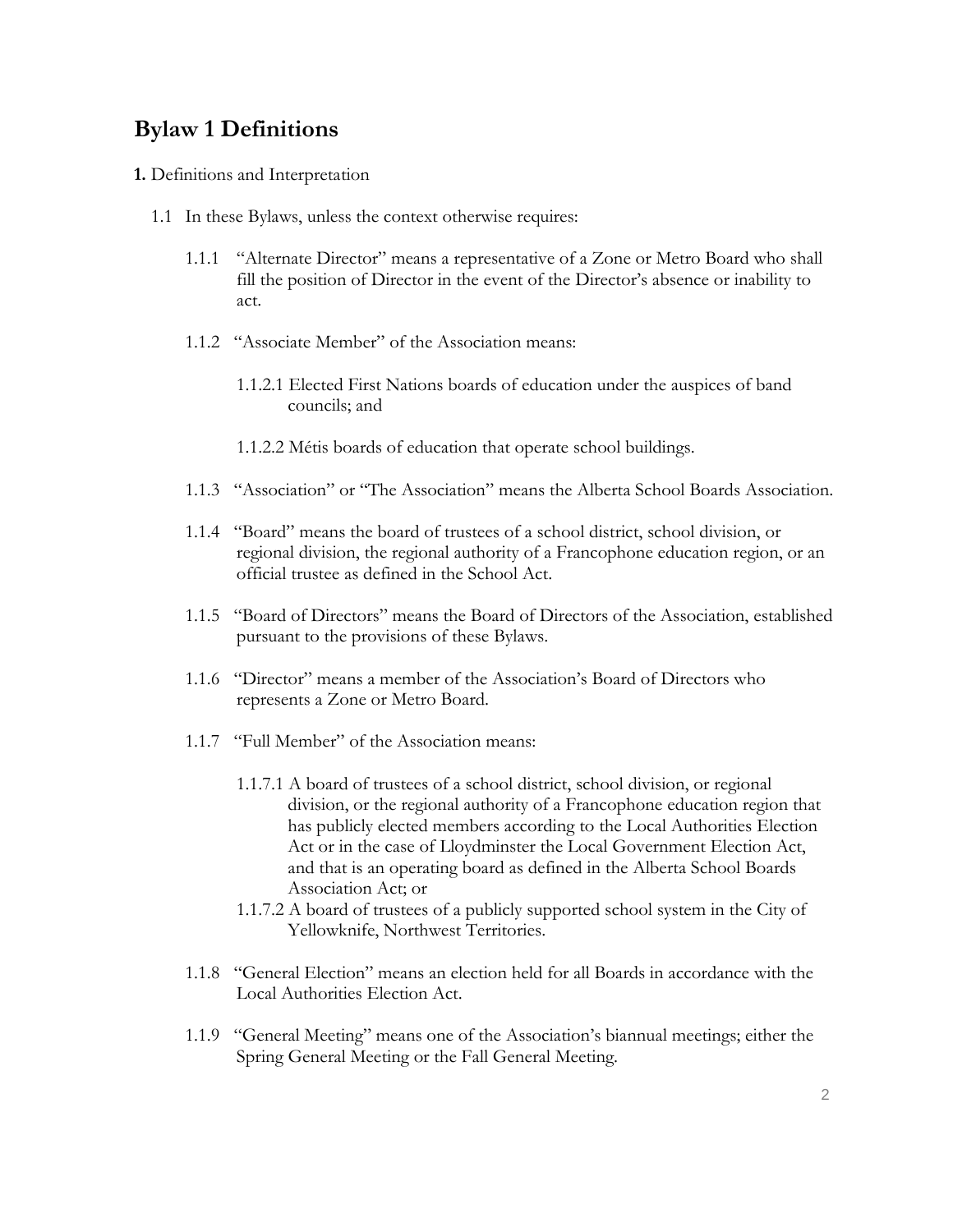- 1.1.10 "Metro Board" means any one of the four public or separate school boards in the cities of Calgary or Edmonton with Full Member status.
- 1.1.11 "Minister of Education" means the Minister of Education for the Province of Alberta.
- 1.1.12 "President" means President of the Association and Chair of the Board of Directors.
- 1.1.13 "School Act" means the School Act being Chapter S-3 of the Revised Statutes of Alberta, 2000 as amended from time to time or any successor legislation hereinafter enacted.
- 1.1.14 "Special General Meeting" means a meeting of the Association called by the Board of Directors pursuant to the provisions of these Bylaws. Unless the context otherwise requires, provisions in these Bylaws that apply to a General Meeting also apply to a Special General Meeting.
- 1.1.15 "Student" means any person enrolled in a Full Member jurisdiction as reported by Alberta Education.
- 1.1.16 "Substantive Motion" means a motion before the membership at a General Meeting, and includes motions relating to the Association budget, Bylaws, and policy positions.
- 1.1.17 "Trustee" means a member of a Board with Full Member status, or an official trustee as defined in the School Act.
- 1.1.18 "Vice-President" means Vice-President of the Association and Vice-Chair of the Board of Directors.
- 1.1.19 "Written Notice" means notice of a meeting that:
	- 1.1.19.1 Specifies the purpose, date, time and place of the meeting, and
	- 1.1.19.2 Is delivered by any electronic means or post, meeting required timelines, exclusive of the day on which the notice is sent or mailed and exclusive of the day for which notice is given.
- 1.1.20 "Zone" means a subset of all Boards established on a geographical or other basis pursuant to the provisions of these Bylaws.
- 1.2 In these Bylaws the singular includes the plural and the plural includes the singular.

#### **Approved March 12, 2014**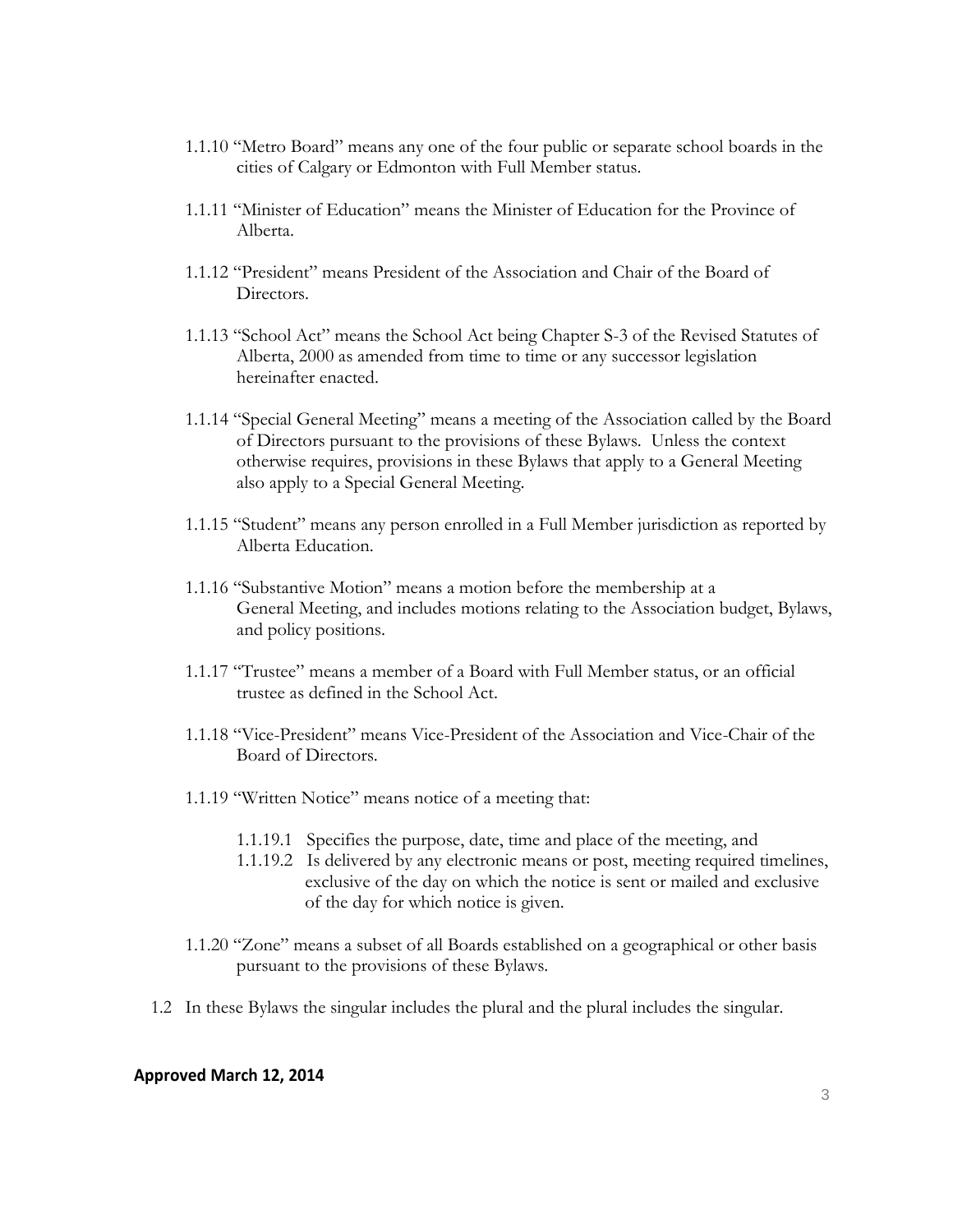## **Bylaw 2 Membership**

#### **2. Membership of Zone 6**

- **2.1.** Membership of Zone 6 shall include the following:
	- 2.1.1. Trustees and executive officers of the following Full Member Boards;
		- 2.1.1.1. Grasslands Regional Division No. 6
		- 2.1.1.2. Holy Spirit Roman Catholic Separate Regional Division No. 4
		- 2.1.1.3. Horizon School Division No. 67
		- 2.1.1.4. Lethbridge School District No. 51
		- 2.1.1.5. Livingstone Range School Division No. 68
		- 2.1.1.6. Medicine Hat Catholic Separate Regional Division No. 20
		- 2.1.1.7. Medicine Hat School District No. 76
		- 2.1.1.8. Palliser Regional Division No. 26
		- 2.1.1.9. Prairie Rose School Division No. 8
		- 2.1.1.10. Westwind School Division No. 74

**Approved March 12, 2014**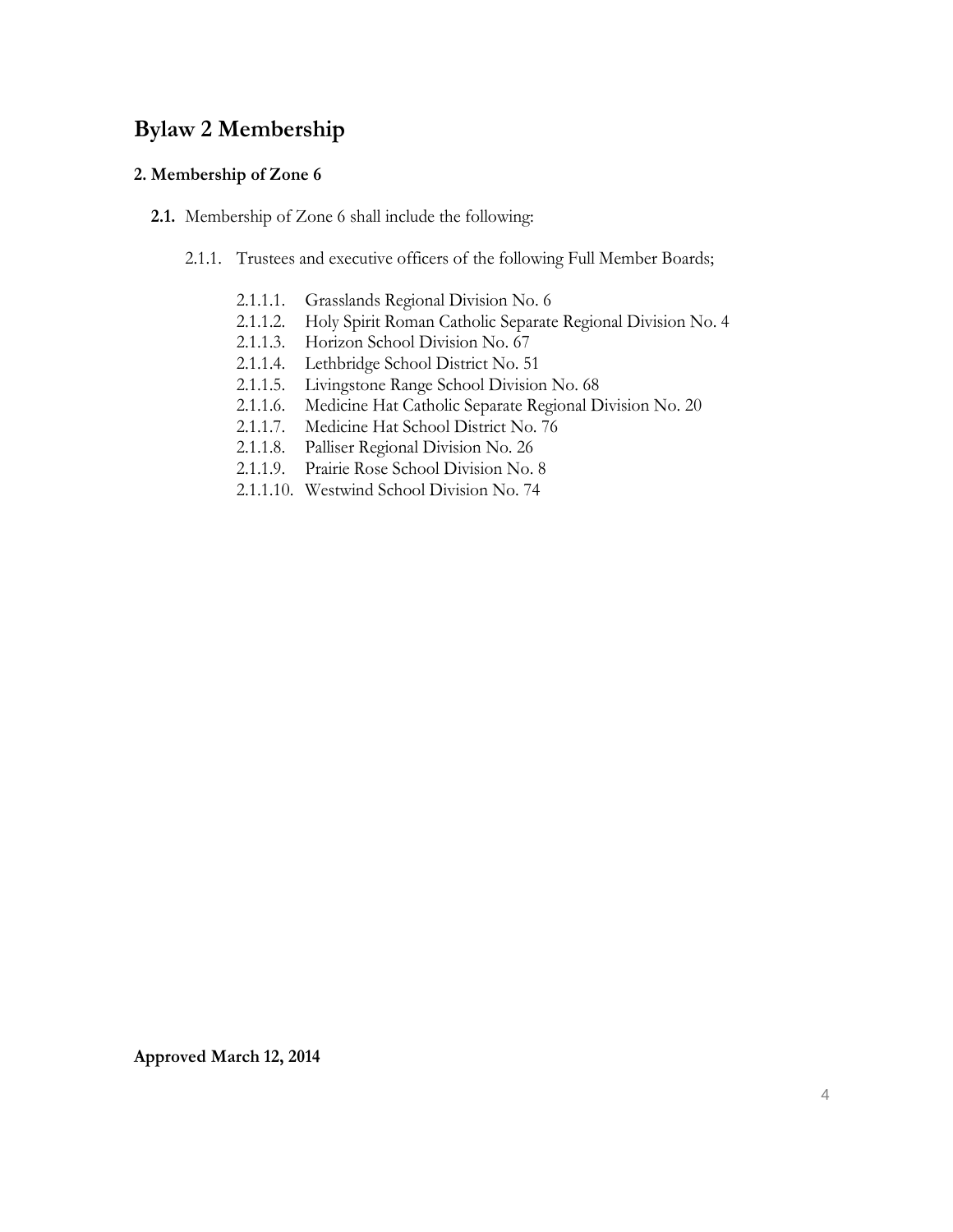## **Bylaw 3 Meetings of Zone 6**

#### **3. Meetings**

#### **3.1. Zone 6 General Meetings**

#### 3.1.1. **General Meeting Membership**

3.1.1.1. General meeting membership includes all members of Zone 6 as outlined in Bylaw 2.

#### 3.1.2. **General Meeting Dates and Times**

- 3.1.2.1. General Meetings will occur in the months of:
	- 3.1.2.1.1. September 3.1.2.1.2. November (AGM) 3.1.2.1.3. January 3.1.2.1.4. March 3.1.2.1.5. May
- 3.1.2.2. Dates and times for General Meetings will be determined by the Zone 6 Executive.

#### 3.1.3. **Chairing of General Meetings**

- 3.1.3.1. The Executive Chair shall preside over the Zone 6 General Meetings.
- 3.1.3.2. In the absence of the chair the Executive Vice-chair will preside over the meetings.

#### 3.1.4. **General Meeting Agendas**

- 3.1.4.1. Agendas for General Meetings will be determined by Zone 6 Executive and will include but not be limited to the following items:
	- 3.1.4.1.1. Adoption of the agenda
	- 3.1.4.1.2. Adoption of the minutes of the last General Meeting
	- 3.1.4.1.3. Zone 6 Chair report
	- 3.1.4.1.4. ASBA President report
	- 3.1.4.1.5. Zone 6 Director report
	- 3.1.4.1.6. Zone 6 Coordinators reports
	- 3.1.4.1.7. Alberta Education FNMI & Field Services Director Report
	- 3.1.4.1.8. Zone 6 Representatives to External Organizations Reports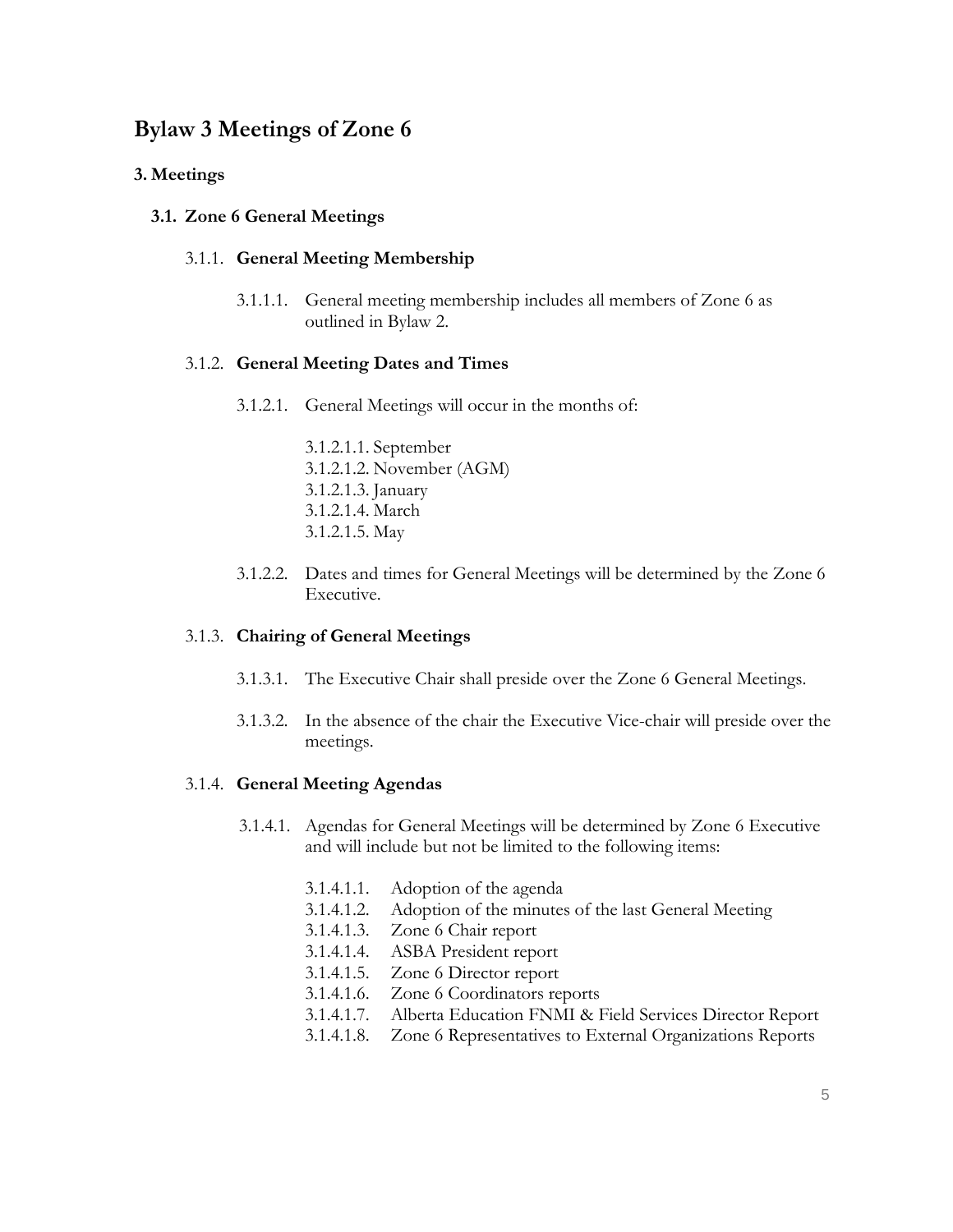#### 3.1.5. **Voting at General Meetings**

3.1.5.1. Voting shall be based upon one vote per Zone 6 member Board in attendance.

#### 3.1.6. **Representatives**

- 3.1.6.1. Representatives from each of the following organizations may attend Zone 6 General meetings as non-voting observers at the expense of their respective organizations;
	- 3.1.6.1.1. Elected First Nation boards of education within Zone 6.
	- 3.1.6.1.2. Conseil scolaire du Sud de l'Alberta (Greater Southern Public Francophone Education Region No. 4)
	- 3.1.6.1.3. Alberta Education FNMI and Field Services Sector South Services Director.
- 3.1.6.2. Other attendees approved by the Zone 6 executive.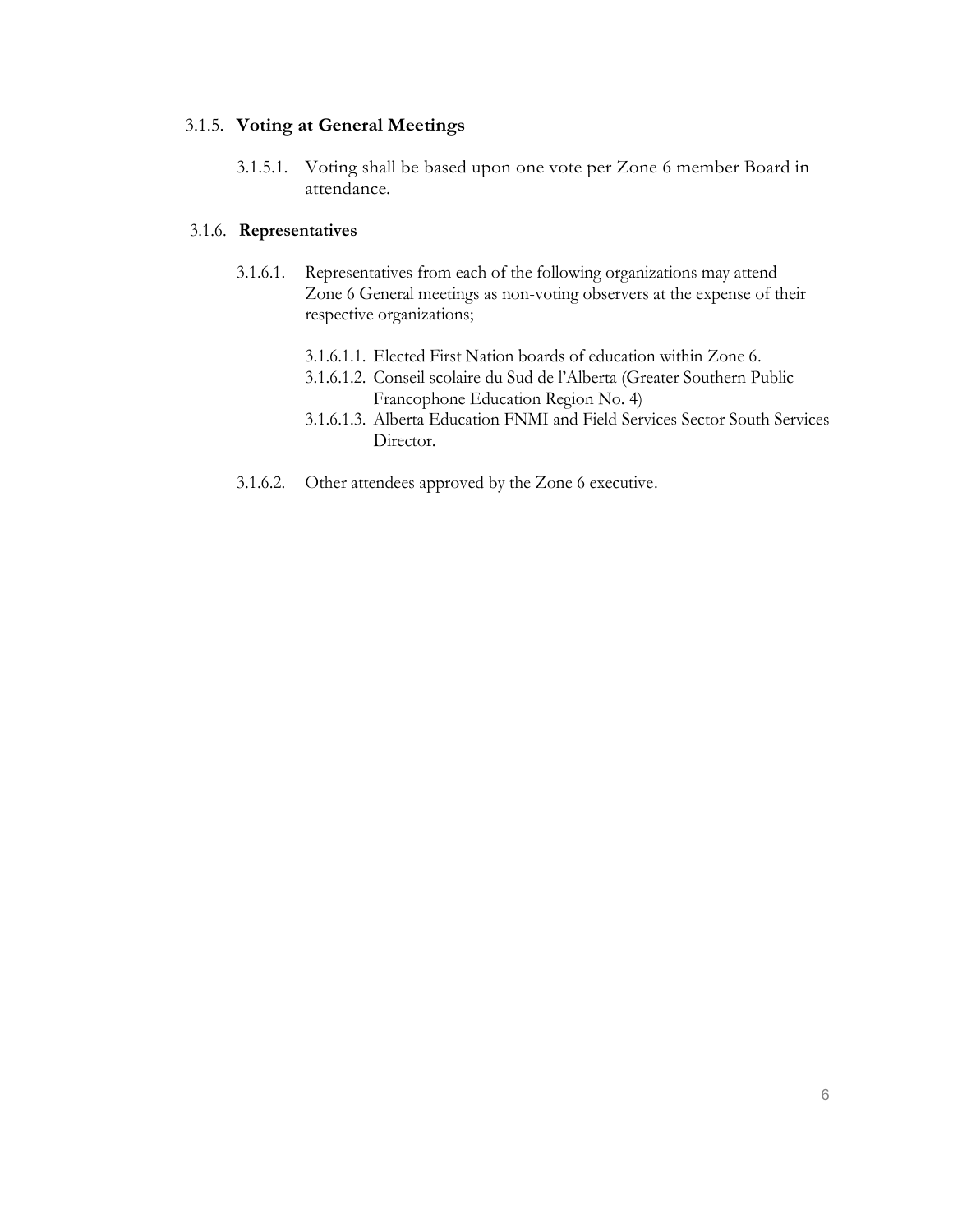#### **3.2. Zone 6 Annual General Meeting**

#### 3.2.1. **Annual General Meeting Date and Time**

3.2.1.1. Unless otherwise directed by the Zone 6 executive, the Zone 6 Annual General Meeting will be held in November in accordance with Alberta School Boards Association Schedule A.

#### 3.2.2. **Zone 6 Annual General Meeting Agenda**

- 3.2.2.1. The Zone 6 Annual General Meeting will include the following items:
	- 3.2.2.1.1. Adoption of the agenda
	- 3.2.2.1.2. Adoption of the minutes of the last Zone 6 Annual General Meeting
	- 3.2.2.1.3. Zone 6 Chair Report
	- 3.2.2.1.4. Zone 6 Director Report
	- 3.2.2.1.5. ASBA President Report
	- 3.2.2.1.6. Alberta Education FNMI & Field Services Directors Report
	- 3.2.2.1.7. Approval of the Zone 6 annual budget
	- 3.2.2.1.8. Annual Review and Approval of the Zone 6 Handbook
	- 3.2.2.1.9. Appointment of Auditor
	- 3.2.2.1.10. Election of the Zone 6 Director and Alternate Director, whose terms are outlined in ASBA Bylaw 5 -5.2
	- 3.2.2.1.11. Election of the following to the Zone 6 Executive (for a 2 year term commencing in November 2013)

| 3.2.2.1.11.1. Chair      |                                                   |
|--------------------------|---------------------------------------------------|
| 3.2.2.1.11.2. Vice-Chair |                                                   |
|                          | 3.2.2.1.11.3. Zone 6 Representatives to External  |
|                          | Organizations                                     |
|                          | 3.2.2.1.11.4. Zone 6 Labour Relations Coordinator |
|                          | 3.2.2.1.11.5. Edwin Parr Coordinator              |
|                          | 3.2.2.1.11.6. Handbook Review Coordinator         |
|                          | 3.2.2.1.11.7. Professional Learning Coordinator   |
|                          |                                                   |

3.2.2.1.12. Other specific matters determined by the Zone 6 Executive.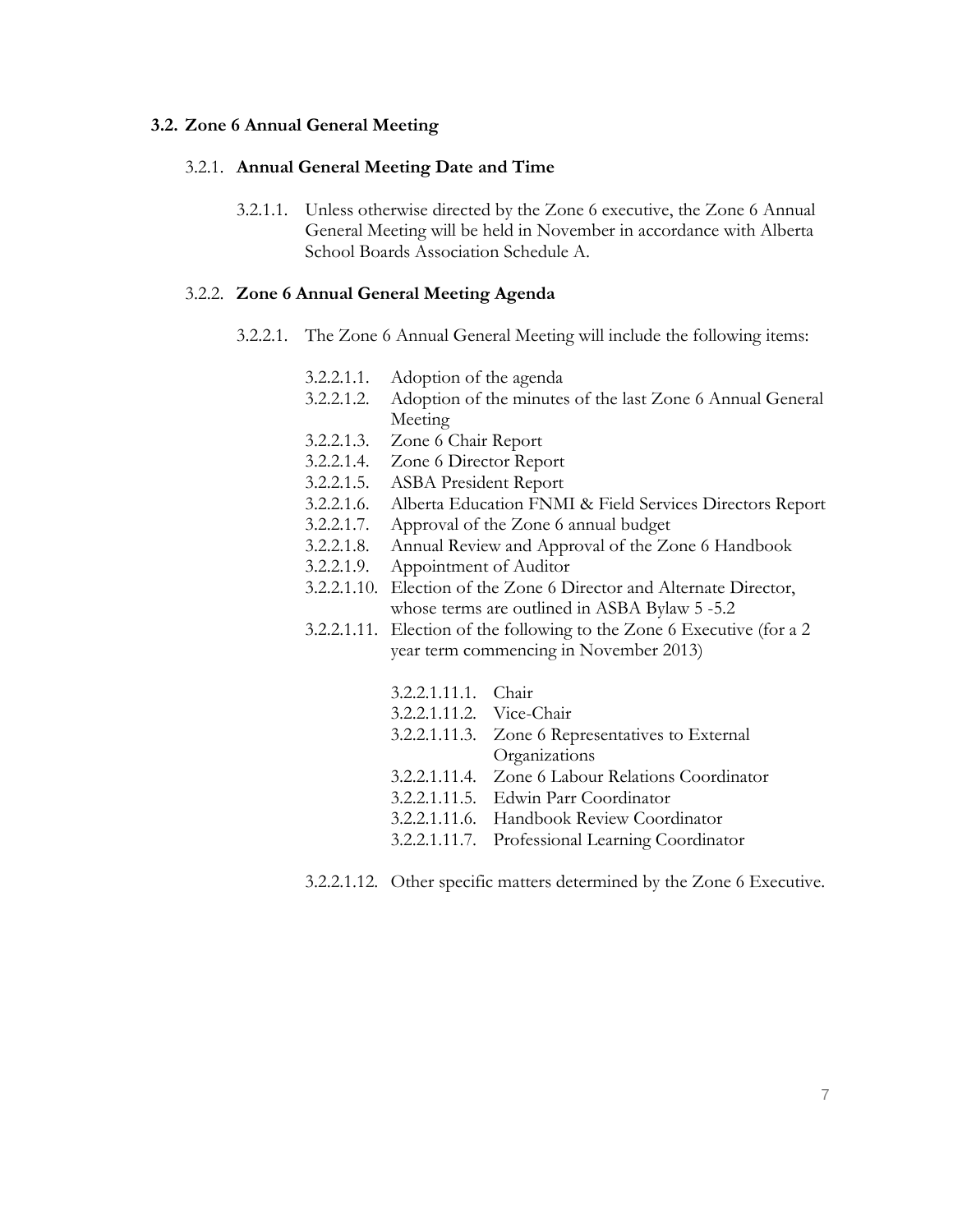#### 3.2.3. **Voting at Annual General Meetings**

- 3.2.3.1. Voting shall be based upon one vote per Zone 6 member Board in attendance.
- 3.2.3.2. Voting for all Zone 6 executive positions shall be based on one vote per Zone 6 member Board in attendance.
- 3.2.3.3. Voting for executive positions shall be by ballot, all other votes shall be by show of hands.

#### 3.2.4. **Annual General Meeting Representatives**

- 3.2.4.1. Representatives from each of the following organizations may attend Zone 6 Annual General Meetings as non-voting observers at the expense of their respective organizations;
	- 3.2.4.1.1. Elected First Nation boards of education within Zone 6.
	- 3.2.4.1.2. Conseil scolaire du Sud de l'Alberta (Greater Southern Public Francophone Education Region No. 4)
	- 3.2.4.1.3. Alberta Education FNMI and Field Services Sector South Services Director.
- 3.2.4.2. Other attendees approved by the Zone 6 executive.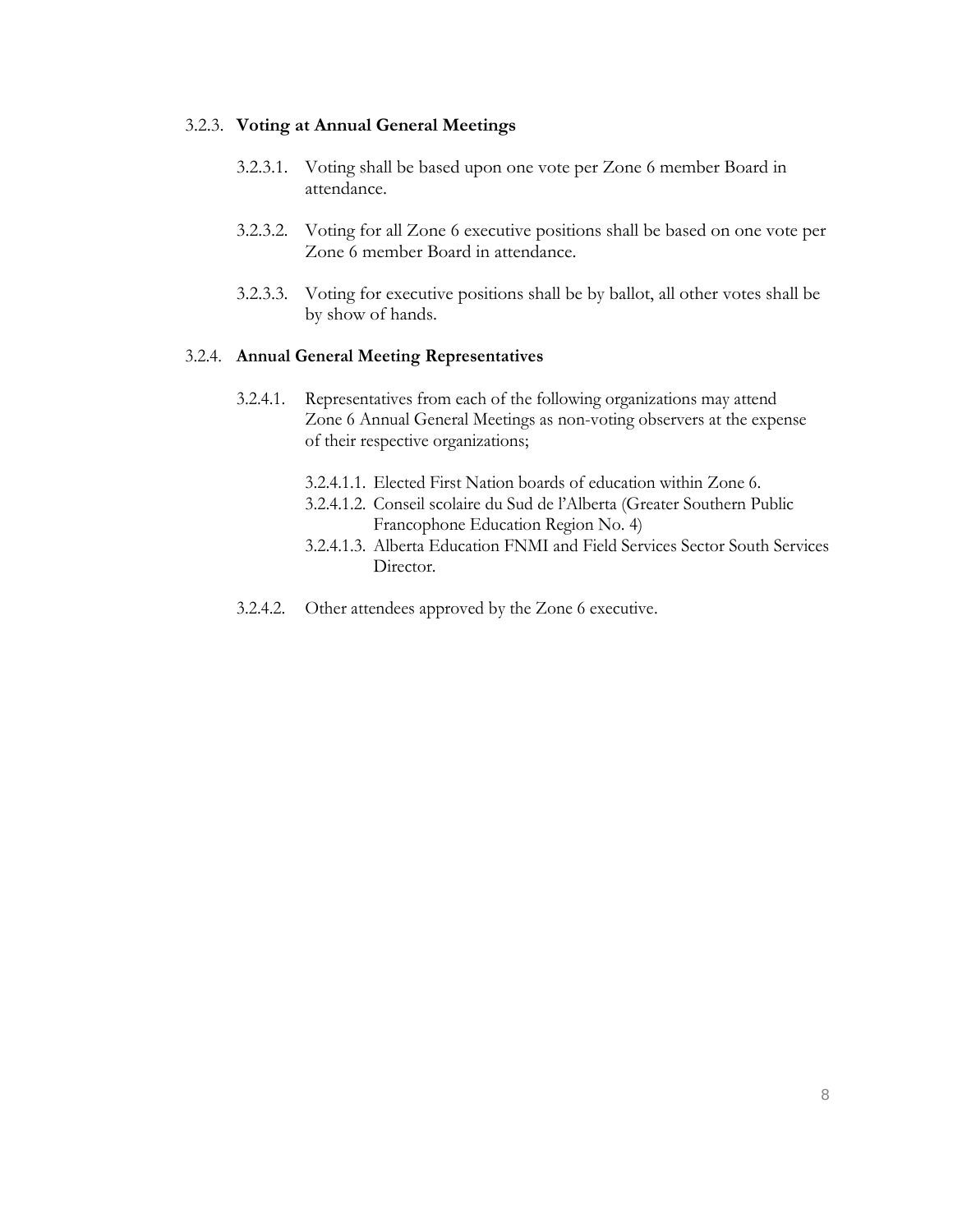#### **3.3. Zone 6 Executive Meetings**

#### 3.3.1. **Membership**

- 3.3.1.1. The Zone 6 Executive membership shall include the following:
	- 3.3.1.1.1. Chair
	- 3.3.1.1.2. Vice–Chair
	- 3.3.1.1.3. Zone Director to the Alberta School Boards Association ( A S B A ) Board of Directors
	- 3.3.1.1.4. Alternate Zone Director to ASBA
	- 3.3.1.1.5. Labour Relations Coordinator
	- 3.3.1.1.6. Edwin Parr Coordinator
	- 3.3.1.1.7. Professional Development Coordinator
	- 3.3.1.1.8. Handbook Review Coordinator
	- 3.3.1.1.9. Trustee representative from each Member Board within the boundaries of Zone 6
	- 3.3.1.1.10. Trustee representative from Conseil scolaire du Sud de l'Alberta (Greater Southern Public Francophone Education Region No. 4)
	- 3.3.1.1.11. Secretary-Treasurer

#### 3.3.2. **Meeting Dates and Times**

- 3.3.2.1. Executive Meetings will occur in the months of:
	- 3.3.2.1.1. October 3.3.2.1.2. December 3.3.2.1.3. February 3.3.2.1.4. April 3.3.2.1.5. June
- 3.3.2.2. Dates and times for Executive Meetings will be determined by the Zone 6 Executive.

#### 3.3.3. **Chairing the Executive Meetings**

- 3.3.3.1. The Zone 6 Chair shall preside over the Zone 6 Executive Meetings.
- 3.3.3.2. In the absence of the Chair the Zone 6 Vice-chair will preside over the meetings.

#### 3.3.4. **Executive Meeting Agendas**

3.3.4.1. Any member of the Executive may request items to be placed on the executive agenda.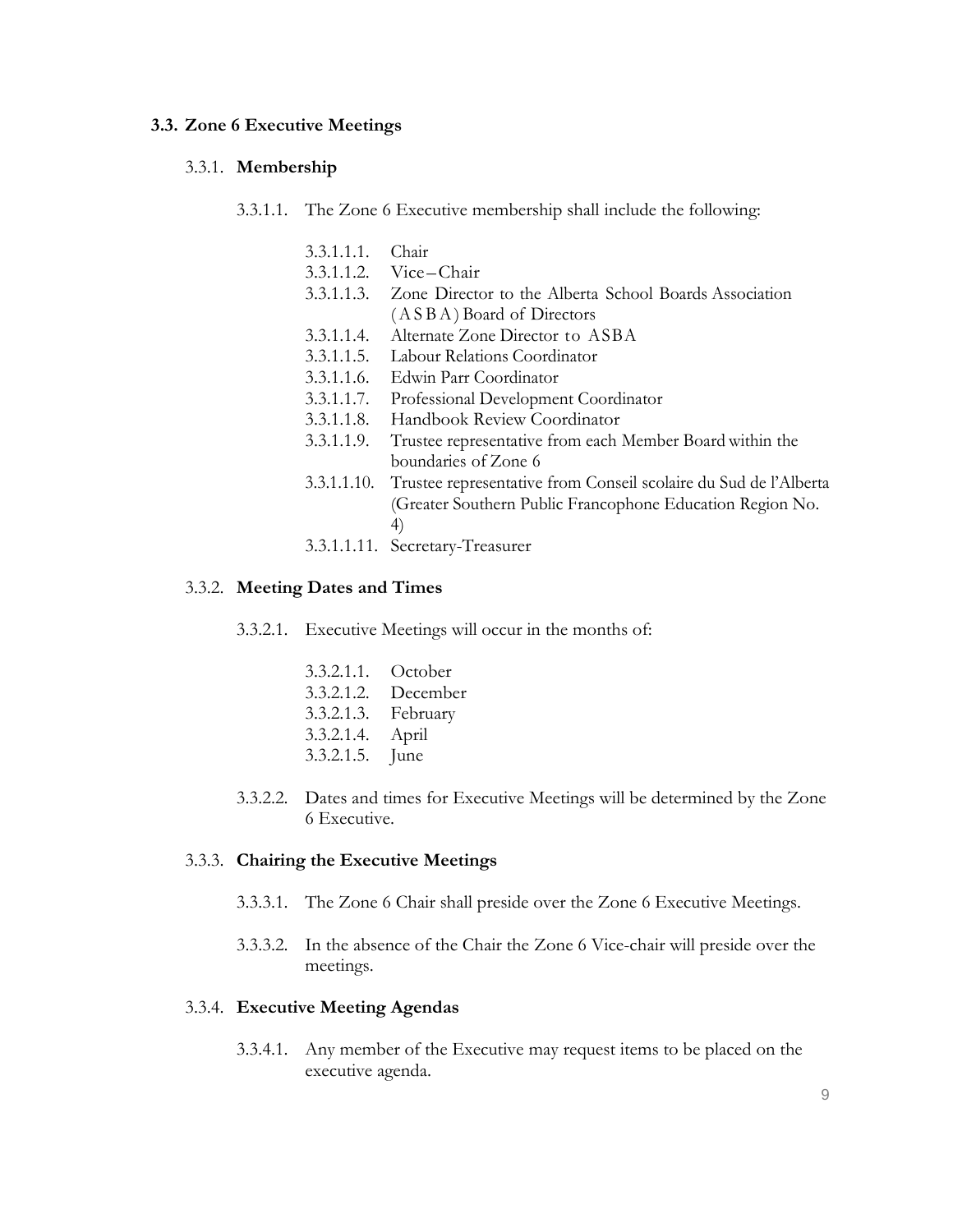3.3.4.2. The agenda for the Executive meeting shall be determined by the Zone 6 Chair in conjunction with the Zone Director and Secretary-Treasurer.

#### 3.3.5. **Executive Meeting Quorum**

3.3.5.1. A majority of the Trustee representative from each Member Board within the boundaries of Zone 6 shall constitute a quorum.

#### 3.3.6. **Voting at Executive Meetings**

3.3.6.1. Voting shall be based upon one vote per Zone 6 member Board in attendance.

**Approved March 12, 2014**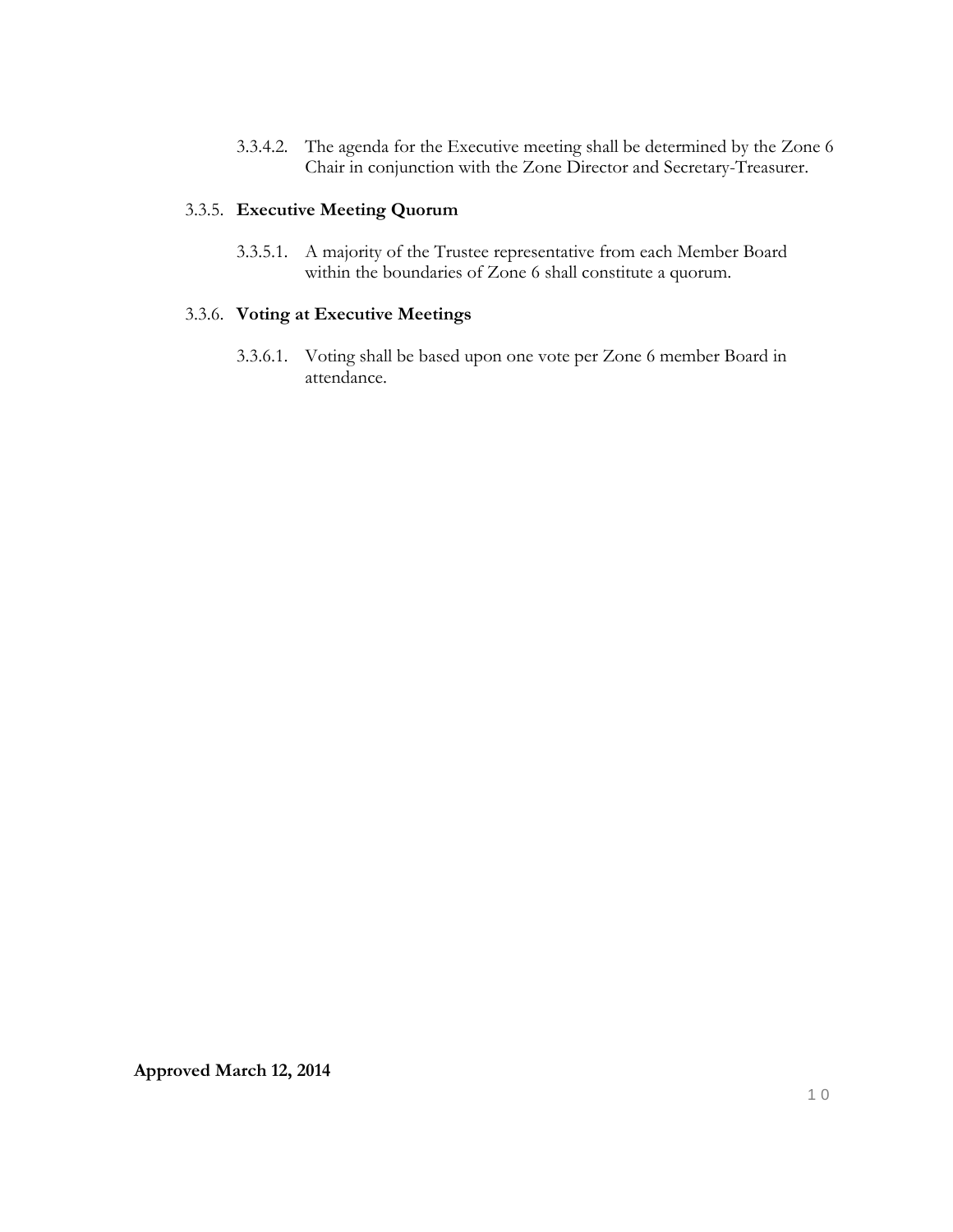## **Bylaw 4 Zone 6 Governance**

#### **4. Governance**

#### **4.1. Composition of Executive**

- 4.1.1. The Zone 6 Executive membership shall comprise include the following:
	- 4.1.1.1. Chair;
	- 4.1.1.2. Vice –Chair;
	- 4.1.1.3. Zone Director to the Alberta School Boards Association ( A S B A ) Board of Directors;
	- 4.1.1.4. Alternate Zone Director to ASBA;
	- 4.1.1.5. Labour Relations Coordinator;
	- 4.1.1.6. Edwin Parr Coordinator Chair;
	- 4.1.1.7. Professional Development Coordinator;
	- 4.1.1.8. Handbook Review Coordinator Committee Chair;
	- 4.1.1.9. Trustee representative from each Member Board within the boundaries of Zone 6; and
	- 4.1.1.10. Secretary-Treasurer. And
	- 4.1.1.11. Zone 6 representatives to external agencies and organizations.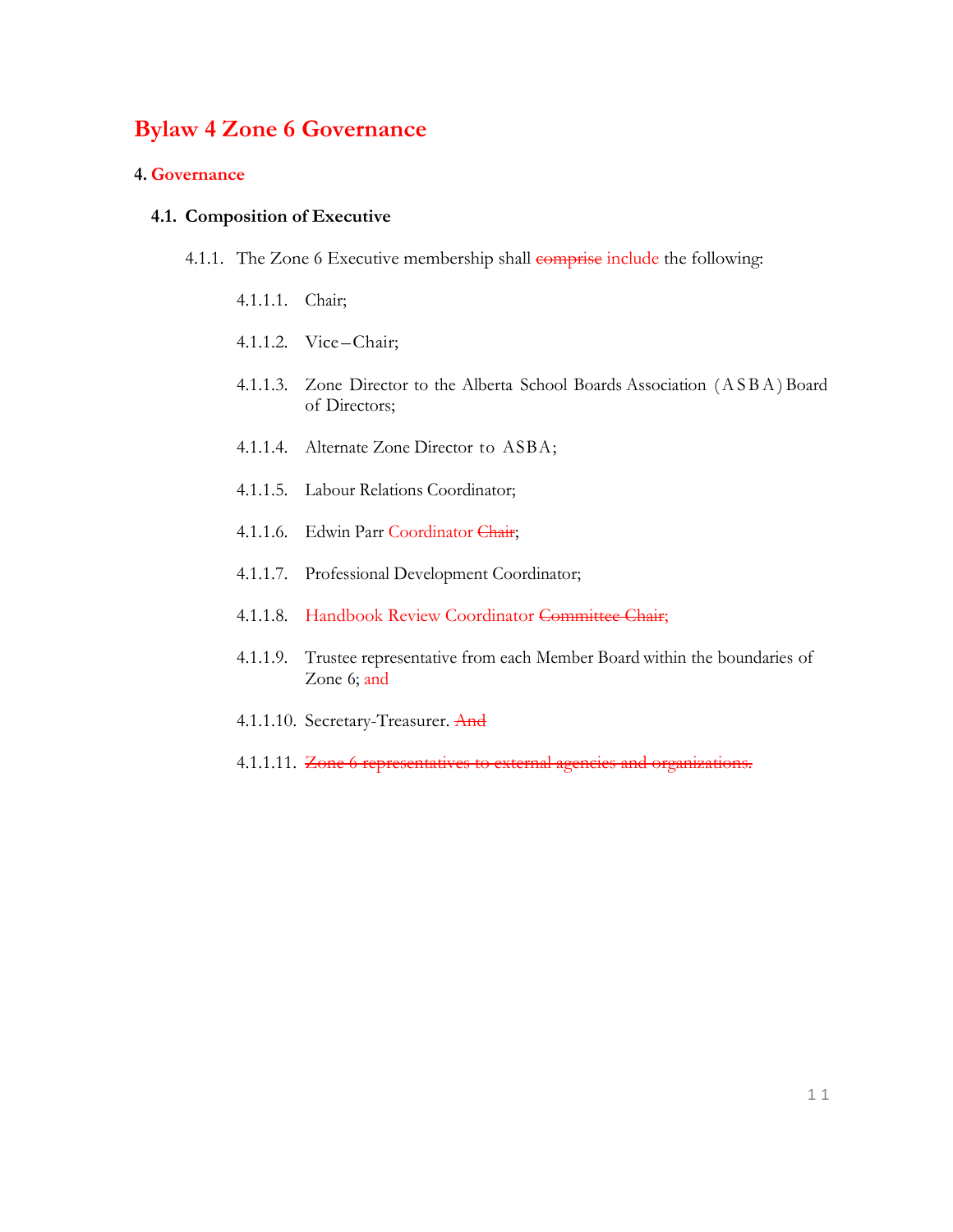#### **4.2. Terms of Executive**

- 4.2.1. All executive positions shall be for a term of two years commencing in November 2013, with the exception of Zone Director and Alternate Director, whose terms are outlined in ASBA Bylaw 5 - 5.2 (commencing in November 2014).
- 4.2.2. All Representatives to External Organizations shall be for a term of two years commencing in November 2013, unless deemed otherwise by the Zone 6 Executive.
- 4.2.3. Secretary-Treasurer term shall be one year
	- 4.2.3.1. Selection of the Secretary-Treasurer shall take place by the new Executive at the first Executive meeting to take place following the Zone 6 Annual General Meeting;
	- 4.2.3.2. Term of office shall expire upon the date of the next Zone 6 Annual General Meeting;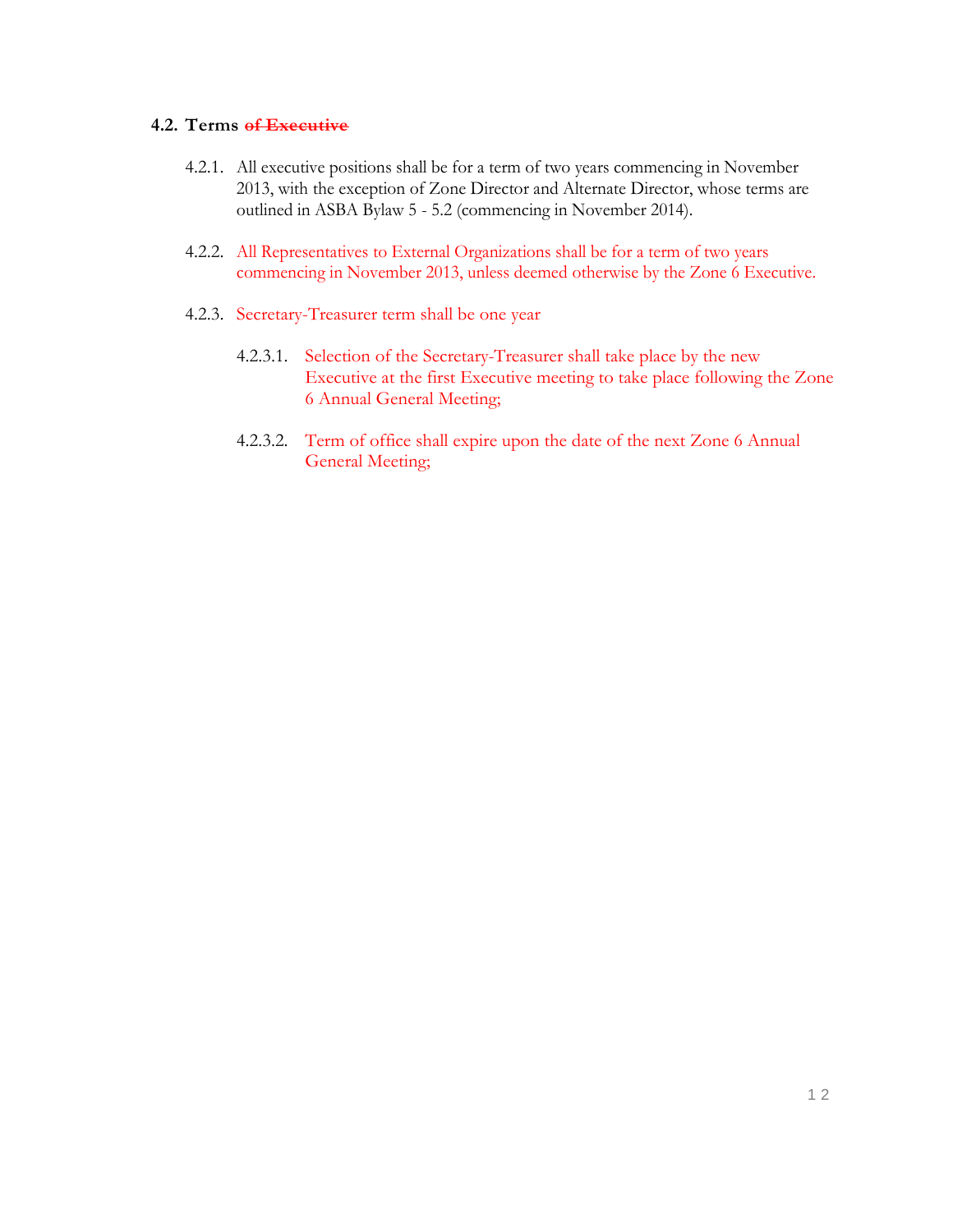#### **4.3. Election Process**

- 4.3.1. The position of Zone Chair or Vice-Chair shall not be held by the ASBA:
	- 4.3.1.1. President;
	- 4.3.1.2. Vice-President;
	- 4.3.1.3. Zone 6 Director; or
	- 4.3.1.4. Alternate Zone 6 Director.
- 4.3.2. The election for Zone 6 Director shall take place before the election for Zone 6 Alternate Director.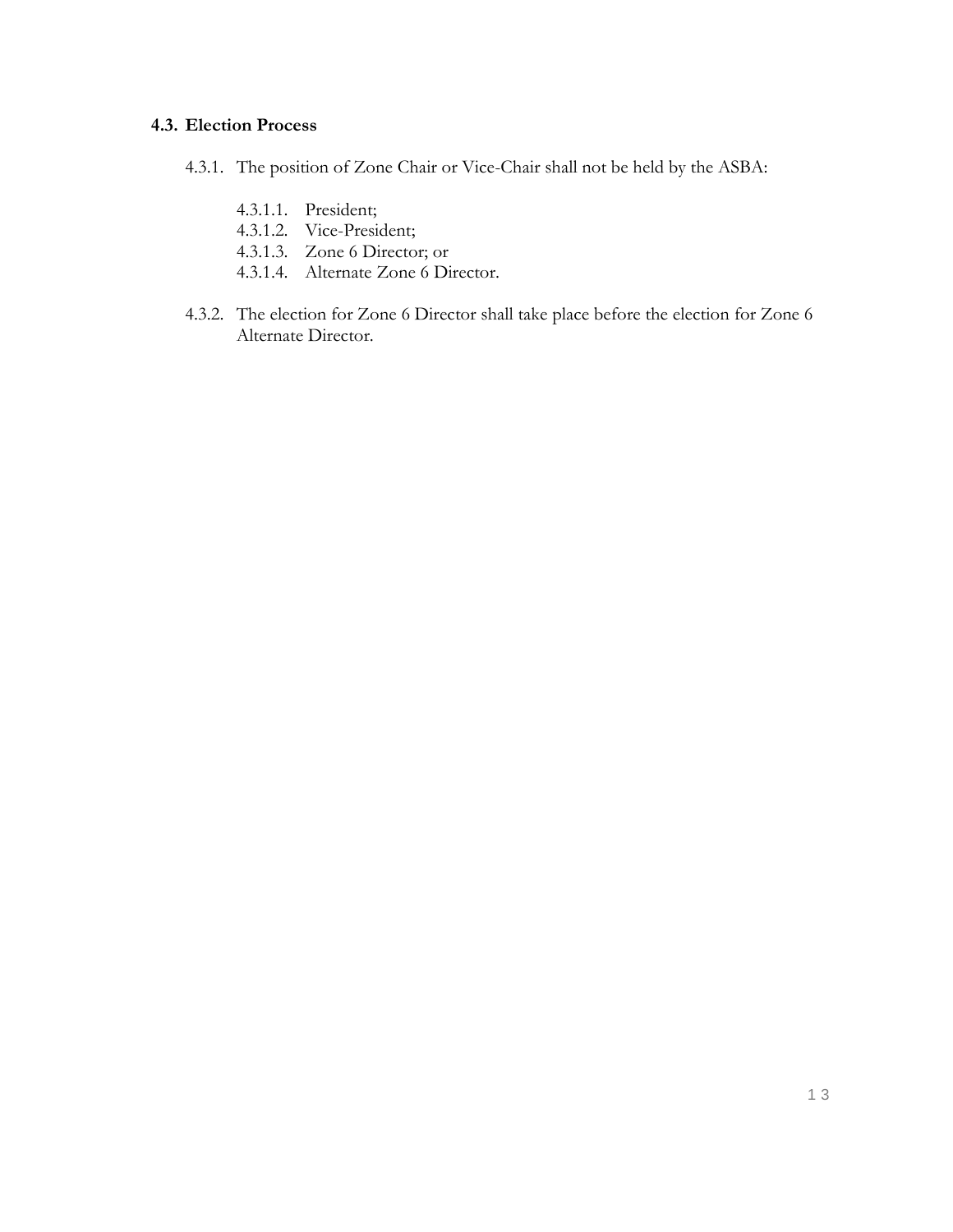#### **4.4. Vacancy**

- 4.4.1. If the elected Zone 6 Chair is unable to fulfill his/her term, the Vice-Chair will assume the office of Chair.
- 4.4.2. If the Vice-Chair is unable to assume the office of Chair a by-election may be called by the Executive.
- 4.4.3. If any Executive or Representative to External Organization position becomes vacant, with the exception of Trustee Representatives from member Boards and the Zone Director to the ASBA Board of Directors, the Executive may appoint a replacement to serve out the balance of the term.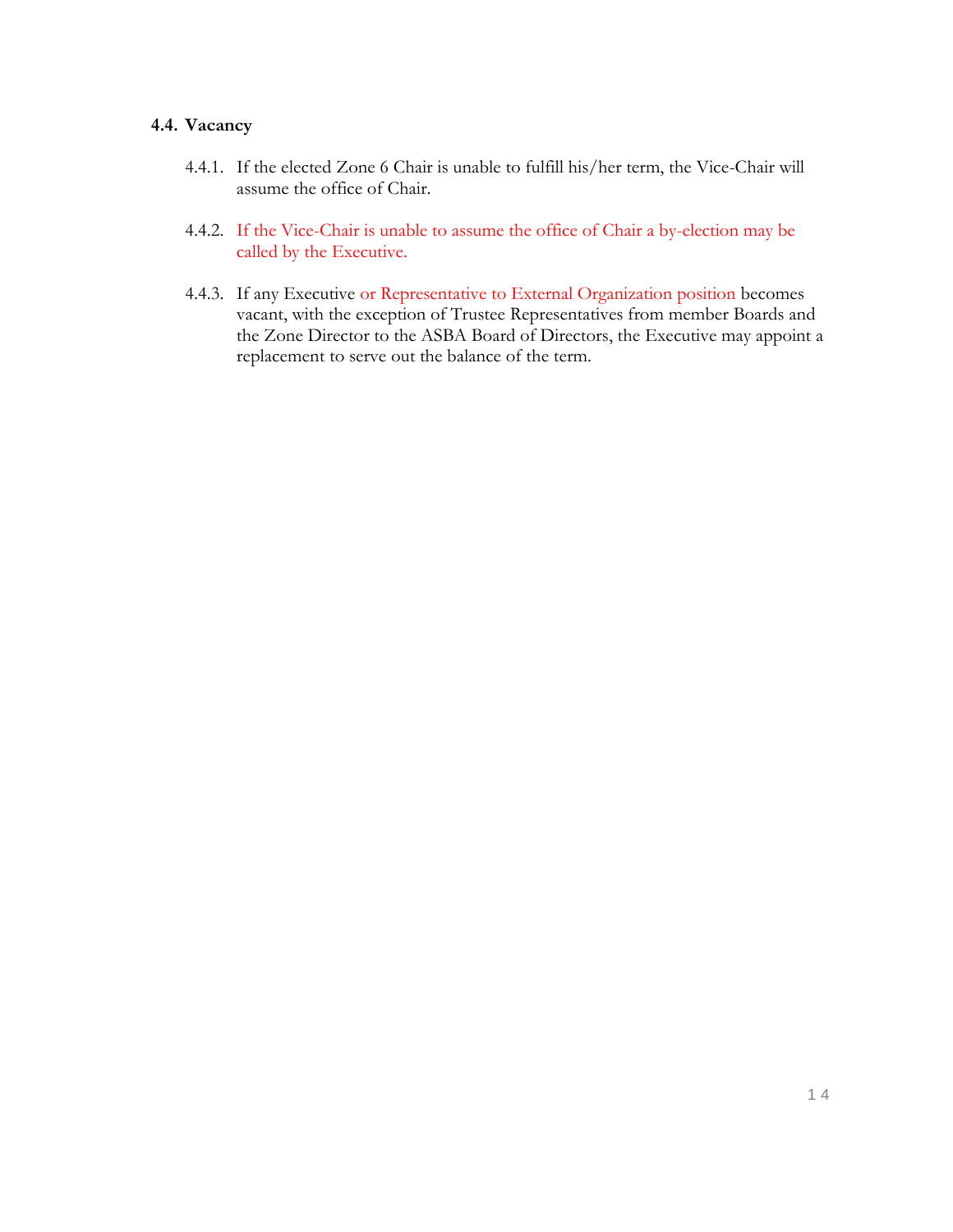#### **4.5. Attendance at the Canadian School Boards Association Convention**

- 4.5.1. Attendance at the CSBA convention by the Chair or designate shall be determined, by motion, annually at the April Zone 6 Executive meeting.
- 4.5.2. When Zone 6 sends the Chair or designate the Zone shall pay the following:
	- 4.5.2.1. Convention registration fee;
	- 4.5.2.2. Economy airfare and/or ground transportation;
	- 4.5.2.3. Accommodation;
	- 4.5.2.4. Daily allocation for meals; and
	- 4.5.2.5. Per Diem allocation.
- 4.5.3. Receipts are required for all items except for daily allocation for meals and per diem.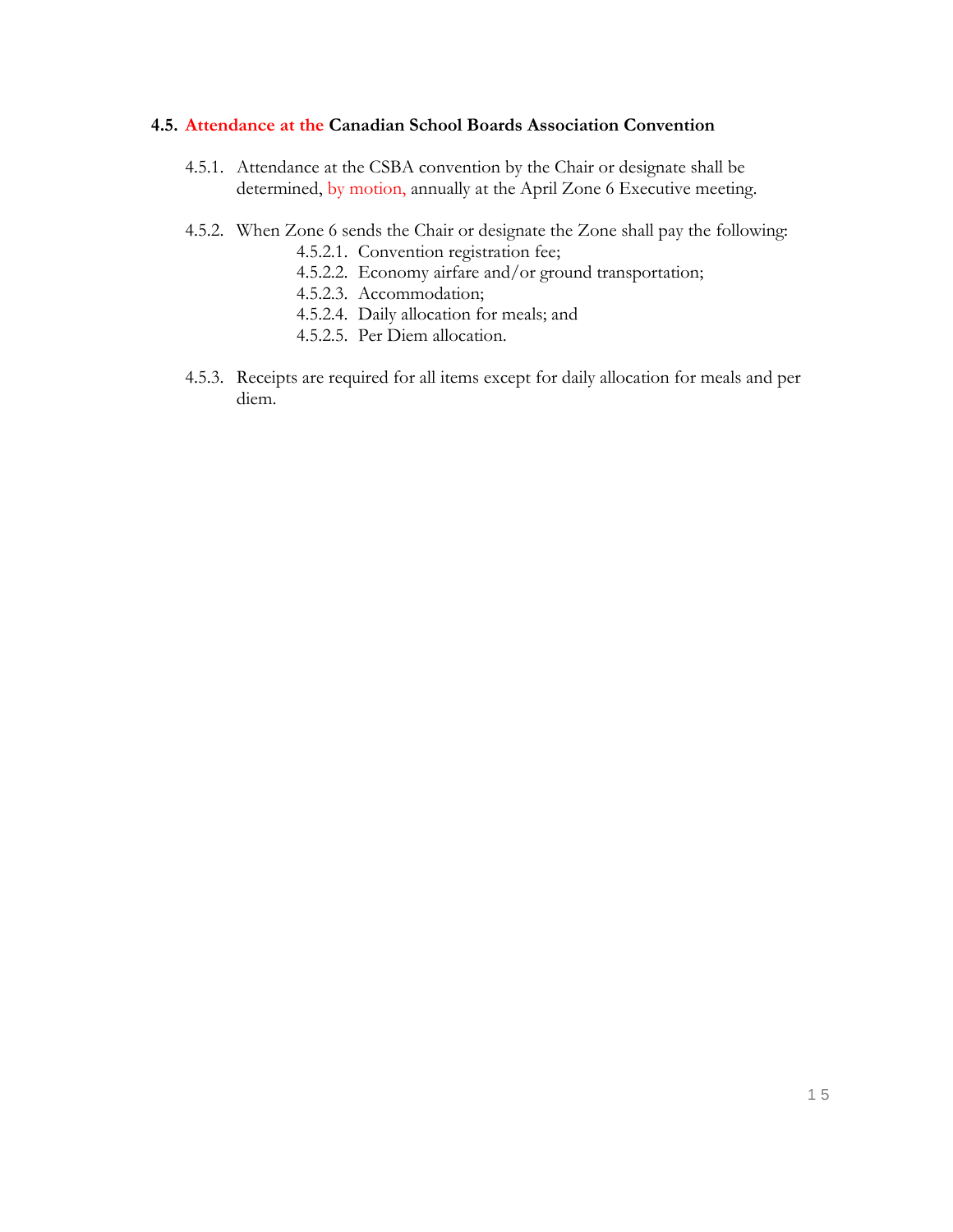#### **4.6. Committees**

- 4.6.1. Zone 6 may establish standing or ad-hoc committees as it deems necessary.
- 4.6.2. Terms of reference for each committee shall be developed in writing and attached to the Zone 6 handbook.
- 4.6.3. Committees shall be advisory in nature and shall report to the Zone 6 membership.
- 4.6.4. Minutes shall be kept for all committee meetings and filed with the Secretary-Treasurer.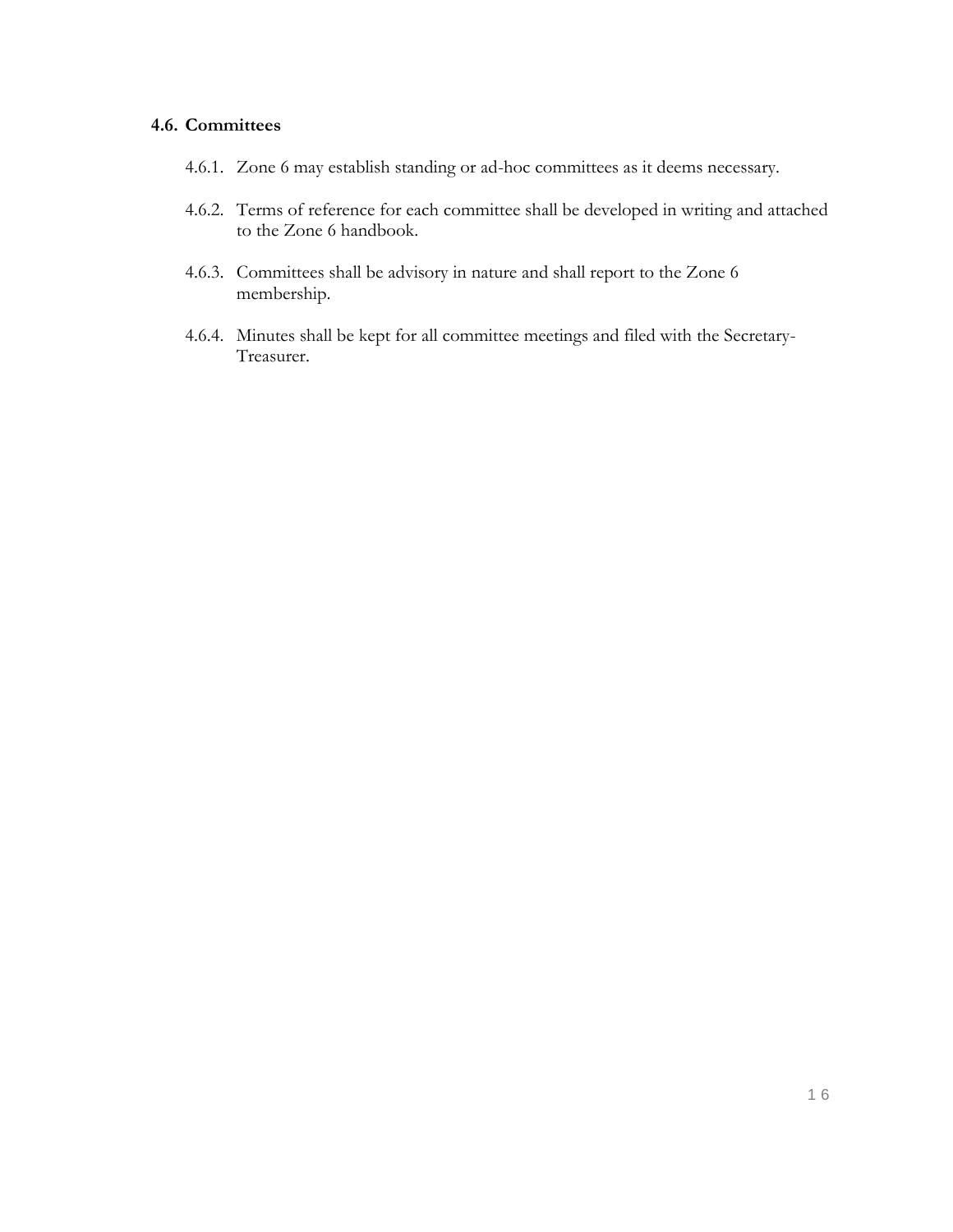## **4.7. Powers and Duties of Executive Roles and Responsibilities**

- 4.7.1. In addition to ASBA Schedule A Bylaw A7, the Executive will be responsible for:
	- 4.7.1.1. Planning the agenda for Zone 6 Meetings;
	- 4.7.1.2. Setting meeting dates and times;
	- 4.7.1.3. Identifying topical issues affecting Zone 6;
	- 4.7.1.4. Advocating for and advancing public education within Zone 6;
	- 4.7.1.5. Preparing the budget.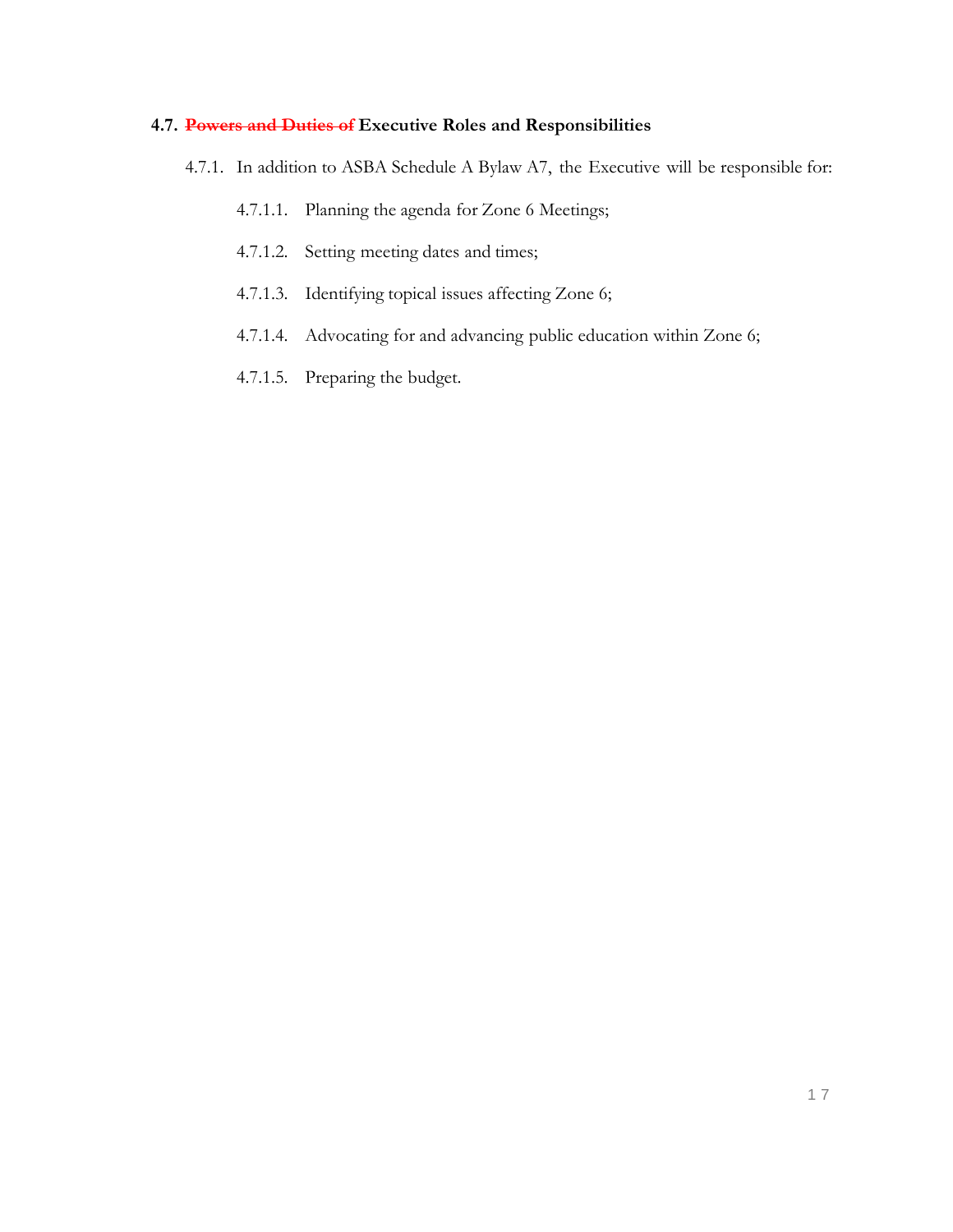#### **4.8. Chair Roles and Responsibilities**

- 4.8.1. The Chair is responsible to the Zone 6 Executive and to the Zone 6 membership. In addition, the Chair will be responsible for:
	- 4.8.1.1. Acting as liaison among member Boards;
	- 4.8.1.2. Ensuring smooth functioning of Zone 6 business;
	- 4.8.1.3. Acting as primary spokesperson for Zone 6;
	- 4.8.1.4. Attending and chairing Zone 6 Executive and Zone 6 general meetings;
	- 4.8.1.5. Attending the provincial ASBA Board of Directors meeting, in a nonvoting capacity, in the event that neither the elected Zone Director, nor the elected Alternate, is able to attend;
	- 4.8.1.6. Bringing timely requests and suggestions from trustees or member boards for discussion and/or action;
	- 4.8.1.7. Participating in the planning process of Zone 6 so as to reflect membership wishes and financial capabilities of the Zone;
	- 4.8.1.8. Determining which issues, in conjunction with Zone director, will be dealt with by the executive and which should be put before the general Zone membership for discussion;
	- 4.8.1.9. Encouraging active participation by all Board members in the Zone and the provincial organization;
	- 4.8.1.10. Encouraging input from members present at Zone meetings to ensure all relevant points are discussed;
	- 4.8.1.11. Guiding the progress of meetings, according to the agenda;
	- 4.8.1.12. Following timelines as closely as possible, keeping discussion to topic being addressed, deciding when discussion is to be concluded and when suitable motion is required;
	- 4.8.1.13. Working with the Executive in setting up agendas and direction the Zone is to take;
	- 4.8.1.14. Providing reports to the Executive and Zone General meetings as to activities and meetings attended.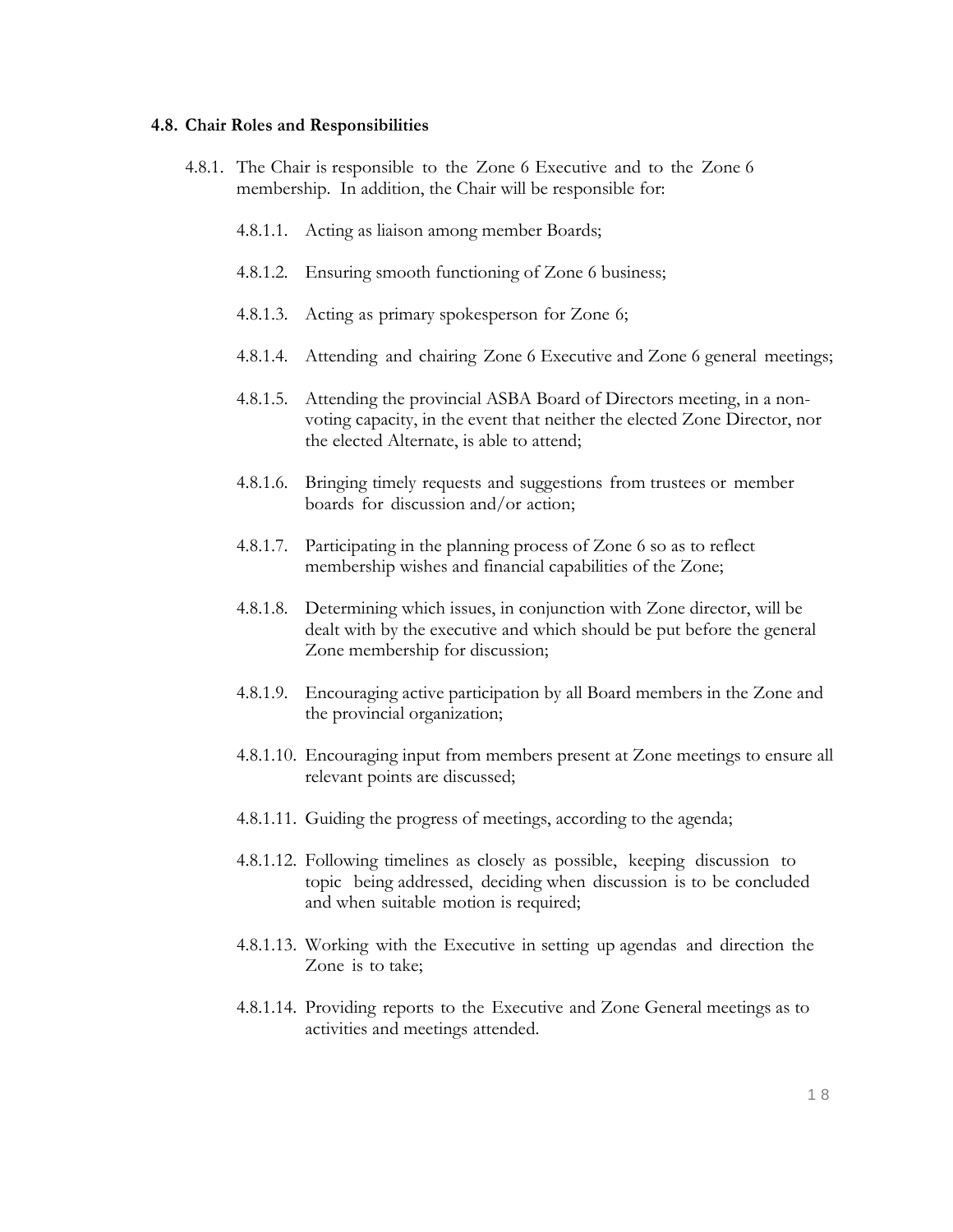#### **4.9. Vice Chair Roles and Responsibilities**

- 4.9.1. As a representative of the Zone Members, the Vice Chair is responsible to the Zone 6 Executive and to the Zone 6 Membership.
- 4.9.2. Primary function is to provide support and assistance to the Chair and the Zone 6 Executive and attend to any of the responsibilities as directed by the Chair.
- 4.9.3. Shall assume position of chair in absence of Chair.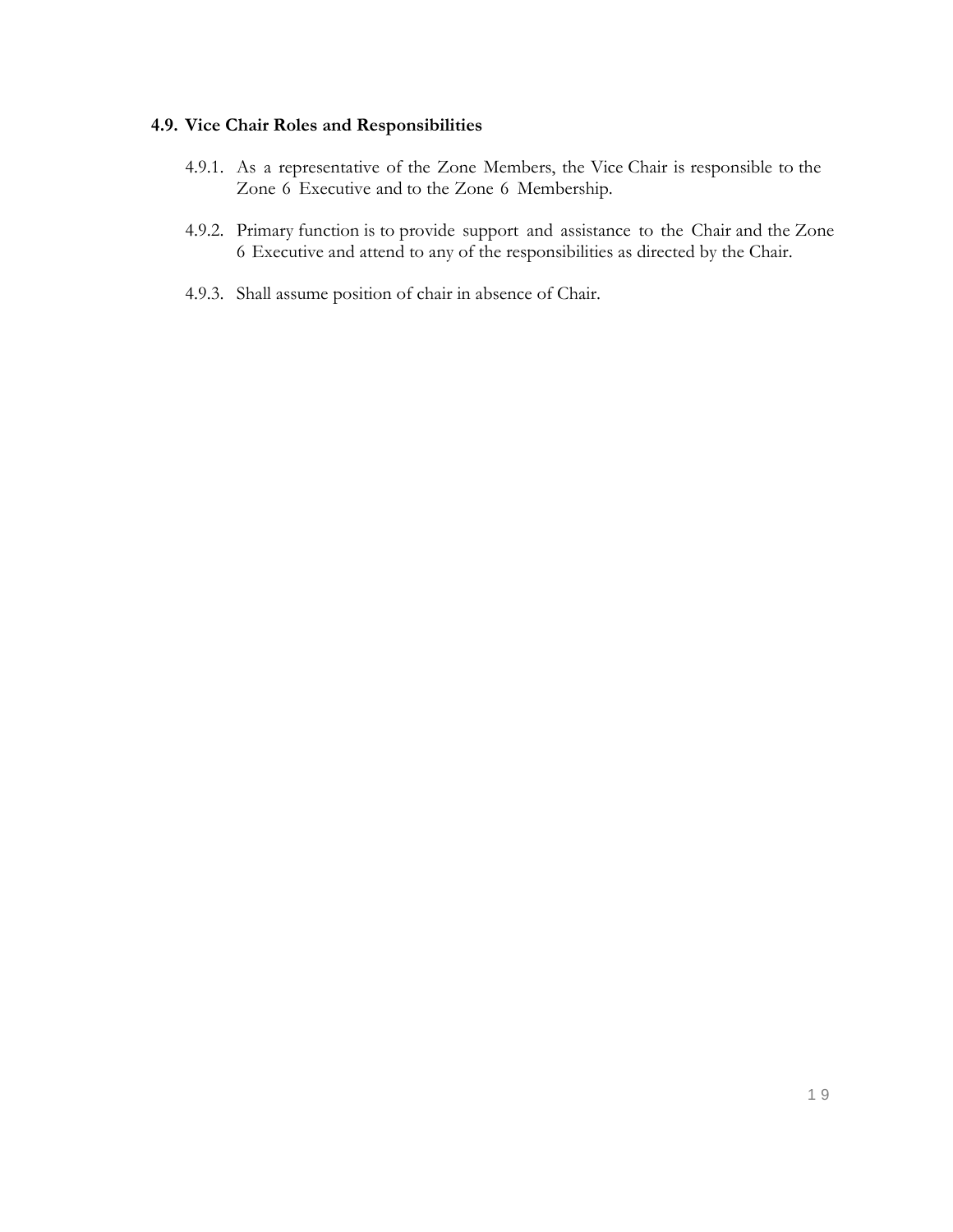#### **4.10. Zone 6 ASBA Director Roles and Responsibilities**

- 4.10.1. As a representative of Zone 6 to the Board of Directors of the Alberta School Boards Association, the Zone Director is empowered to be a decision-maker but is held accountable to the Zone 6 Membership. Additional responsibilities include:
	- 4.10.1.1. Attending ASBA Board of Directors meetings;
	- 4.10.1.2. Representing Zone 6 concerns and issues to the ASBA Board of Directors;
	- 4.10.1.3. Reporting relevant information from the ASBA Board of Directors to Zone 6 meetings;
	- 4.10.1.4. Attending and participating in Zone 6 Meetings (Executive and General);
	- 4.10.1.5. On emergent issues where the Zone Director must take a position on behalf of Zone 6, he/she will be expected to use his/her best judgment, based on his/her knowledge of Zone 6, and to convey action back to Zone 6 at the earliest possible time.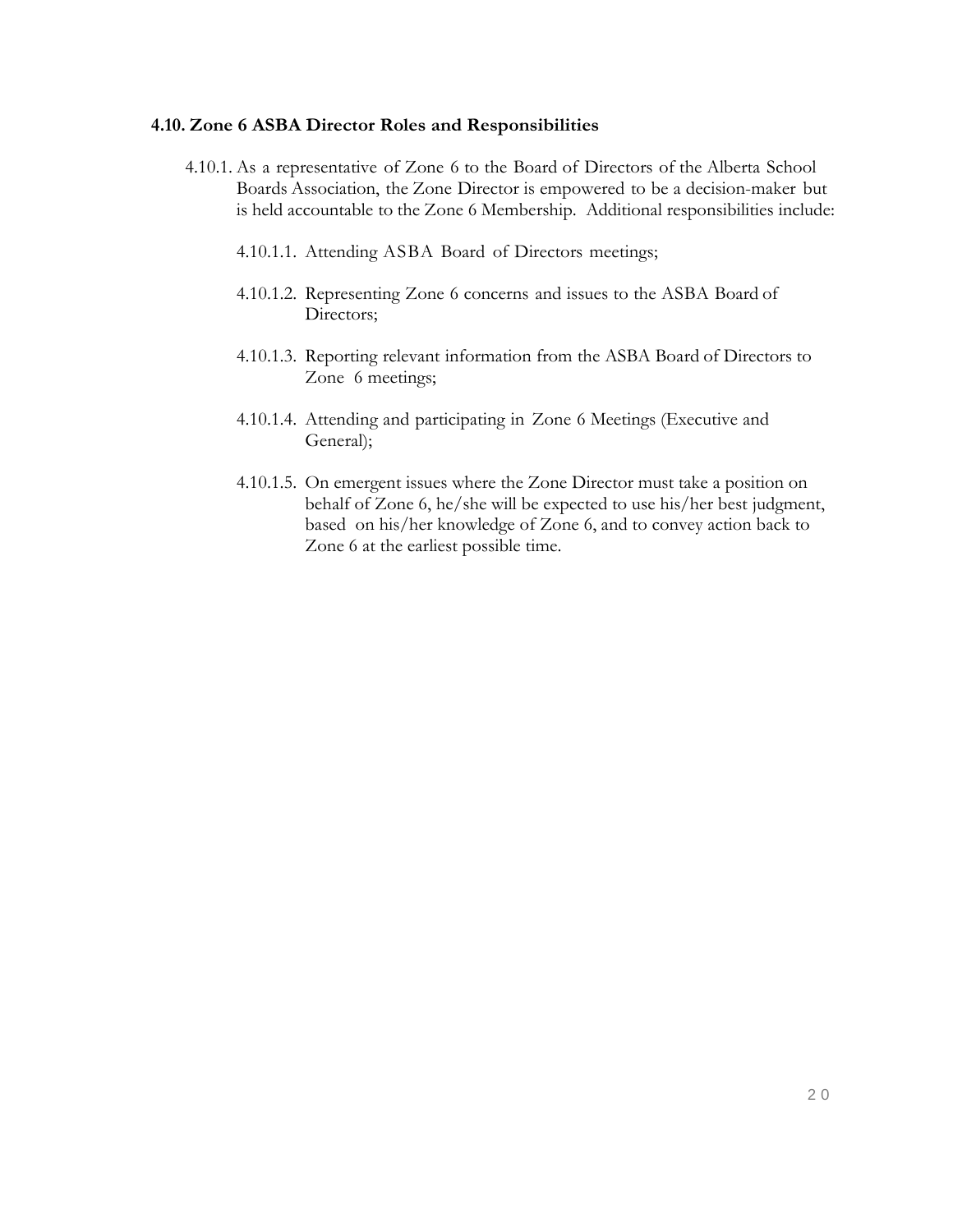#### **4.11. Zone 6 Alternate ASBA Director Roles and Responsibilities**

- 4.11.1. As a representative of Zone 6 to the Board of Directors of the Alberta School Boards Association, the Alternate Zone Director is empowered to be a decision-maker but is held accountable to the Zone 6 Membership.
- 4.11.2. Additional responsibilities of the Zone 6 Alternate ASBA Director include:
	- 4.11.2.1. Attend ASBA Board of Directors meeting in the absence of the Zone Director.
	- 4.11.2.2. Attend and participate in Zone 6 Executive and General Meetings.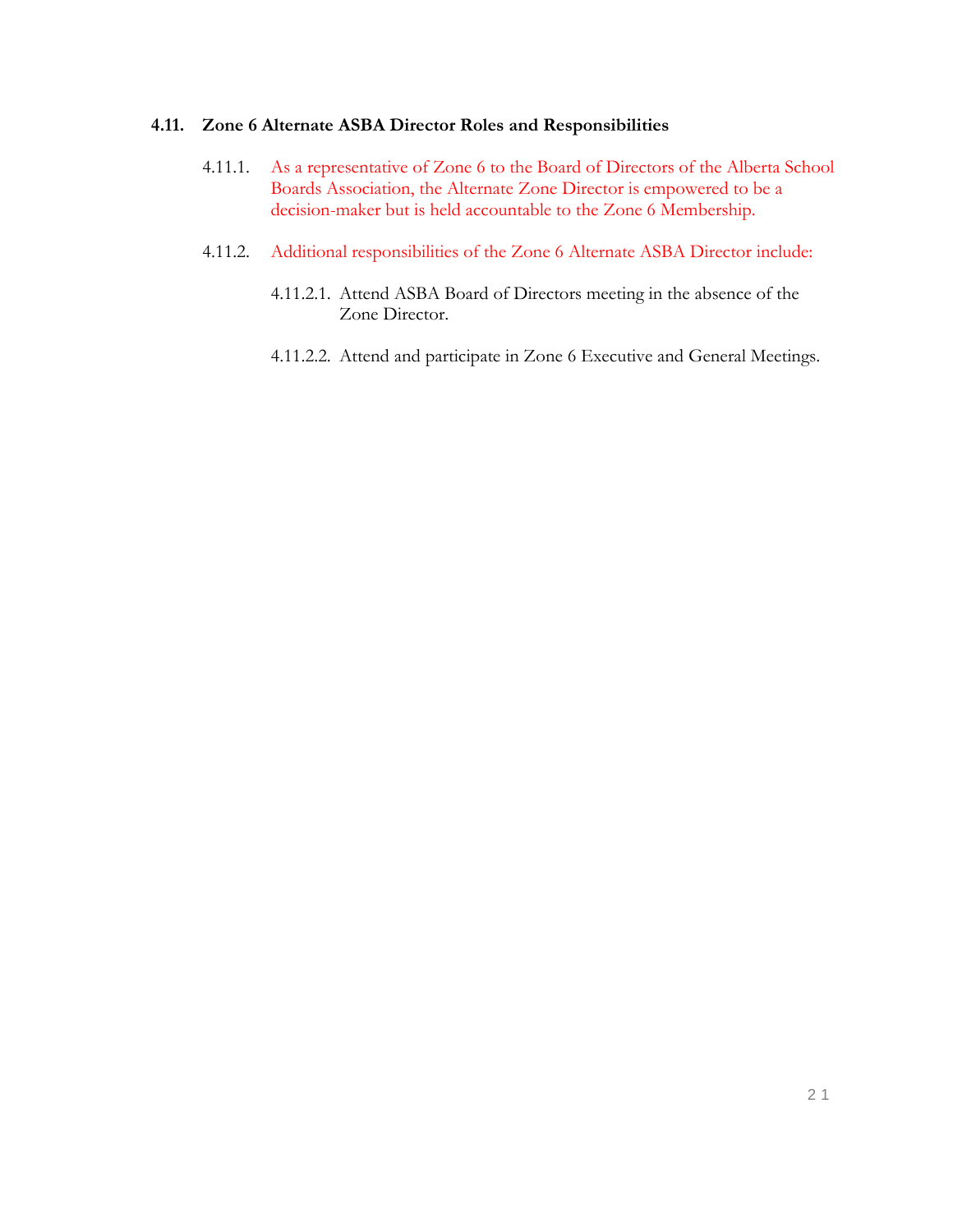#### **4.12. Labour Relations Coordinator Roles and Responsibilities**

- 4.12.1. As a representative of the Zone members, the Labour Relations Coordinator is responsible to the Zone 6 Executive and to the Zone 6 Membership.
- 4.12.2. The Labour Relations Coordinator shall be elected at the Zone 6 Annual General Meeting for a 2 year term commencing in November 2013.
- 4.12.3. Additional members may be appointed, to assist the Labour Relations Coordinator, from Zone 6 members at large, as deemed necessary by the Zone 6 Executive.
- 4.12.4. Additional responsibilities include:
	- 4.12.4.1. Provide timely information pertaining to Labour Relations at all Zone 6 meetings (Executive and General);
	- 4.12.4.2. Identify Labour Relations issues for Zone 6 and what provincial issues will affect Zone 6 Boards;
	- 4.12.4.3. Provide for an opportunity for Boards to raise concerns and issues pertaining to Labour Relations and to have concerns and questions addressed;
	- 4.12.4.4. Coordinate an information sharing system between boards in Zone 6 and with ASBA on issues and matters relating to Labour Relations;
	- 4.12.4.5. Address issues which affect both unionized and the non-unionized employees/employer relationship;
	- 4.12.4.6. Liaison closely with ASBA Labour Relations officials in providing labour information to meet the needs of Zone.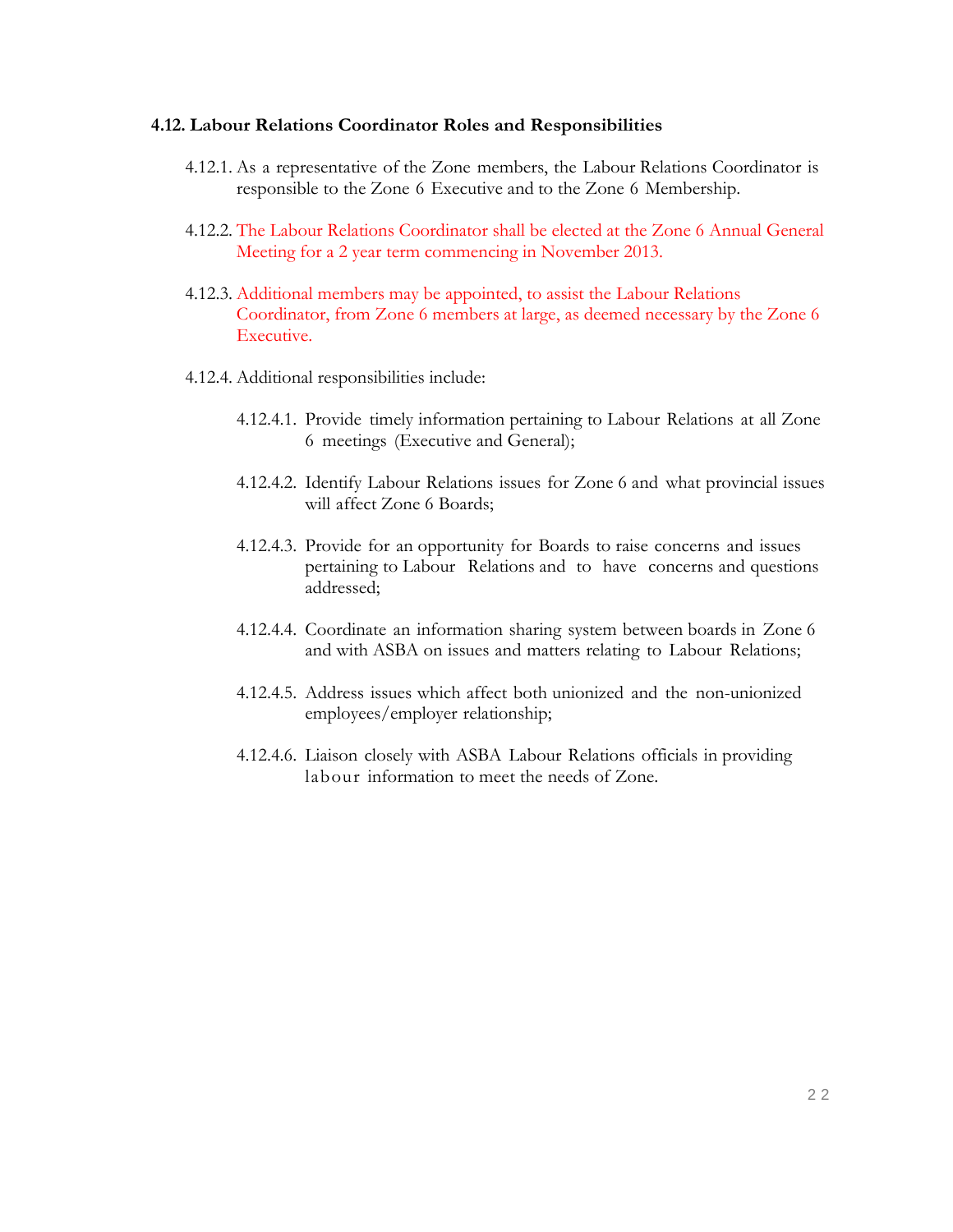#### **4.13. Edwin Parr Coordinator Roles and Responsibilities**

- 4.13.1. As a representative of the Zone members, the Edwin Parr Coordinator is responsible to the Zone 6 Executive and to the Zone 6 Membership.
- 4.13.2. The Edwin Parr Coordinator shall be elected at the Zone 6 Annual General Meeting for a 2 year term commencing in November 2013.
- 4.13.3. Additional members may be appointed, to assist the Coordinator, from Zone 6 members at large as deemed necessary by the Zone 6 Executive.
- 4.13.4. Additional responsibilities include:
	- 4.13.4.1. Coordinate a process for selection of Zone 6 Edwin Parr nominees;
	- 4.13.4.2. Coordinate a recognition event for Zone 6 Edwin Parr Nominees;
	- 4.13.4.3. Ensure all Zone 6 Boards are aware of timelines for Edwin Parr nominations;
	- 4.13.4.4. Organize a selection committee to select the Edwin Parr nominee that will represent Zone 6 at the ASBA Fall General Edwin Parr celebration;
	- 4.13.4.5. Make arrangements for the Zone 6 Edwin Parr banquet;
	- 4.13.4.6. Arrange for Edwin Parr gifts.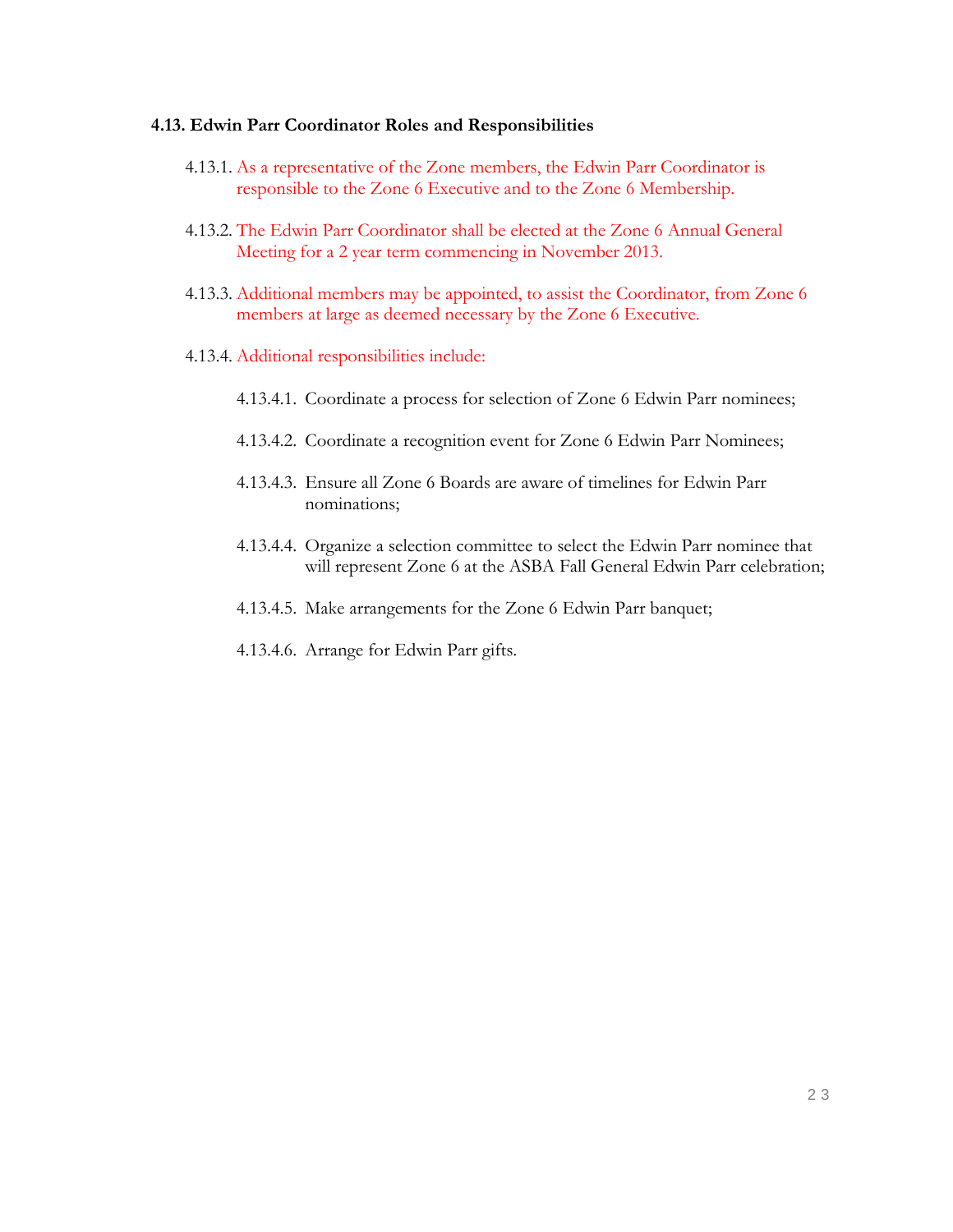#### **4.14. Professional Development Coordinator Roles and Responsibilities**

- 4.14.1. As a representative of the Zone members, the Professional Development Coordinator is responsible to the Zone 6 Executive and to the Zone 6 Membership.
- 4.14.2. The Professional Development Coordinator shall be elected at the Zone 6 Annual General Meeting for a 2 year term commencing in November 2013.
- 4.14.3. Additional members may be appointed, to assist the Professional Development Coordinator, from Zone 6 members at large, as deemed necessary by the Zone 6 Executive.
- 4.14.4. Additional responsibilities include:
	- 4.14.5. Ensure that professional development is available to all members trustees in Zone 6 for the purpose of being better informed;
	- 4.14.6. Recommend professional development opportunities to the Zone 6 executive;
	- 4.14.7. Organize professional development sessions at the direction with the approval of the Zone 6 executive;
	- 4.14.8. Provide resource information and opportunities for boards to keep themselves informed;
	- 4.14.9. Work with ASBA Zone 6 Director to align professional development opportunities with Zone 6 and ASBA strategic plans;
	- 4.14.10. Report monthly to Zone 6 members.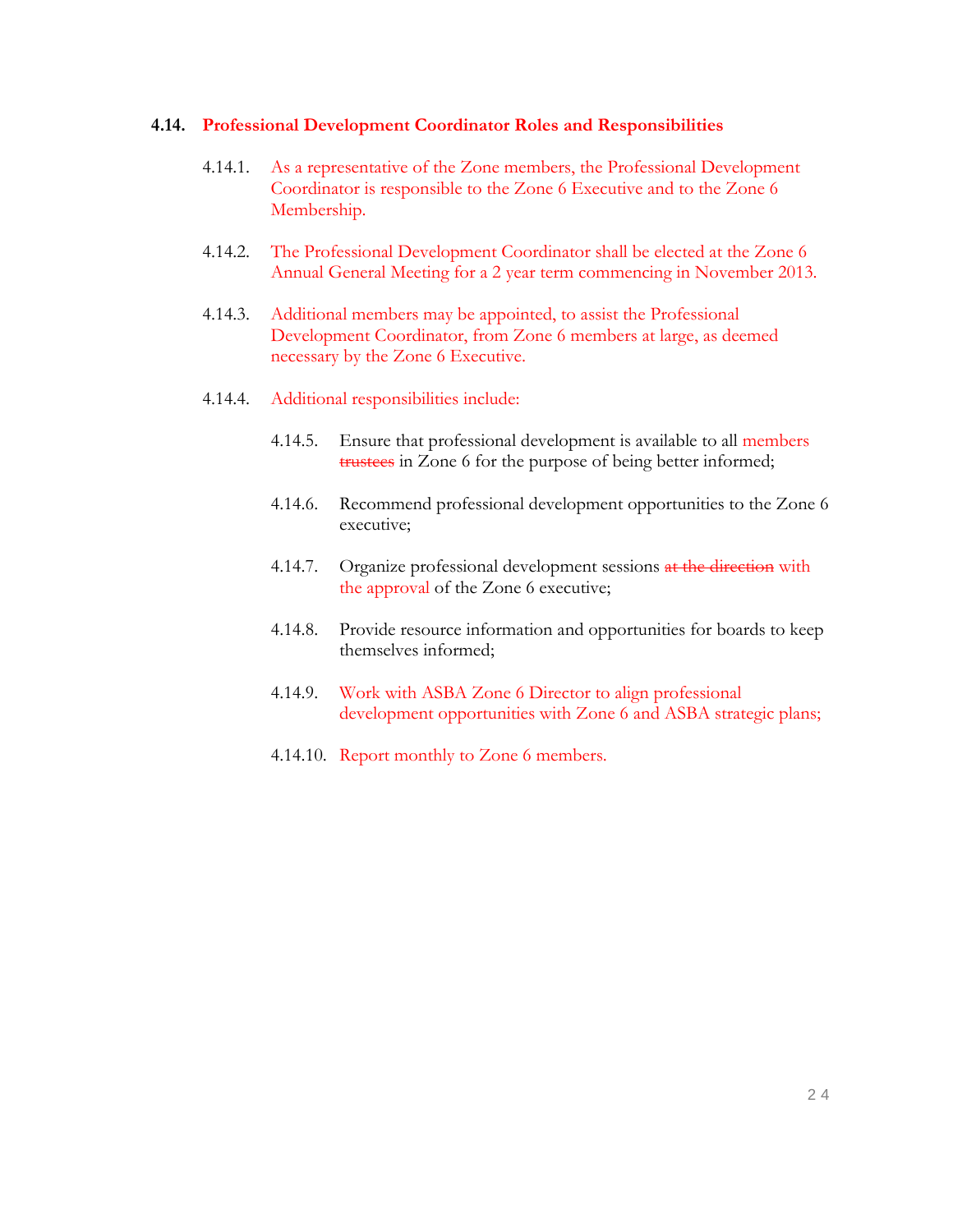#### **4.15. Handbook Review Committee Coordinator Roles and Responsibilities**

- 4.15.1. As a representative of the Zone members, the Handbook Review Committee Coordinator is responsible to the Zone 6 Executive and to the Zone 6 Membership.
- 4.15.2. The Handbook review committee shall consist of a chair Coordinator shall be elected at the Zone 6 Annual General Meeting for a 2 year term commencing in November 2013.
- 4.15.3. Additional members may be appointed, to assist the Handbook Review Coordinator, from Zone 6 members at large, as deemed necessary by the Zone 6 Executive.
- 4.15.4. Additional responsibilities include:
	- 4.15.4.1. Annually review the Zone 6 Handbook;
	- 4.15.4.2. Establish a timeline for review of the Zone 6 Handbook;
	- 4.15.4.3. Recommend revisions to Zone 6 membership prior to the Zone 6 Annual General Meeting;
	- 4.15.4.4. Ensure current version of Zone 6 Handbook is posted on the ASBA Zone 6 website page;
	- 4.15.4.5. Ensure distribution of Handbook to all Zone 6 Trustees at the Zone 6 Annual General Meeting.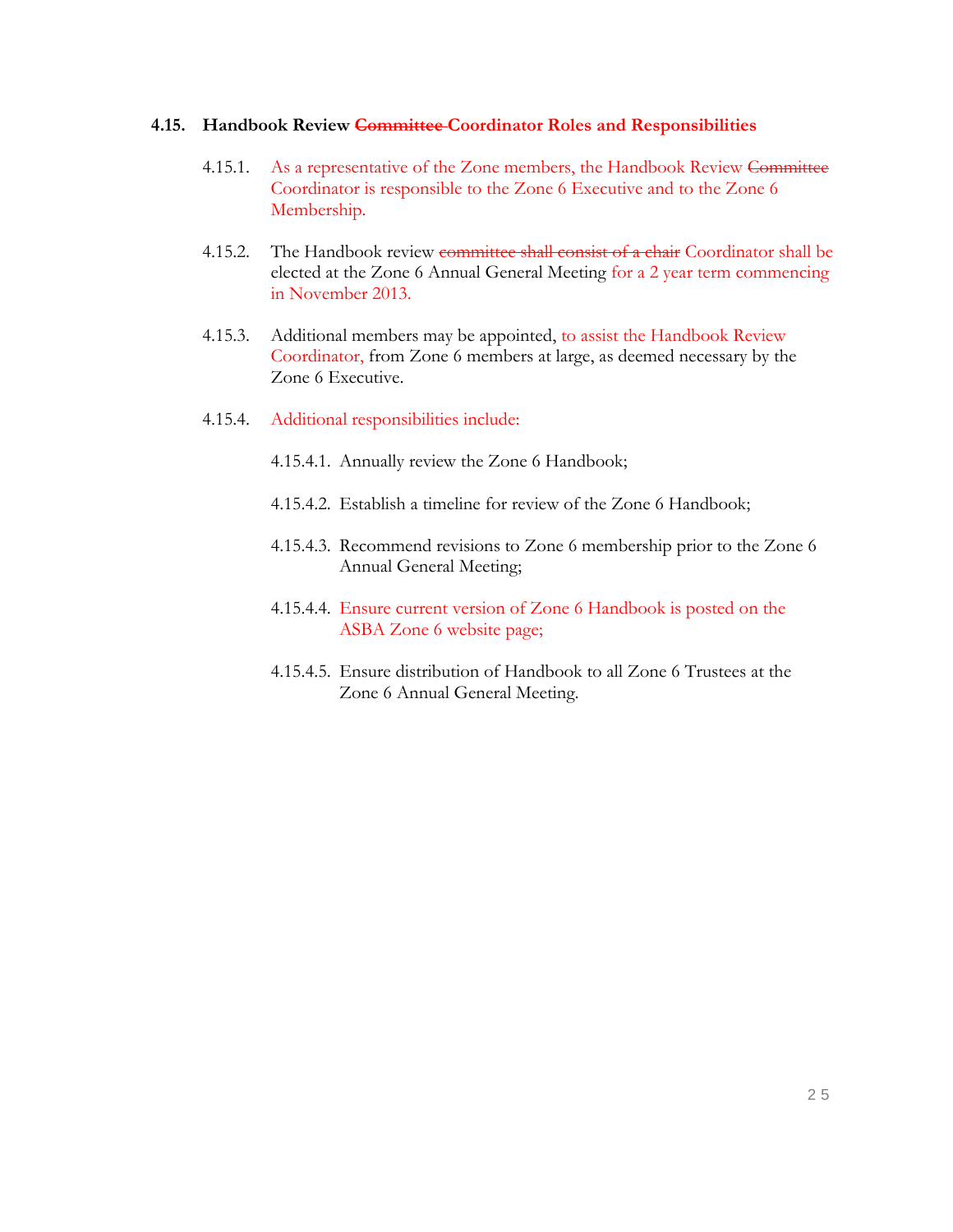#### **4.16. Trustee Representative Roles And Responsibilities**

- 4.16.1. As a representative of a Board, the Trustee representative is empowered to be a decision-maker but is held accountable to his/her respective board.
- 4.16.2. Trustee representative roles and responsibilities include:
	- 4.16.2.1. Communicating between Zone 6 and the Board represented;
	- 4.16.2.2. Attending Zone 6 Executive and General meetings;
	- 4.16.2.3. Bring timely requests and suggestions from the sponsoring Board for discussion and/or action;
	- 4.16.2.4. Participating in the planning process of Zone 6 so as to reflect membership wishes and financial capabilities of Zone 6;
	- 4.16.2.5. Act as liaison between the sponsoring Board and the ASBA Zone Director, reflecting the sponsoring board's point of view;
	- 4.16.2.6. Work with the total Executive to determine which issues will be dealt with by the Executive and which should be put before the General Zone 6 membership for discussion;
	- 4.16.2.7. Communicate Zone 6 and ASBA concerns and decisions to respective Boards and request their input;
	- 4.16.2.8. Encourage active participation by all Board membership in Zone 6 and ASBA.
- 4.16.3. Trustee Representatives shall be elected by their respective jurisdiction;
- 4.16.4. Boards are to advise the Secretary-Treasurer of their Trustee Representative prior to the Zone 6 Annual General Meeting;
- 4.16.5. In the event that the Board representative is unable to attend a Zone 6 Executive meeting, the school Board jurisdiction may appoint an alternate.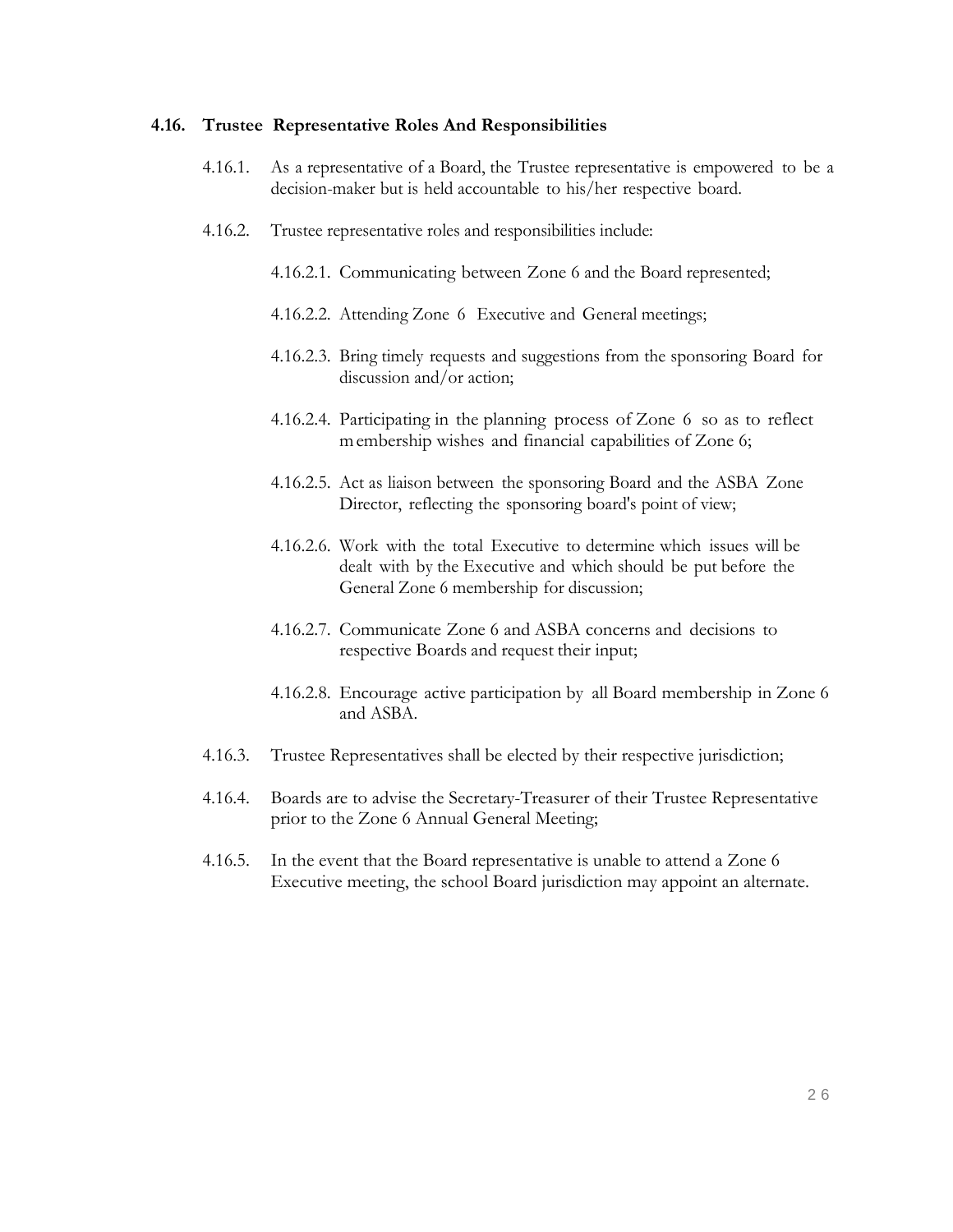#### **4.17. Secretary-Treasurer Roles And Responsibilities**

- 4.17.1. The Secretary-Treasurer shall be selected and appointed by the Executive of Zone 6;
- 4.17.2. Selection of the Secretary-Treasurer shall take place by the new Executive at the first Executive meeting to take place following the Zone 6 Annual General Meeting;
- 4.17.3. Term of office shall expire upon the date of the next Zone 6 Annual General Meeting;
- 4.17.4. The position of Secretary-Treasurer of Zone 6, a non-voting position, may be held by someone other than a Trustee.
- 4.17.5. The Secretary-Treasurer is responsible and accountable to the Executive of Zone 6. Secretary-Treasurer roles and responsibilities include:
	- 4.17.5.1. Arrange location for Zone 6 Executive meetings, General meetings, M.L.A. meetings and workshops;
	- 4.17.5.2. Arrange for luncheons;
	- 4.17.5.3. Assist the Executive in arranging for speakers and programs;
	- 4.17.5.4. Prepare, type, and distribute:
		- 4.17.5.4.1. Agendas; 4.17.5.4.2. Minutes; 4.17.5.4.3. Correspondence on behalf of the Zone; 4.17.5.4.4. Contact information for all Zone 6 members.
	- 4.17.5.5. Maintain the financial records and accounts of the Zone;
	- 4.17.5.6. Ensure that banking procedures reflect sound investment practices to maximize interest income;
	- 4.17.5.7. Ensure that all normal accounting functions are performed;
	- 4.17.5.8. Assist the Executive in preparing the budget for presentation at the Annual General Zone 6 meeting;
	- 4.17.5.9. Prepare up-to-date contact sheets, listing all board representative telephone numbers and email addresses;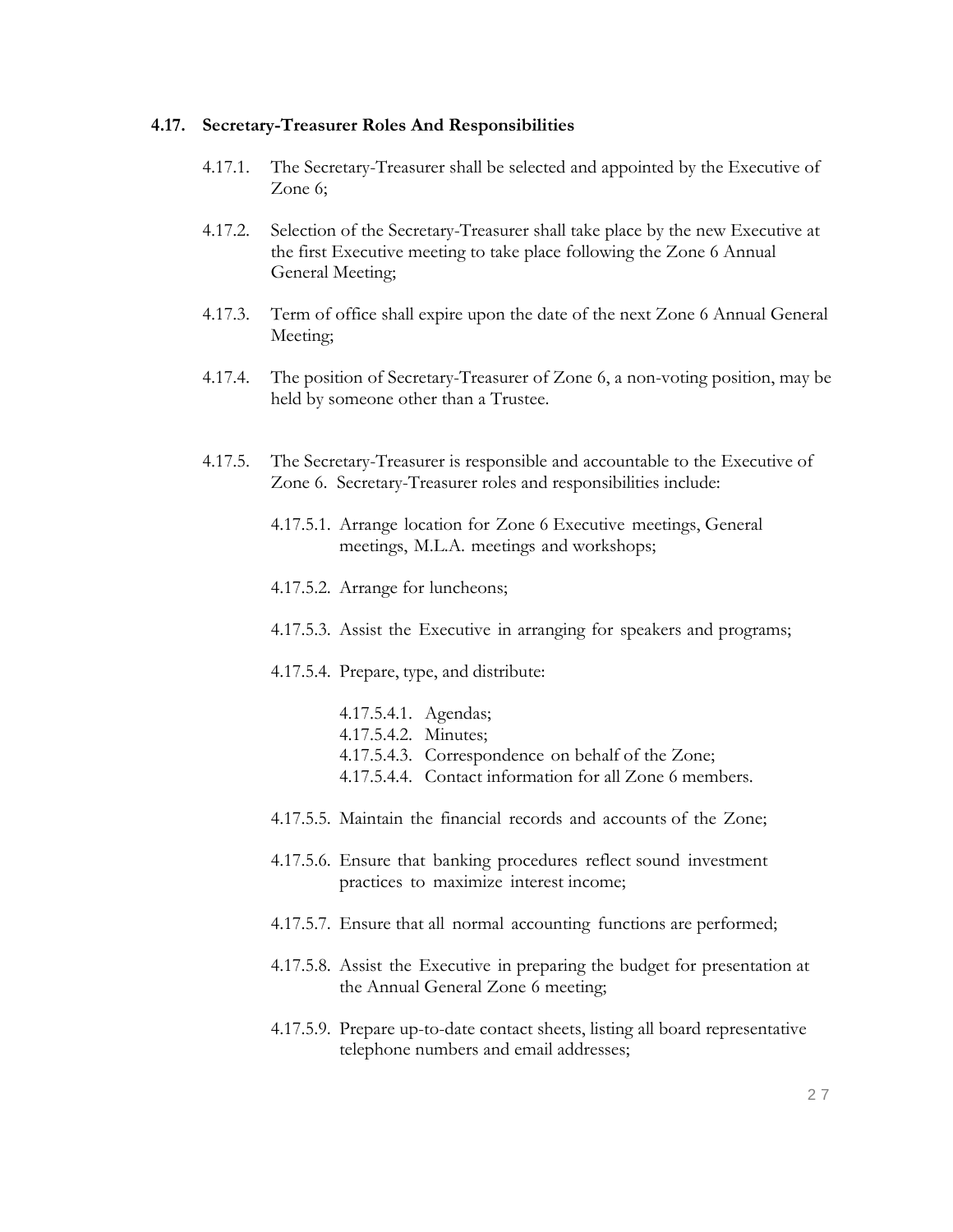4.17.5.10. The Secretary-Treasurer shall receive compensation as set during the preparation of the budget.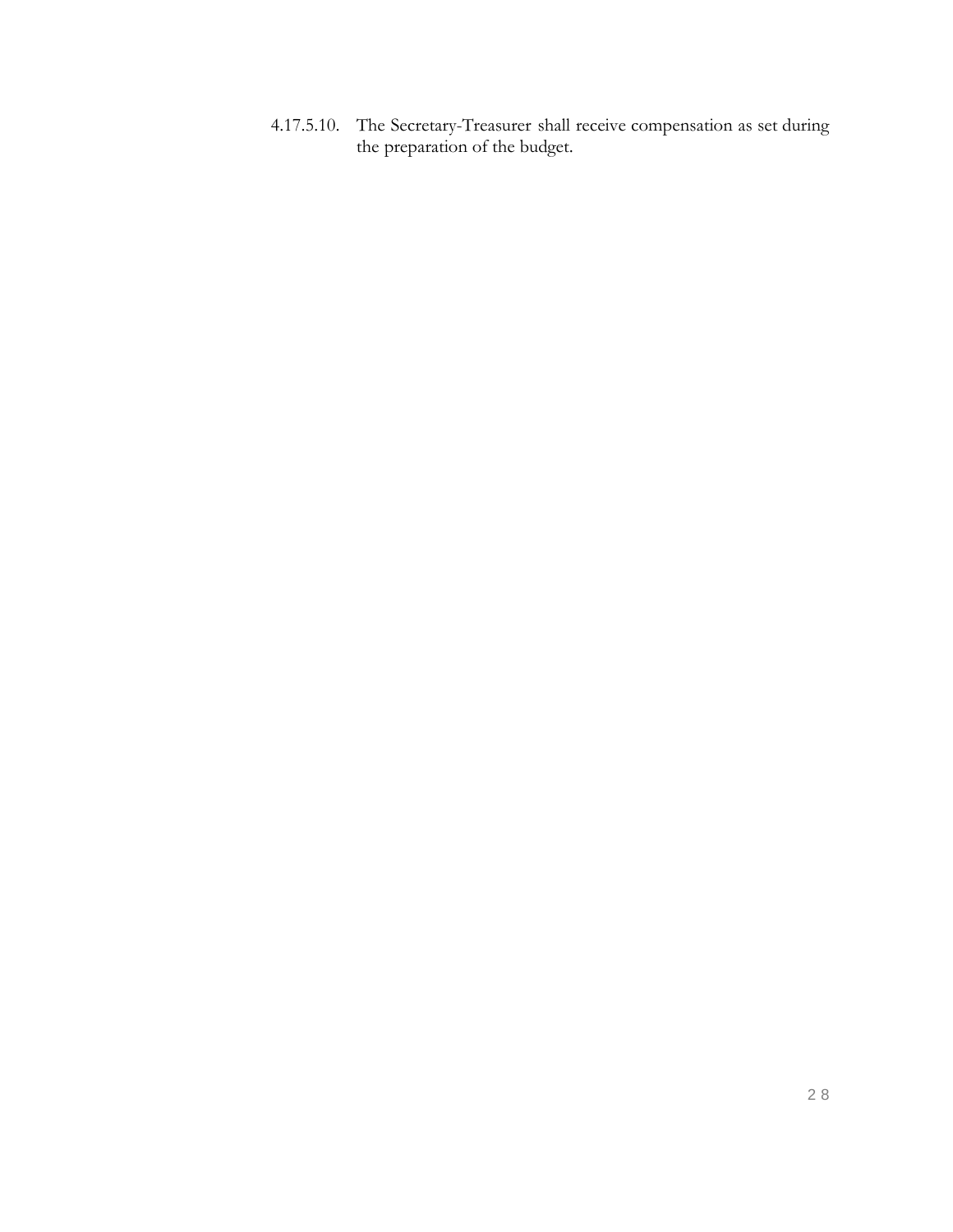#### **4.18. Zone 6 Trustee Representatives to External Organizations Roles and Responsibilities**

- 4.18.1. As a representative of Zone 6, Trustee Representatives to External Organizations are empowered to be a decision-maker according to the Terms of Reference of their external organization.
- 4.18.2. Trustee Representatives are held accountable to the Zone 6 Membership.
- 4.18.3. Additional responsibilities of Representatives to External Organizations include:
	- 4.18.3.1. Actively participate in all external organizational meetings as per Terms of Reference;
	- 4.18.3.2. Disseminate relevant information from Zone 6 to External Organization;
	- 4.18.3.3. Disseminate relevant information from External Organization to Zone 6 membership at all Zone 6 general meetings;
	- 4.18.3.4. Ensure current Terms of Reference for External Organization are included in the Zone 6 Handbook;
	- 4.18.3.5. Submit any revisions to the Terms of Reference of External Organizations to the Zone 6 Handbook Coordinator prior to the Zone 6 Annual General Meeting.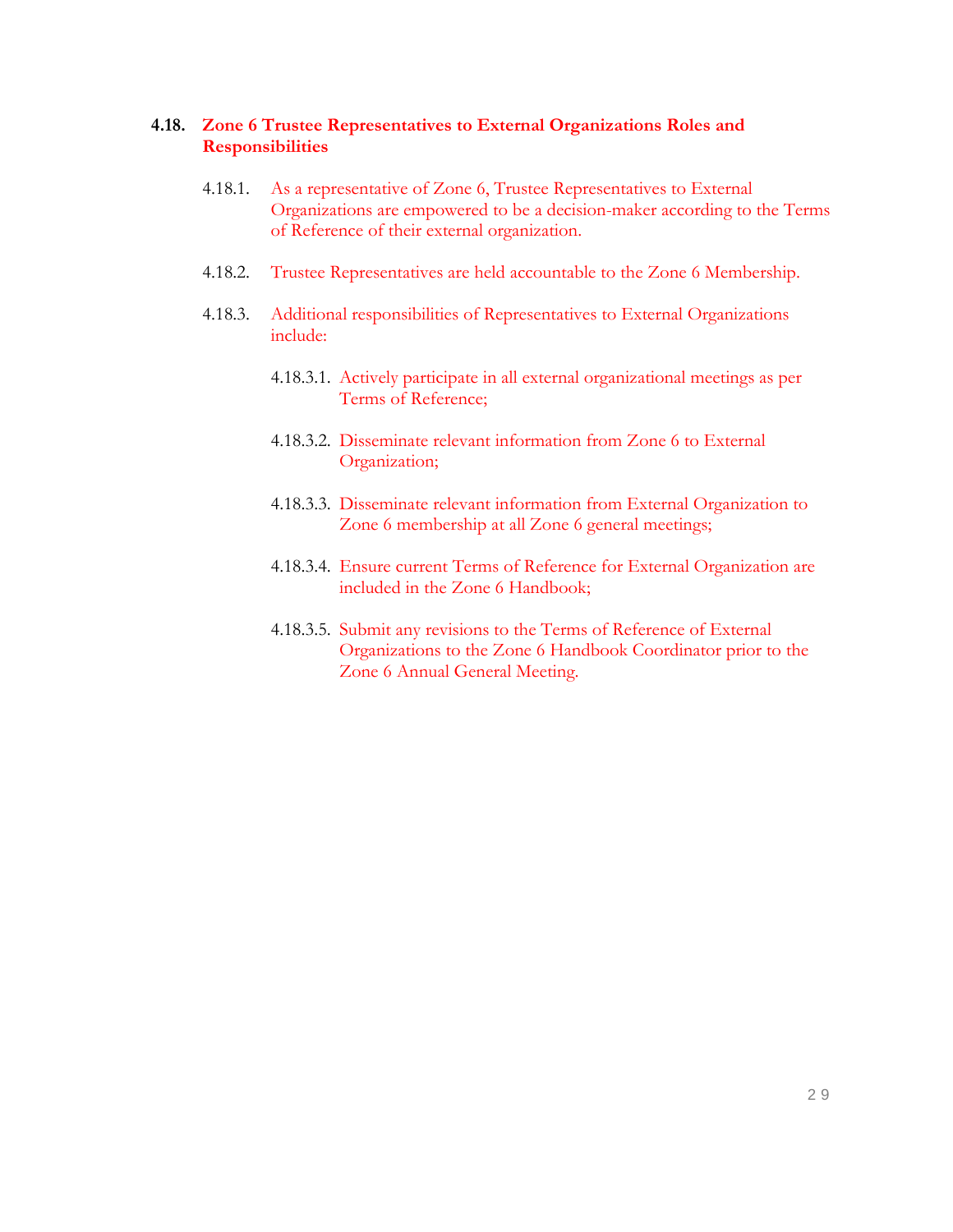## **Bylaw 5 Finance**

#### **5. Finance**

#### **5.1. Operation Year**

5.1.1. The operational year for Zone 6 shall begin with the Annual General Meeting and end on the day immediately proceeding.

#### **5.2. Fiscal Year**

5.2.1. The fiscal year of Zone 6 shall be December to November.

#### **5.3. Membership Fees**

- 5.3.1. Membership fees for Zone 6 shall be an equal dollar amount per board.
- 5.3.2. Proposed membership fees will be submitted with the Zone 6 budget for approval at the Zone 6 Annual General meeting.

#### **5.4. Appointment of Auditor and Audit**

- 5.4.1. An Auditor shall be appointed annually at the Zone 6 Annual General Meeting.
- 5.4.2. The position of Auditor shall not be held by:
	- 5.4.2.1. The Secretary-Treasurer of Zone 6;
	- 5.4.2.2. A Secretary-Treasurer of a member Board represented by the Chair or Vice-Chair.
- 5.4.3. The Auditor shall:
	- 5.4.3.1. Be a Secretary-Treasurer from a member Board within Zone 6;
	- 5.4.3.2. Audit the Zone 6 financial records for the operational year for which they are appointed;
	- 5.4.3.3. Prepare an audited financial statement;
	- 5.4.3.4. Present the audited financial statement at the January Zone 6 General Meeting following the Zone 6 Annual General Meeting.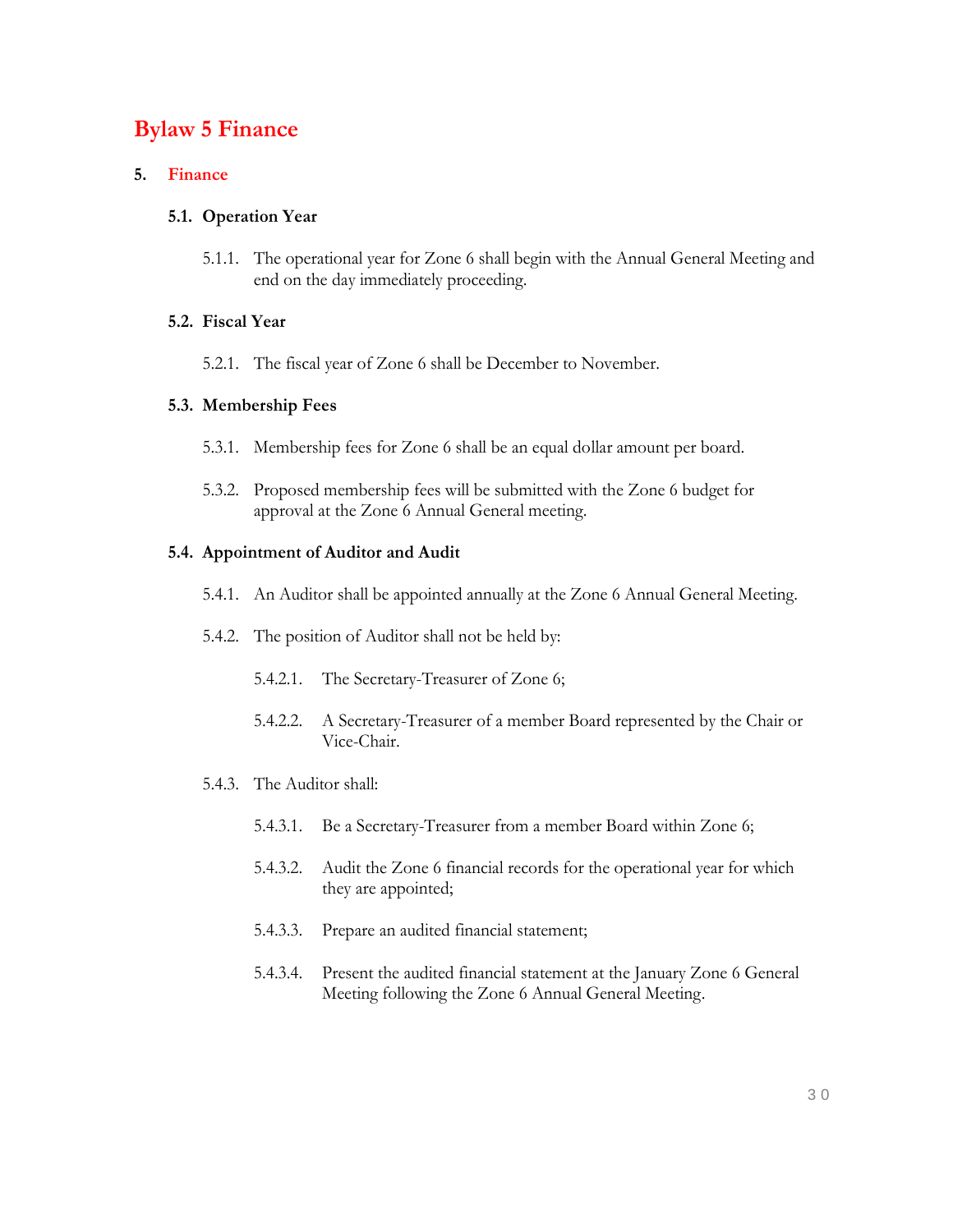#### **5.5. Banking**

- 5.5.1. A banking institution of the Zone shall be selected by the Zone 6 Executive in consultation with the Secretary-Treasurer.
- 5.5.2. Signing authorities on any Zone 6 account shall be the:
	- 5.5.2.1. Chair;
	- 5.5.2.2. Vice-Chair; and
	- 5.5.2.3. Secretary-Treasurer.
- 5.5.3. All cheques will require signatures of two of the three signing authorities.
- 5.5.4. Banking procedures shall reflect sound investment practices to maximize interest income.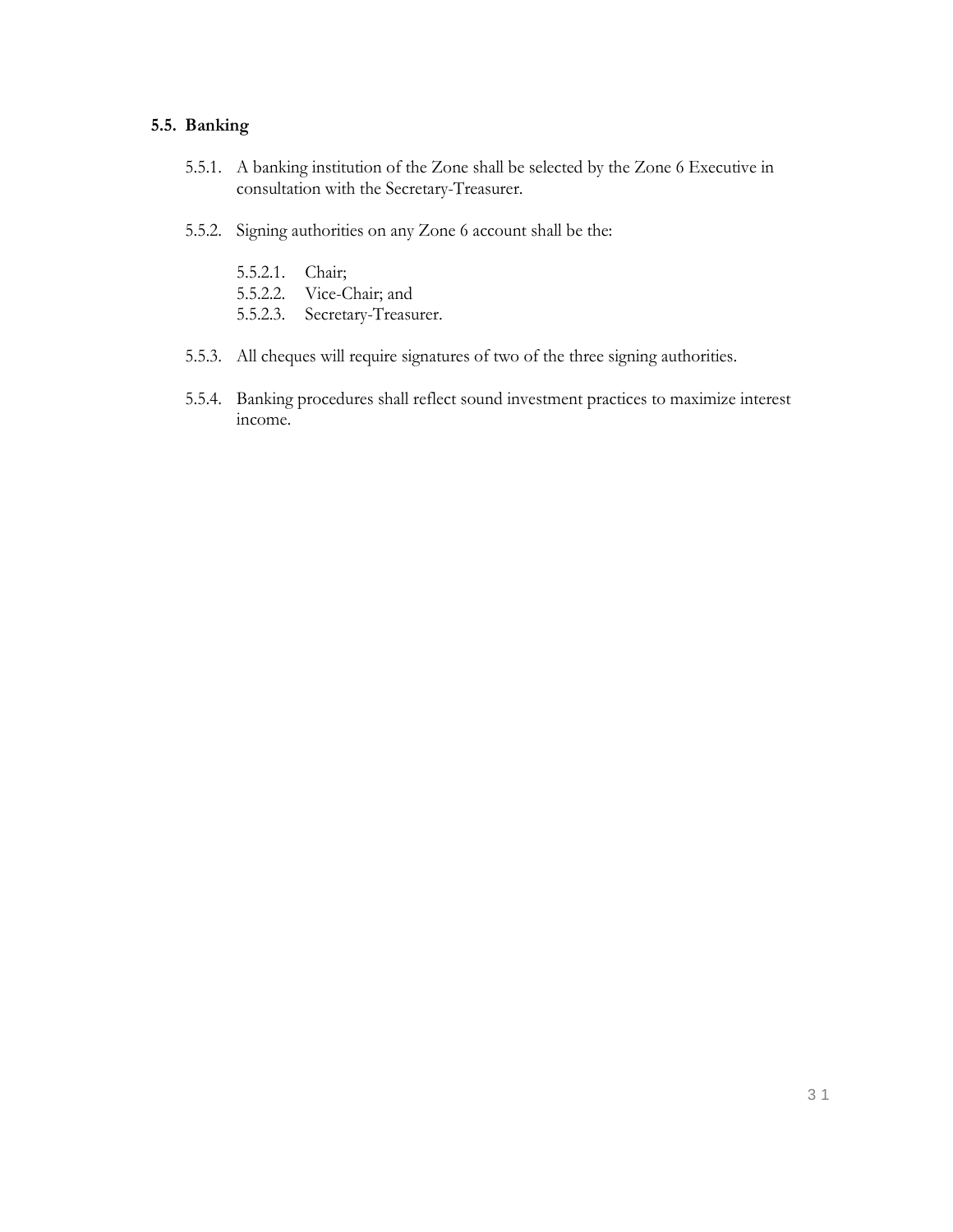#### **5.6. Per Diem, Expenses, and Travel Allowance**

- 5.6.1. Per Diem and travel allowance shall be paid at the rate established by the ASBA budget approved at the Spring General Meeting.
- 5.6.2. Per Diem, travel allowance, meals and expenses shall be paid to the following, when representing Zone 6 in the capacity and function of their elected position unless such expenses are covered by an alternative source:
	- 5.6.2.1. Chair;
	- 5.6.2.2. Vice-Chair;
	- 5.6.2.3. Zone Director to the Alberta School Boards Association Board of Directors;
	- 5.6.2.4. Alternate Zone Director to the Alberta School Boards Association;
	- 5.6.2.5. Labour Relations Coordinator;
	- 5.6.2.6. Edwin Parr Coordinator;
	- 5.6.2.7. Professional Development Coordinator;
	- 5.6.2.8. Handbook Review Coordinator;
	- 5.6.2.9. Trustee Representative from each Member Board of Zone 6;
	- 5.6.2.10. Secretary/Treasurer;
	- 5.6.2.11. Zone 6 Trustee Representatives to External Organizations. South Zone Comprehensive School Health Representative
- 5.6.3. Per Diem and travel allowance shall be paid to any member of the Executive attending an Executive Meeting.
- 5.6.4. Per Diem and travel allowance shall be paid to any member of a Zone 6 committee attending a committee meeting.
- 5.6.5. A daily allocation for meals will be determined during the preparation of the budget.
- 5.6.6. Other receipted expenses, as approved by the executive, will be reimbursed.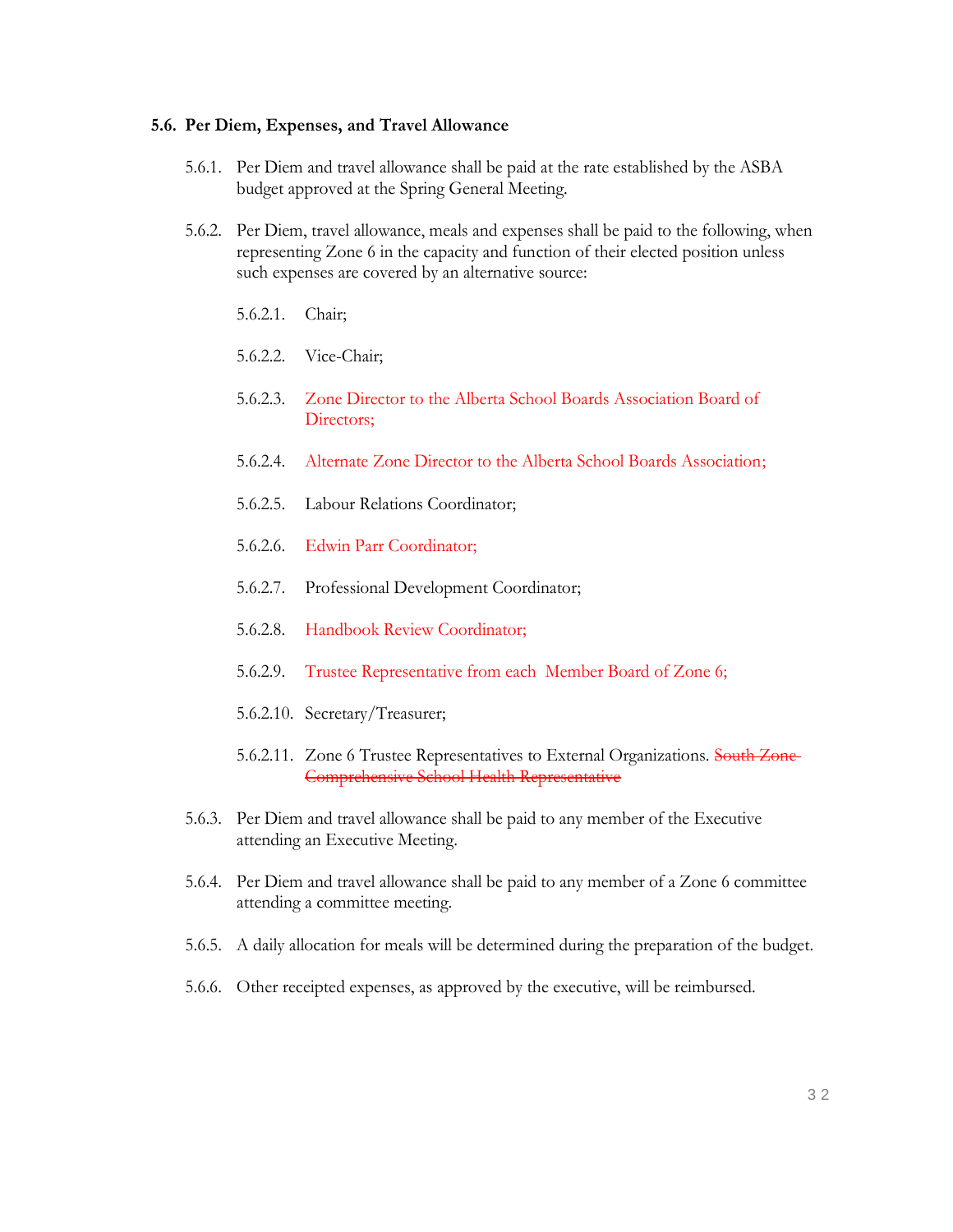#### **5.7. Financial Reporting**

5.7.1. The Secretary-Treasurer shall present a financial report at all Zone 6 executive meetings.

#### **5.8. Honoraria**

5.8.1. The honorarium for the Secretary-Treasurer and Chair shall be determined annually, at the October Zone 6 Executive meeting, during the preparation of the Budget.

#### **5.9. Budget**

- 5.9.1. The budget will include:
	- 5.9.1.1. Membership Fees to be charged;
	- 5.9.1.2. All revenue and line items for expenses;
	- 5.9.1.3. Establishment of honoraria;
	- 5.9.1.4. Per Diem rates, travel allowance and daily allocation for meals;
- 5.9.2. The Zone 6 Executive will prepare a Budget for approval at the Zone 6 Annual General Meeting.
- 5.9.3. Adoption of the Zone 6 budget shall be by one vote per full member Board present.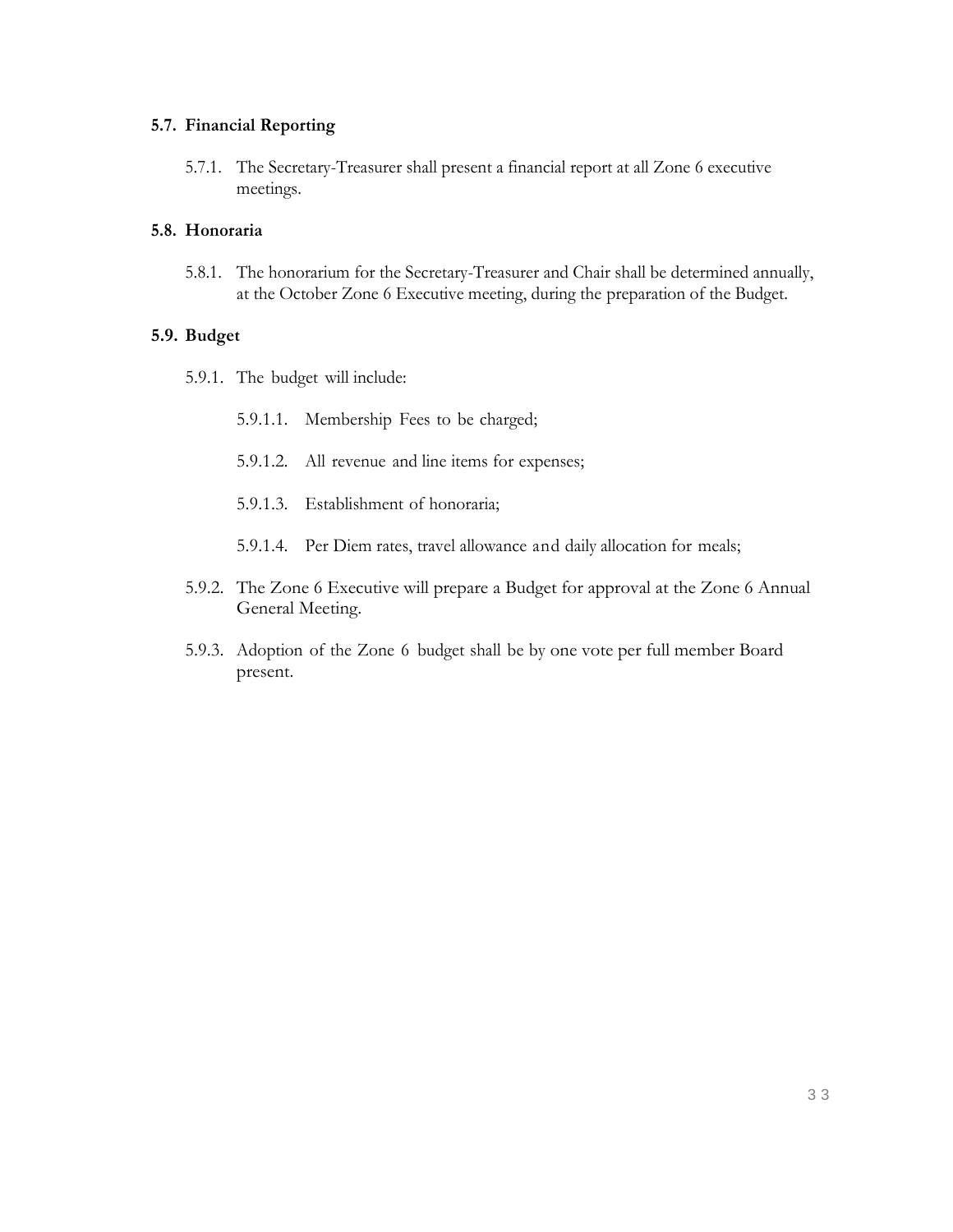## **Bylaw 6 Handbook and Records**

#### **6. Handbook and Records of Zone 6**

#### **6.1. Handbook**

- 6.1.1. Zone 6 Handbook will be reviewed annually.
- 6.1.2. Revisions made to the Zone 6 Handbook will be brought to a Zone 6 general meeting for approval.
- 6.1.3. Revisions to the Zone 6 Handbook will take effect after approval at a Zone 6 General Meeting.
- 6.1.4. Subsequent revisions made to the Alberta School Boards Association Bylaws & Schedule A: Forming Bylaws for Zones shall automatically become effective to this handbook when so passed by the Alberta School Boards Association.

#### **6.2. Records**

- 6.2.1. The Secretary-Treasurer of Zone 6 shall keep an official record of all minutes and financial transactions.
- 6.2.2. Official records are the property of Zone 6.
- 6.2.3. All Zone 6 records and files shall be kept for 5 years.
- 6.2.4. Official minutes, which include the budget and audited financial statements, shall be kept indefinitely.
- 6.2.5. All records will be held by the current Secretary-Treasurer of Zone 6 who must transfer such records to the subsequent Secretary-Treasurer.

Handbook originally adopted June 22<sup>nd</sup>, 1994 Revisions approved April 8<sup>th</sup>, 1998 Revisions approved January 8th, 2003 Revisions approved May  $9<sup>th</sup>$ , 2007 Revisions approved November 13<sup>th</sup>, 2013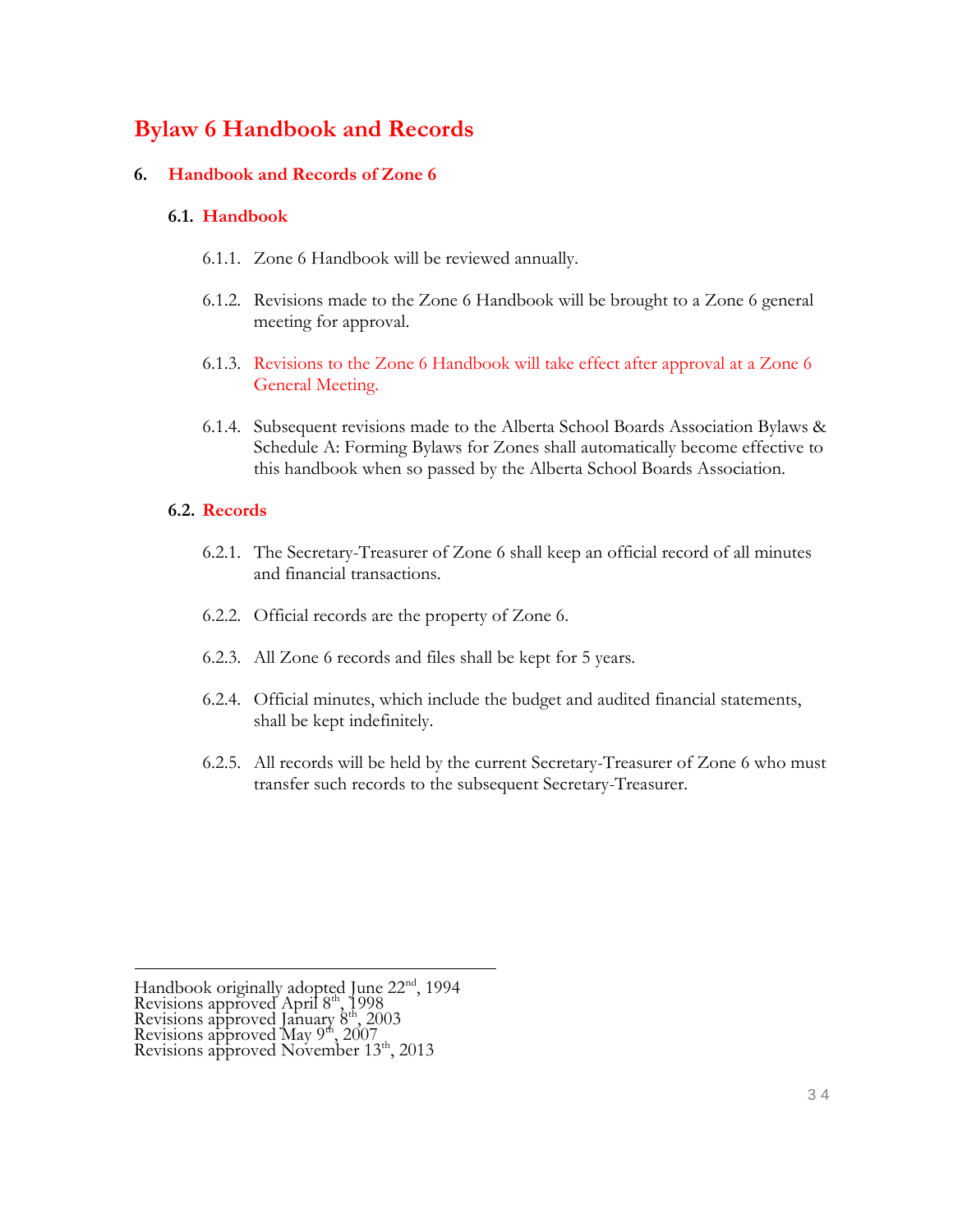## **Zone 6 Representatives to External Agencies and Organizations**

## **Southern Alberta Professional Development Consortium (SAPDC)**

Election and term:

Voting for the election of the Zone 6 Representative for a term of two years to the Board of Directors of SAPDC shall be by secret ballot on the basis of one vote per Full Member Board of Zone 6.

Election of the Zone 6 Representative to SAPDC will be held at the Zone 6 Annual General Meeting on alternate years.

The Representative shall report to the Zone 6 membership at General Meetings.

EXPECTED PARTICIPATION OF BOARD MEMBERS OF SAPDC:

- Attend Board of Directors' meeting as scheduled.
- Take information on programs and other activities presented by the SAPDC to their organizations and report to colleagues.
- Bring needs, information and requests from Zone 6 to the SAPDC staff. This does not need to be restricted to Board Meetings.
- Attend professional development activities presented by the Consortium, especially those of particular interest.
- Any other participation from the Board of Directors is welcomed by the Executive Staff.

## **PER DIEM/EXPENSES**

Per Diem and Travelling Allowance is paid by SAPDC to the Board of Director's Members attending meetings of the Consortium.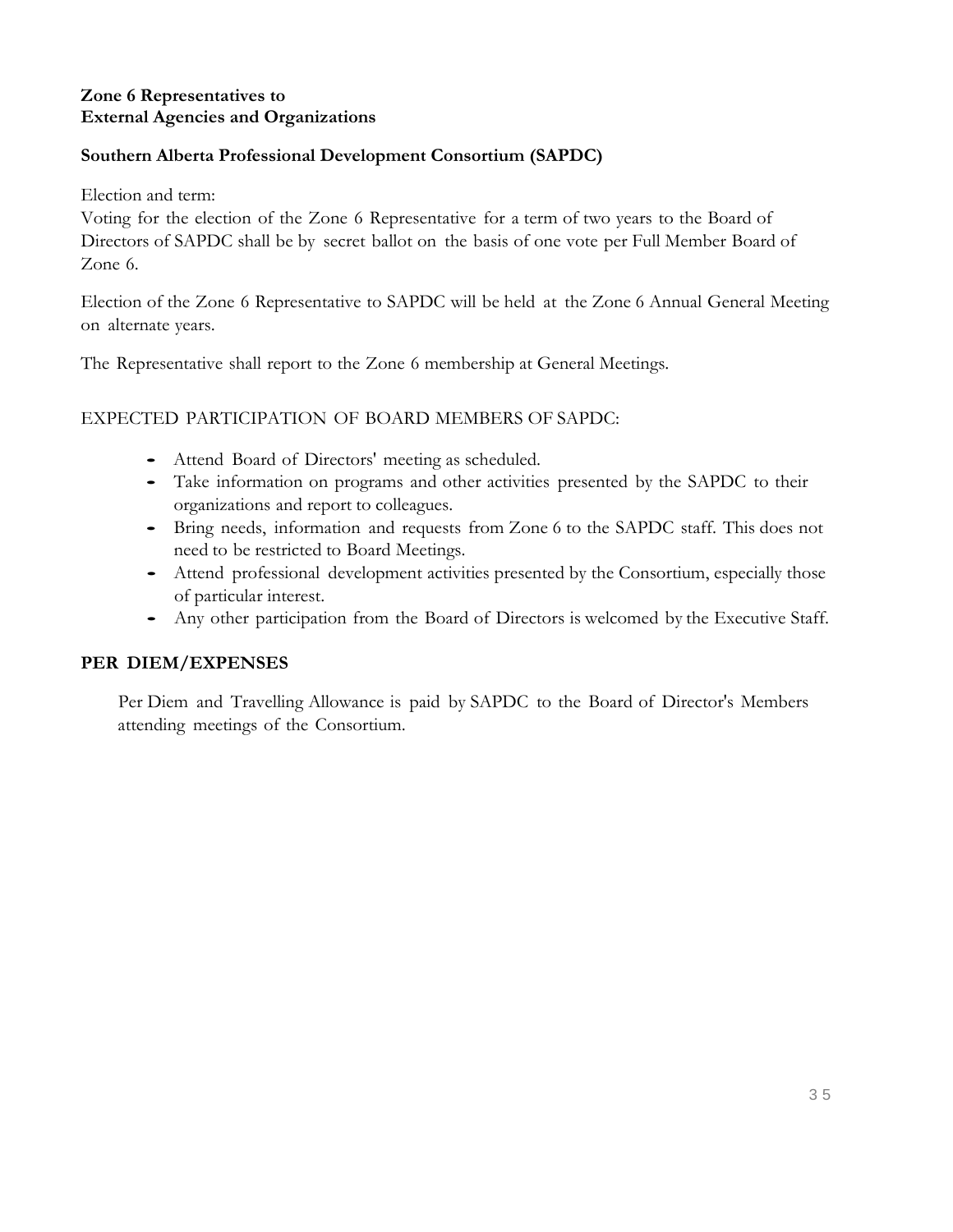## **APPENDIX A SOUTHERN ALBERTA PROFESSIONAL DEVELOPMENT CONSORTIUM BOARD OF DIRECTORS**

#### I. **MEMBERSHIP**

- 1Alberta School Boards Association (Zone 6) representative of SAPDC member jurisdictions named byZone 6.
- 1 College of Alberta School Superintendents representative named by CASS.
- 3 Alberta Teachers' Association representatives named by the ATA, at least one of whom is a principal, and one is represents the ATA on a provincial basis.
- 1University representative named by the Dean of Education, University of Lethbridge.
- Alberta School Business Officials of Alberta representative to be named by ASBOA.
- School Council parent representatives, one representing the eastern area of the region, one representing the western area of the region; initially one member will be from the Alberta Home and School Councils' Association and one will be determined by the other members of the Board of Directors until a formal organization appears.
- The Director of the Consortium, ex officio, non-voting
- An Alberta Learning representative, ex officio, non-voting.
	- 1. Representative shall be appointed in such a way that as many southern Alberta school authorities as possible are represented (i.e. where possible ASBA and CASS members will not be from the same jurisdictions).
	- 2. Representatives shall serve three-year overlapping terms.
	- 3. The Chair shall be elected annually at the 'spring meeting'.
	- 4. A Quorum shall be five (5) members.

#### II. **TERMS OF REFERENCE**

The Board of Directors, within the overall purpose of the Consortium, shall establish policy and have responsibility for the functioning of the Consortium by:

- Meeting as often as necessary
- Developing policy recommendations and approving annual work plans recommended by the Executive Director.
- Arranging for the preparation of an annual report (including an annual evaluation).
- Developing plans for efficient and effective Consortium activities.
- Carrying out those duties specifically required by law and by the agreements signed with Alberta Education
- Approving budgets and expenditures.
- Handling all personnel matters including approving employment contracts.
- Establishing committees and defining their duties.
- Developing and implementing effective communication strategies with educational personnel in the region.
- Reporting annually to partnership organizations.
- Delegating whatever duties it sees fit to Consortium personnel.

## **Appendix B**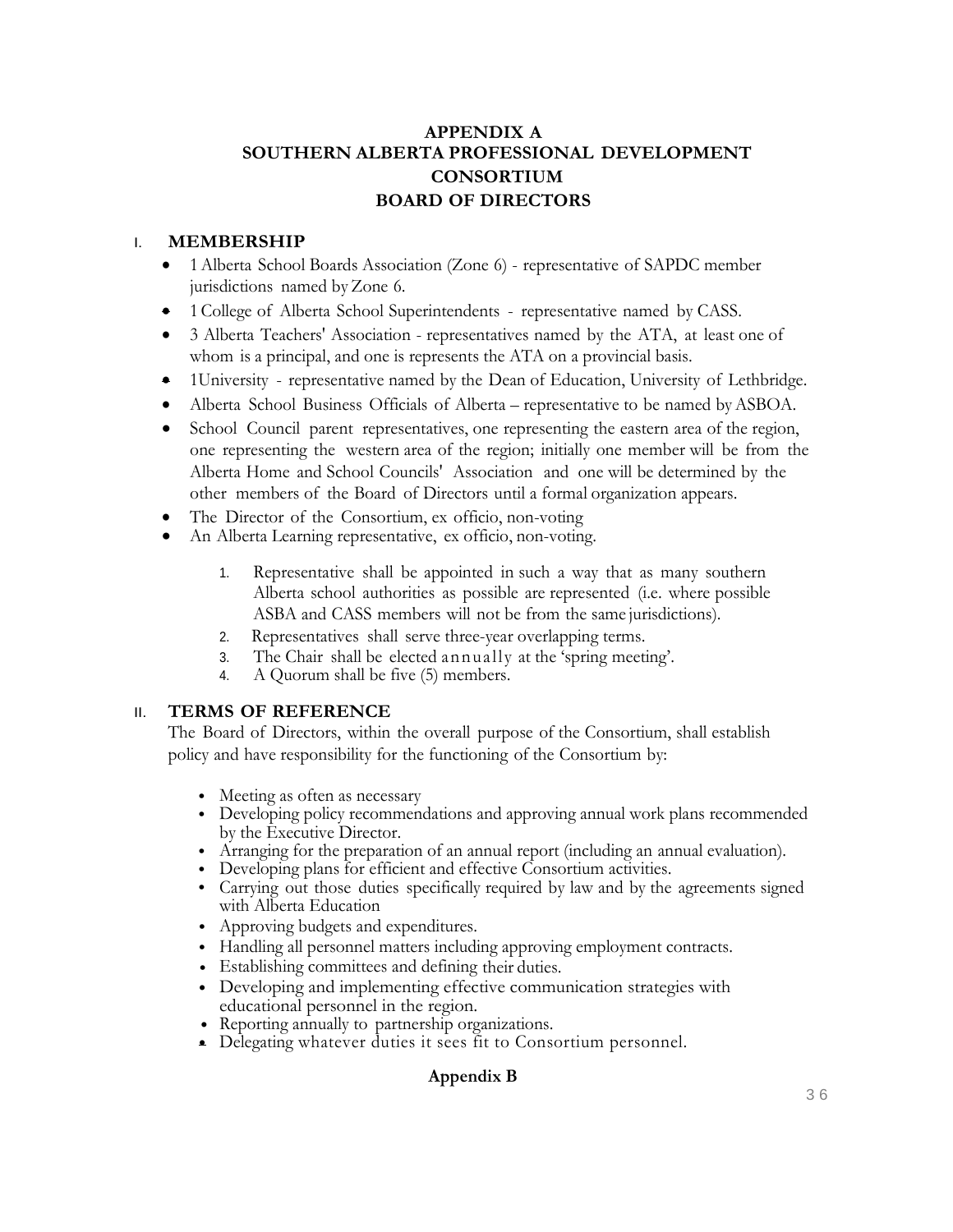## **SOUTH ZONE COMPREHENSIVE SCHOOL HEALTH COMMITTEE**

### **Authority:**

The South Zone Comprehensive School Health Committee operates under the direction

and guidance of the Public Health Director, Alberta Health Services, South Zone.

### 1 **Purpose:**

The purpose of the South Zone Comprehensive School Health Committee is to support the development of Healthy School Communities through collaboration and sharing of information among stakeholders from health, education and related community groups.

## 2 **Duties/Responsibilitie**

#### **s:**

1. To provide a forum for communication and collaboration on issues affecting Comprehensive School Health services

2. To engage decision-makers in supporting initiative s of CSH with all appropriate sectors

3. To provide a forum for sharing of resources and support

4. To promote the importance of Healthy School Communities

5. To provide an opportunity for celebrating successes and challenges

## 3 **Membership:**

- Public Health Nurses x 2
- Public Health Manager with lead for CSH
- CSH Program Leads (East and West)
- Healthy Weights staff 2
- Addictions and Mental Health x 2
- Population Public Health  $x I$
- Sexual Health Nurse x I
- Dental Health x 1
- Representative from CASS (College of Alberta School Superintendents) Zone 6
- Representative from ASBA (Alberta School Boards Association) Zone 6
- Representative from ATA/HPEC
- Parent
- MOH
- Invited guests as pertains to current issues

## 4 **Meetings:**

- Meetings will be held 2 times/year on the 1st Tuesday of April and November
- Meetings to be held from 930 am -12 noon via teleconference / telehealth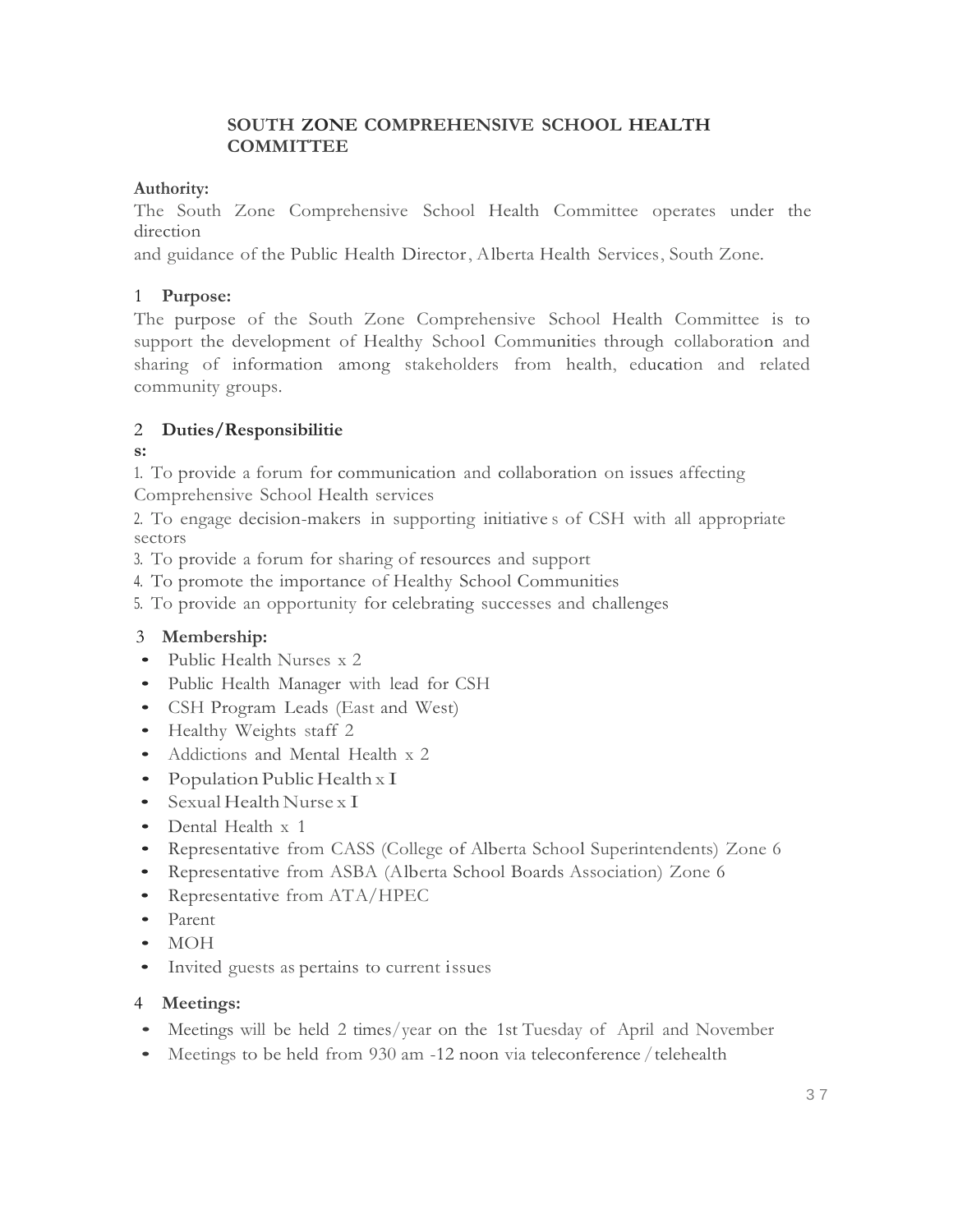- Agendas and minutes will be the responsibility of Alberta Health Services, South Zone Public Health Nursing ,
- Informal rules of order.
- Consensus decision-making.

#### 5 **Officers:**

Chair-CSH Program Lead (to be determined on an annual basis)

- a) Term for one year
- b) Prepare agenda
- c) Email agenda and minutes to team members
- d) Facilitate meetings
- e) The SCHP Program Lead not sitting as chair, will serve as alternate for the chair

#### Recorder -

- a) Assigned for 1 year from committee membership
- b) Record s and shares minutes
- c) Books meeting room, lap top & projector ; teleconference phone

#### 6 **Members:**

- a) Actively participates in meetings
- b) Sends agenda items and attaches relevant documents to the chair a minimum of one week prior to the next meeting
- c) Reviews agenda and documents prior to meeting
- d) Disseminates relevant information to stakeholders and departments
- e) Brings forward relevant issues and concerns regarding implementation of CSH approach

#### 7 **Review of Terms of Reference:**

To be conducted annualy at the November meeting.

8 **Approval:**

Program Director, Public Health

2013.04.09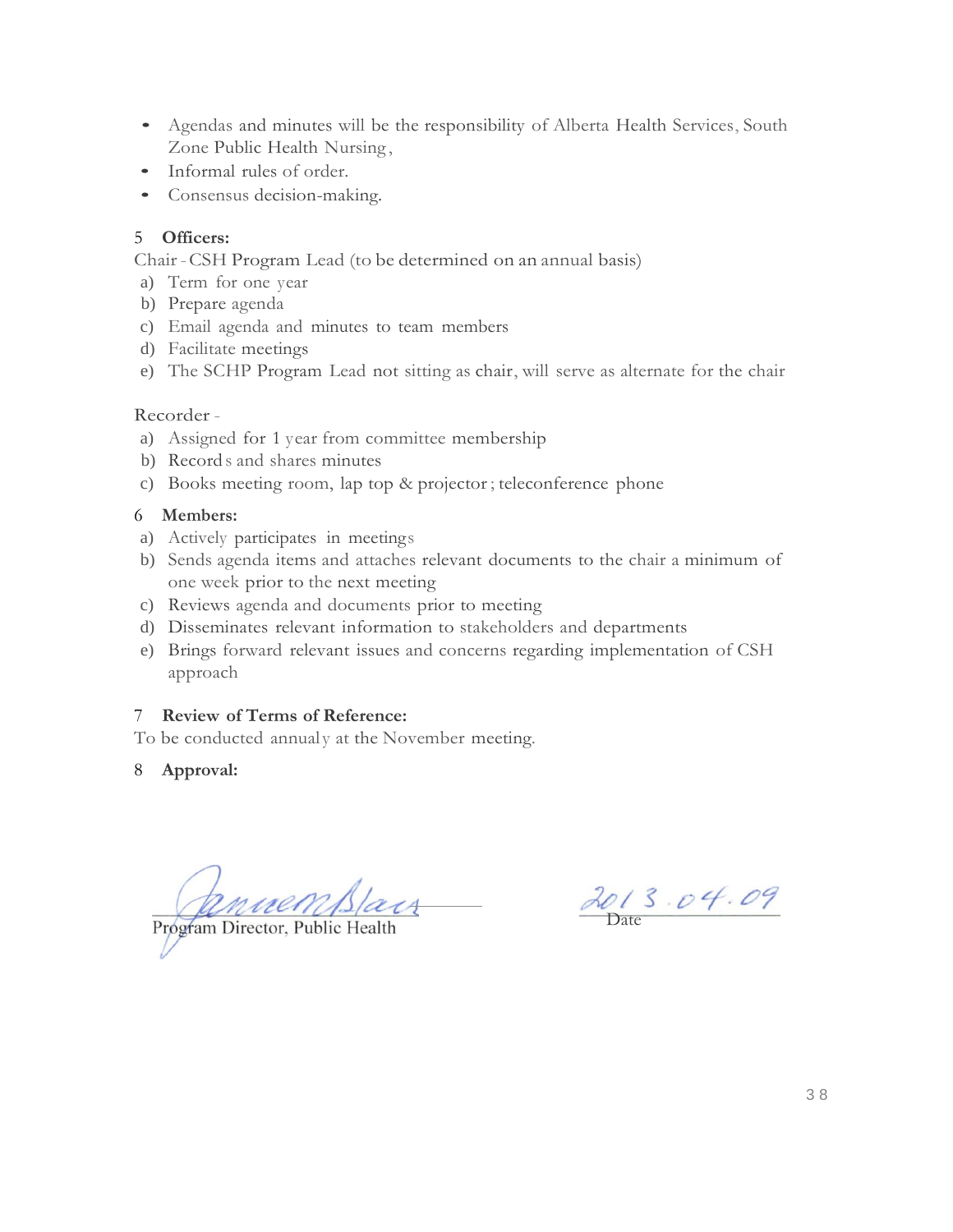#### **ZONE 6 COMMITTEES TERMS OF REFERENCE**

#### **TERMS OF REFERENCE EDWIN PARR COMMITTEE**

#### Name: ASBA Zone 6 Edwin Parr Committee

#### Type: Standing Committee

General Purpose: To coordinate the process for a selection and recognition event for Edwin Parr Award Nominees in Zone 6.

#### Key Duties:

- 1. To ensure all Boards are aware of timelines for nominations by January of each year.
- 2. To organize a Selection Committee to select on Edwin Parr Nominee to represent Zone 6 by March of each year.
- 3. To make arrangements for media coverage throughout Zone 6 of the Edwin Parr nominees.
- 4. To make arrangements for the Annual Edwin Parr banquet.
- 5. To establish a budget for the Edwin Parr Committee.
- 6. Arrange for Edwin Parr gifts.

#### Composition and Appointments:

The Committee shall consist of 4 voting Zone 6 Executive members, appointed at the organizational meeting each year. The Chair shall be selected amongst the members.

The Selection Committee shall consist of 4 members: Zone chairman, two trustees at larg, and one superintendent to be selected by the Zone 6 executive.

#### Meetings:

The Committee meetings will be held in February, April and June each year in conjunction with Zone 6 executive meetings to coordinate the process for a recognition and appreciationevent for Edwin Parr Award Nominees in Zone 6. April and May are the heavy work periods, with the Edwin Parr Banquet being the most time consuming. Meetings shall be pre-arranged by the Chair.

#### Resources:

Funding shall be budgeted in the Zone 6 Budget annually for a media resource person, committee and selection committee meetings, gifts and flowers for the recipients, programs and other incidentals.

Any additional resources required beyond the approved ASBA Zone 6 budget shall be at the discretion of the Zone membership. Every attempt shall be made to host the event on a costrecovery basis.

The budget shall be reviewed in June of each year and a recommendation for the next yearshall be prepared. The Secretary-Treasurer shall be a resource to the committee.

Special Annual Objectives:

- 1. Complete the Terms of Reference for the Edwin Parr Committee and have themapproved at the November Zone 6 meeting.
- 2. <del>Develop timelines for all key duties.</del>
- 3. Prepare job checklists for each individual committee role.
- 4. Plan a unique Edwin Parr Awards.

Reports and Target Dates: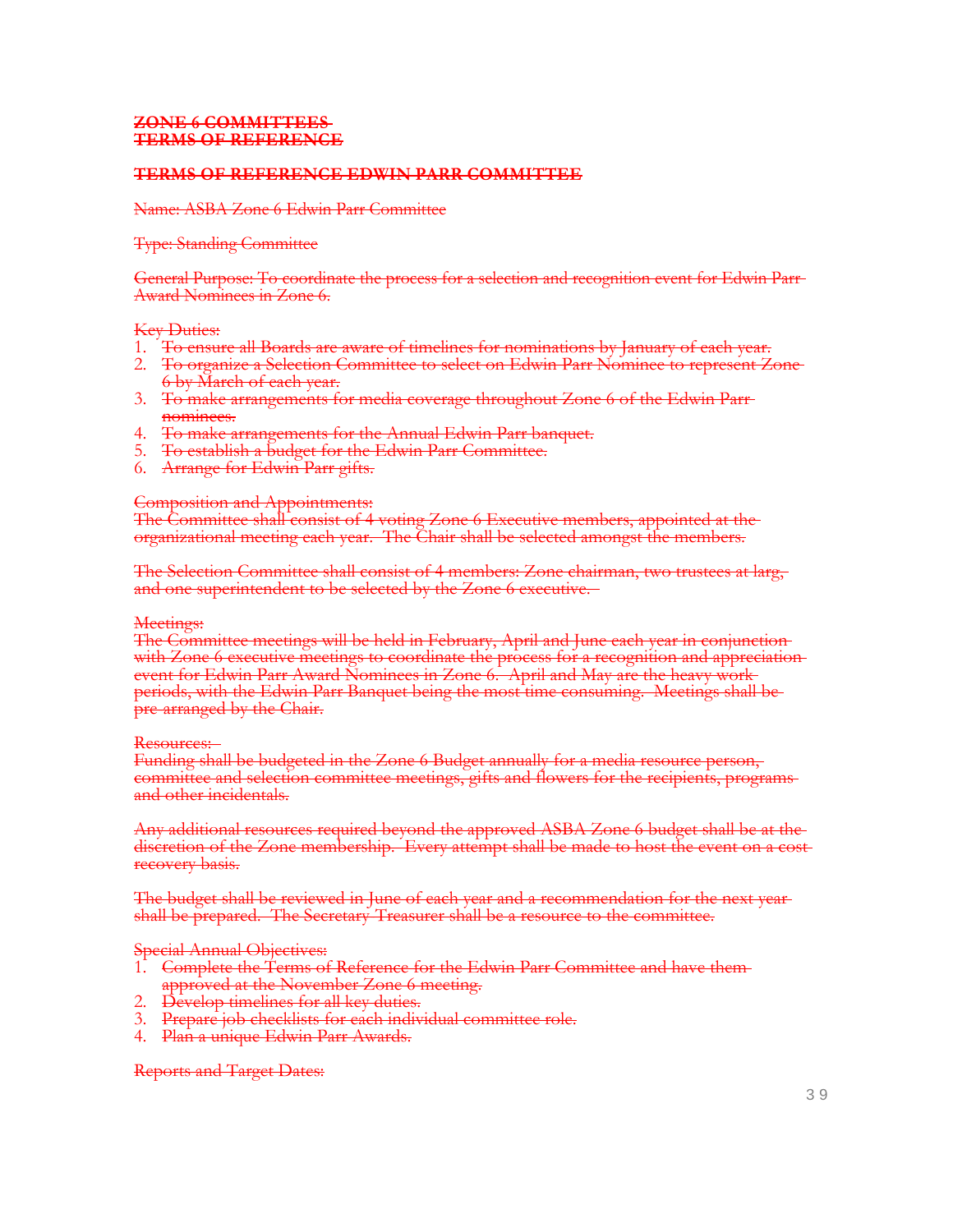The committee shall report at each Executive and Zone meeting after each committee meeting. The committee shall prepare an Annual Report to be presented t the Zone at the Organizational Meeting in November.

#### Review and Evaluation:

The Committee shall review its process and accomplishments in June of each year. The Committee shall review the Terms of Reference and make any appropriate changes for recommendation to the Membership.

#### **Terms of Reference Professional Development Committee**

The Professional Development Committee is a Standing Committee for ASBA Zone 6.

Purpose:

- The committee is responsible to ensure that professional development is available to all Trustees in Zone 6 for the purpose of being better informed.
- To organize professional development sessions at the direction of the Zone 6 Executive.
- Provide resource information and opportunities for boards to keeps themselves informed.

Key Duties and Responsibilities:

- To provide at least two (2) professional development sessions per year.
- To recommend professional development opportunities to the Zone 6 Executive

Composition and Appointments:

- The committee shall consist of 3 members appointed from Zone 6 Executive members at the first executive meeting following the Annual Zone 6 meeting.
- The Zone 6 Executive shall appoint members annually.
- The committee shall elect the chair.
- **•** The committee may invite individuals to participate as necessary.

Meetings:

- The expected number of meetings will be a maximum of 4 meetings per year.
- $\bullet$  Most committee work will take place in June or November/December of a year.
- **•** Meetings will be called at the agreement of the committee.

Resources:

- **Meetings will be scheduled when Trustees are normally together to minimize the per**diem cost.
- It is the responsibility of Committee members to find speakers. The Zone 6 Secretary-Treasurer will ensure that Speakers are confirmed and travel and accommodation arrangements are made.
- **Any additional resources required must have approval of the Zone 6 Executive.**

Specific Annual Objectives:

- A follow up workshop to Kevin Cameron's Threat Assessment presentation and follow up to determine timelines and needs of trustees to have increased attendance at Zone meetings.
- Review any emerging issues or requests from the Zone 6 Executive.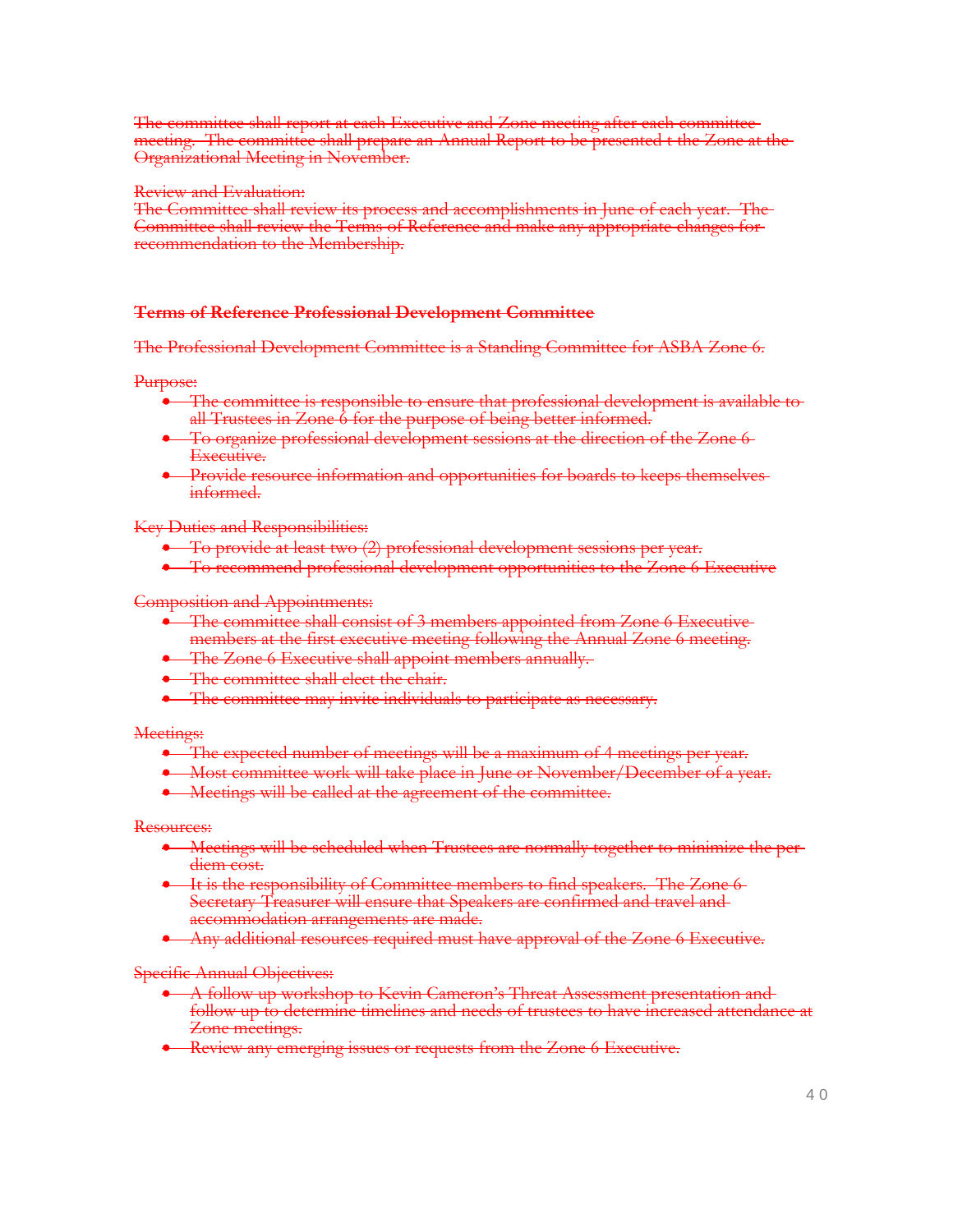#### Reports and Target Dates:

- The Professional Development Committee shall report at all Zone 6 Executive meetings and at regular Zone meetings when actions warrant.
- The committee shall submit a review of its accomplishments, set new objectives, and recommend any changes to the terms of reference prior to the Annual Zone 6 meeting.

Review and Approval:

**•** Recommendations, if any, for changes to the Professional Development Committee's terms of reference will be brought to the Zone 6 membership for approval.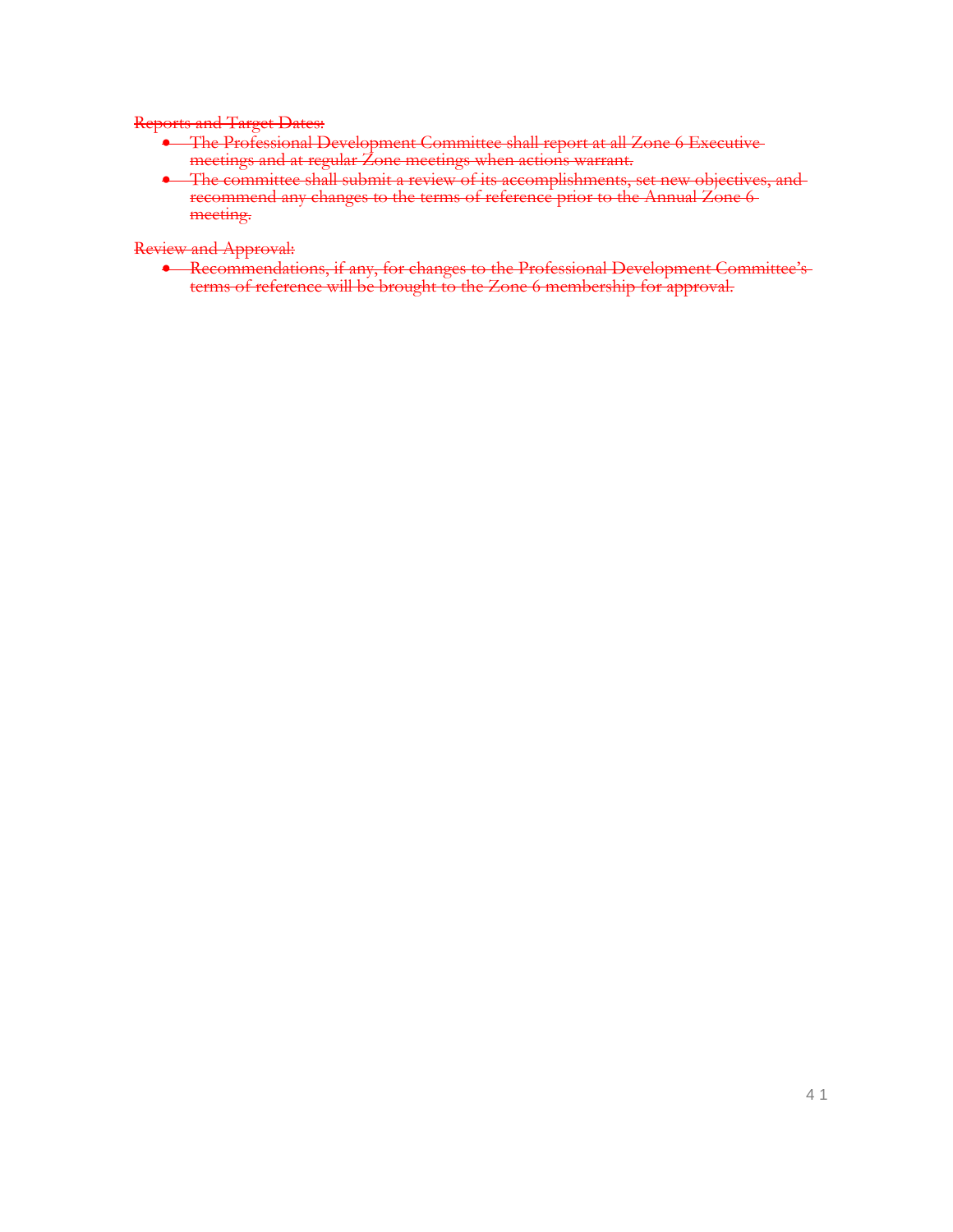## **Bylaw 1**

- 1. Definitions and Interpretation
	- 1.1. In these Bylaws. unless the context otherwise requires:

1.1.1. "Alternate Director" means a representative of a Zone or Metro Board who shall fill the position of Director in the event of the Director's absence or inability to act.

- 1.1.2. "Associate member" of the Association means:
	- 1.1.2.1. Elected First Nations boards of education under the auspices of band councils; and
	- 1.1.2.2. Metis boards of education that operate school buildings.
- 1.1.3. "Association" or "The Association" shall mean the Alberta School Boards Association.
- 1.1.4. "Board" means the board of trustees of a school district, school division, or regional division, the regional authority of a Francophone education region, or an official trustee as defined in the *School Act*.
- 1.1.5. "Board of Directors" means the Board of Directors of the Association, established pursuant to the provisions of these Bylaws.
- 1.1.6. "Director" means a member of the Association's Board of Directors who represents a Zone or Metro Board.
- 1.1.7. "Full member" of the Association means:
	- 1.1.7.1. A board of trustees of a school district, school division, or regional authority of a Francophone education region that has publicly elected members according to the *Local AuthoritiesElection Act* or in the case of Lloydminster the *Local Government Election Act,* and that is an operating board as defined in the *Alberta School Boards Association Act,* or
	- 1.1.7.2. A board of trustees of a publicly supported school system of the City of Yellowknife, Northwest Territories.
- 1.1.8. "General Election" means an election held for all of the Boards in accordance with the *Local Authorities Election Act.*
- 1.1.9. "General Meeting" means one of the Association's biannual meetings; either the Spring General Meeting or the Fall General Meeting.
- 1.1.10. "Metro Board" means one of the four public or separate school boards in the cities of Calgary or Edmonton with Full Member status.
- 1.1.11. "Minister of Education" means the Minister of Education for the Province of Alberta.
- 1.1.12. "President" means President of the Association and Chair of the Board of Directors.
- 1.1.13. *"School Act"* means the *School Act* being Chapter S-3.1 of the Revised Statutes of Alberta, 2000 as amended from time to time or any successor legislation hereinafter enacted.
- 1.1.14. "Special General Meeting" means a meeting of the Association called by the Board of Directors pursuant to the provisions of these Bylaws. Unless the context otherwise requires, provisions in these Bylaws that apply to a General Meeting also apply to a Special General Meeting.
- 1.1.15. "Student" means any person enrolled in a Full Member jurisdiction as reported by Alberta Education.
- 1.1.16. "Substantive Motion" means a motion before the membership at a General Meeting, and includes motions relating to the Association budget, Bylaws, and policy positions.
- 1.1.17. "Trustee" means a member of a Board with Full Member status, or an official trustee as defined in the *School Act*.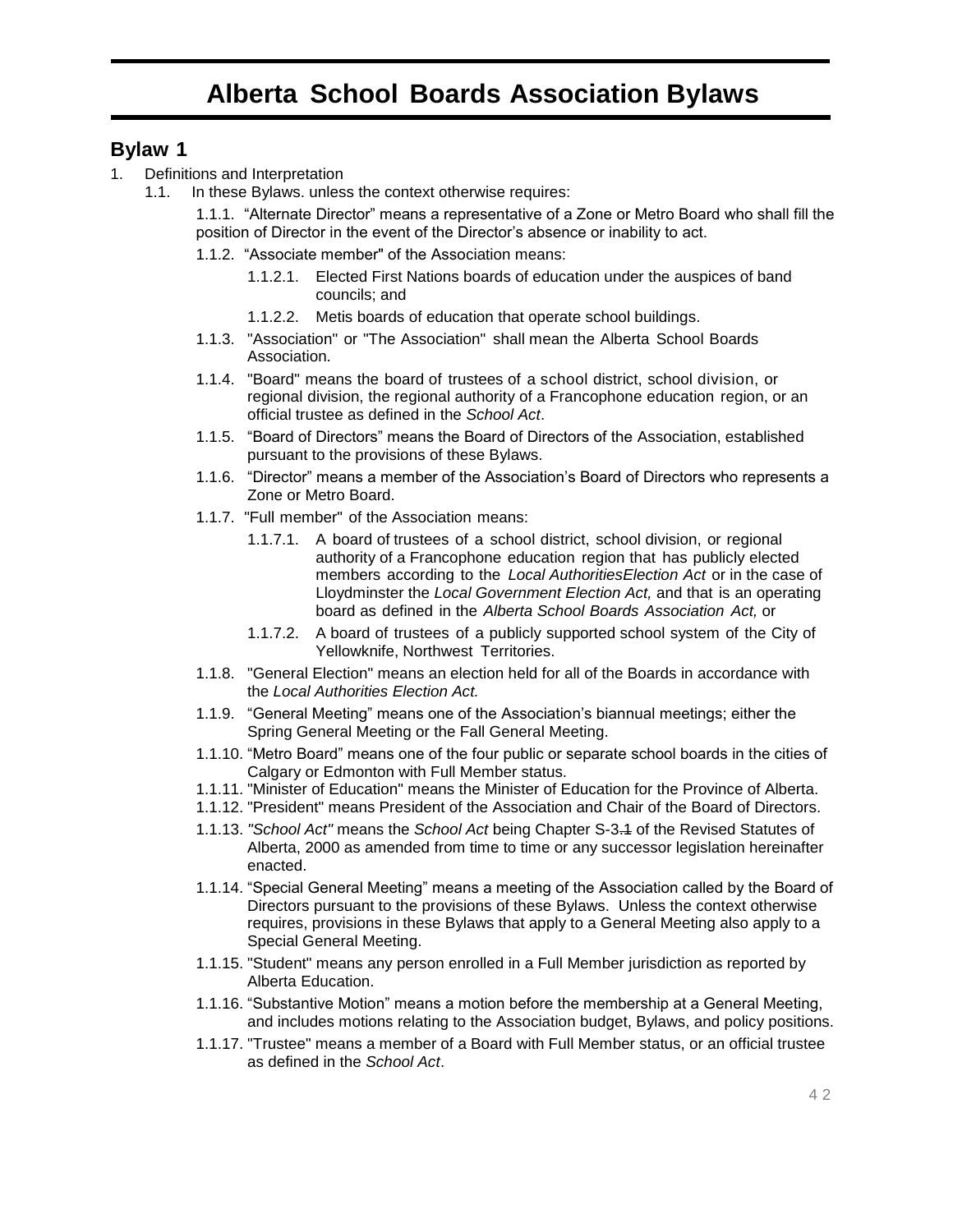- 1.1.18. "Vice-President" means Vice- President of the Association and Vice-Chair of the Board of Directors.
- 1.1.19."Written Notice" means notice of a meeting that:
	- 1.1.19.1. Specifies the purpose, date, time and place of the meeting, and
	- 1.1.19.2. Is delivered by an electronic means or post, meeting required timelines, exclusive of the day on which the notice is sent or mailed and exclusive of the day for which notice is given.
- 1.1.20. "Zone" means a subset of all Boards established on a geographical or other basis pursuant to the provisions of these Bylaws.
- 1.2. In these Bylaws the singular includes the plural and the plural includes the singular.

## **Bylaw 2**

- 2. Entitlement of Full and Associate Members
	- 2.1. Full Member are entitled to:
		- 2.1.1. Association communications materials except those designated as confidential to specific audiences;
		- 2.1.2. Direct services from Association personnel at fees established annually by the Association;
		- 2.1.3. Access to Association conferences and workshops at a conference rate established by the Association; and
		- 2.1.4. Unrestricted participation in the business affairs of the Association.
		- 2.2. Associate Members are entitled to:
			- 2.2.1. Association communication materials except those designated as confidential to specific audiences;
			- 2.2.2. Direct services from Association staff officers on a cost-recovery basis at fees established annually by the Association plus expenses for travel, meals, and accommodation;
			- 2.2.3. Access to Association conferences and workshops at 125 percent of the conference rate established for Full Members by the Association; and
			- 2.2.4. Attendance as guests at the General Meeting at 125 percent of the General Meeting rate established for Full Members.

## **Bylaw 3**

- 3. Board of Directors and Executive Committee Composition
	- 3.1. The Association's Board of Directors shall consist of:
		- 3.1.1. The President;
		- 3.1.2. The Vice-President;
		- 3.1.3. One Director representing each geographic Zone, excepting where any such Zone is made up of more than 20 Boards, then that Zone shall be represented by two Directors; and
		- 3.1.4. One Director from each Metro Board
		- 3.2. The Executive Committee of the Board of Directors shall consist of the:
			- 3.2.1. President;
			- 3.2.2. Vice President: and
			- 3.2.3. Executive Director (non-voting).
		- 3.3. One representative from each of the following organizations may attend non-confidential aspects of Board of Directors meetings as non-voting observers and at the expense of their respective organization:
			- 3.3.1. Alberta Catholic School Trustees' Association (Zone 7);
			- 3.3.2. Public School Boards Association of Alberta (Zone 8); and
			- 3.3.3. Federation des conseils scolaires francophones de l'Alberta (Federation of Francophone School Authorities) (Zone 9).

## **Bylaw 4**

4. Honourary President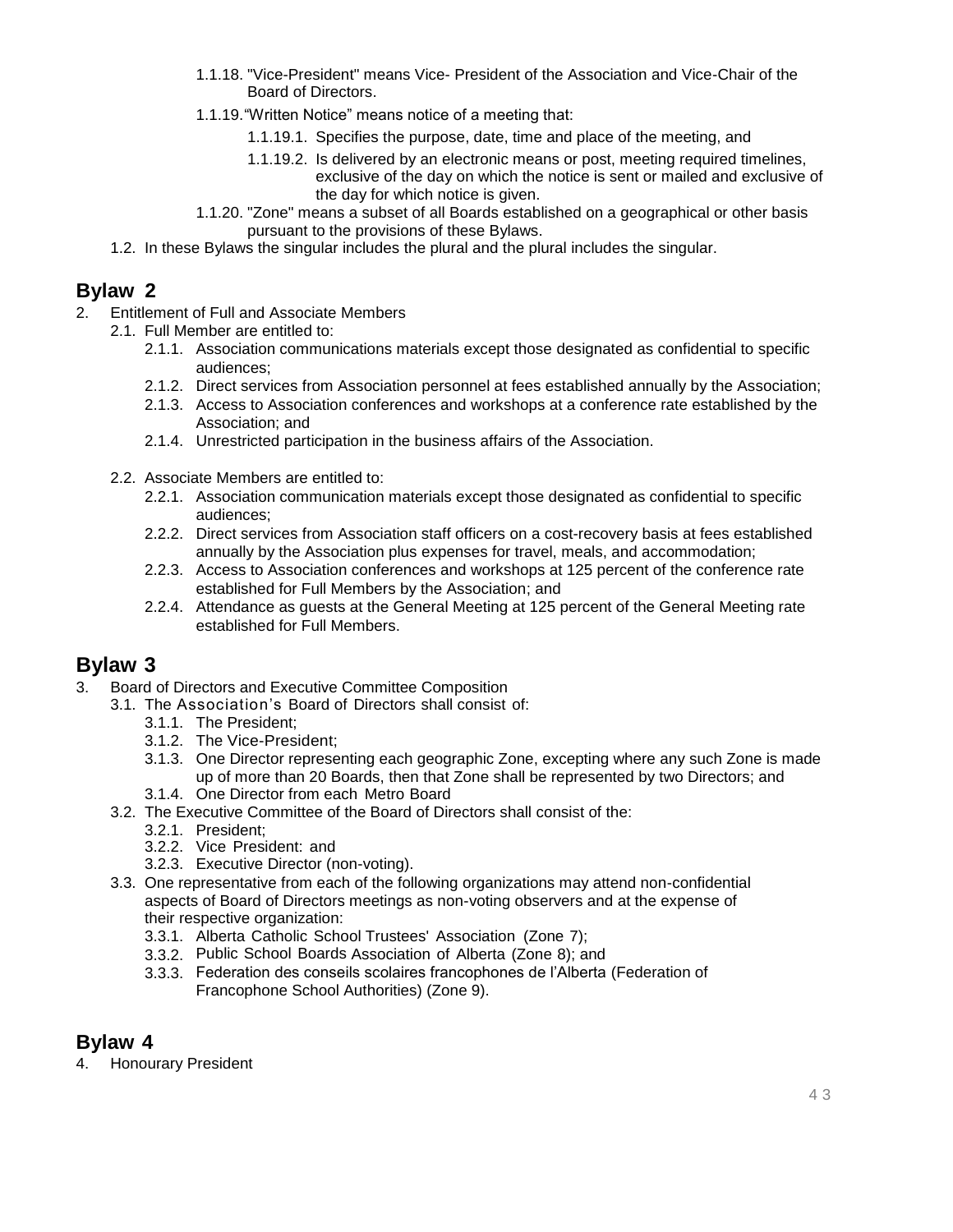4.1. The Minister of Education shall be the Honorary President of the Association.

- 5. Board of Directors Members
	- 5.1. Eligibility
		- 5.1.1. Every candidate for office of President, Vice-President, Director or Alternate Director shall be a Trustee of a Full Member Board.
		- 5.1.2. Any member of the Board of Directors ceasing to be a Trustee shall vacate his/her office, which shall be filled in accordance with provisions in these Bylaws.
		- 5.1.3. An individual in receipt of the nomination for a publicly elected provincial or federal office, or who currently occupies a publicly elected provincial or federal office shall not be eligible to concurrently hold the position of President, Vice-President, Director or Alternate Director.
		- 5.1.4. An individual occupying any of the following positions shall not be eligible to concurrently hold the position of President, Vice-President, Director, or Alternate Director:
			- 5.1.4.1. Zone Chair/Vice-Chair
			- 5.1.4.2. Appointed representatives of the Alberta Catholic School Trustee's Association (Zone 7), the Public School Boards Association of Alberta (Zone 8), and the Fédération des conseils scolaires francophones de l'Alberta (Federation of Francophone School Authorities – Zone 9) who attend Board of Directors meetings as observers; or
			- 5.1.4.3. The President or Vice-President of the Alberta Catholic School Trustees' Association (Zone 7), the Public School Boards Association of Alberta (Zone 8), and the Fédération des conseils scolaires francophones de l'Alberta (Federation of Francophone School Authorities – Zone 9).
	- 5.2. Term
		- 5.2.1. The President, Vice-President, and Directors shall be elected for a two year term and shall be eligible for re-election for one successive term of two years. The President, Vice-President, and Directors may be elected to a previously held position for more than two terms, provided such re-election occurs at least one term following conclusion of the first two terms.
		- 5.2.2. Director terms shall commence every November of even-numbered years for one Director and one Alternate Director for:
			- 5.2.2.1. Calgary RCSSD NO. 1;
			- 5.2.2.2. Edmonton School District No. 7;
			- 5.2.2.3. Zone 2/3;
			- 5.2.2.4. Zone 4; and
			- 5.2.2.5. Zone 6.
		- 5.2.3. Director terms shall commence every November of odd-numbered years for one Director and one Alternate Director for:
			- 5.2.3.1. Calgary School District No. 19;
			- 5.2.3.2. Edmonton RCSSD No. 7;
			- 5.2.3.3. Zone 1;
			- 5.2.3.4. Zone 2/3; and
			- 5.2.3.5. Zone 5.
	- 5.3. President and Vice President Elections
		- 5.3.1. Election of the President and the Vice-President shall take place at a General Meeting of the Association, normally at the Fall General Meeting immediately following a General Election, and two years following (i.e. November of odd-numbered years).
		- 5.3.2. Nominations shall be made from the floor and shall require a seconder.
		- 5.3.3. Voting shall be by secret ballot on the basis of one vote per Full Member Board in attendance.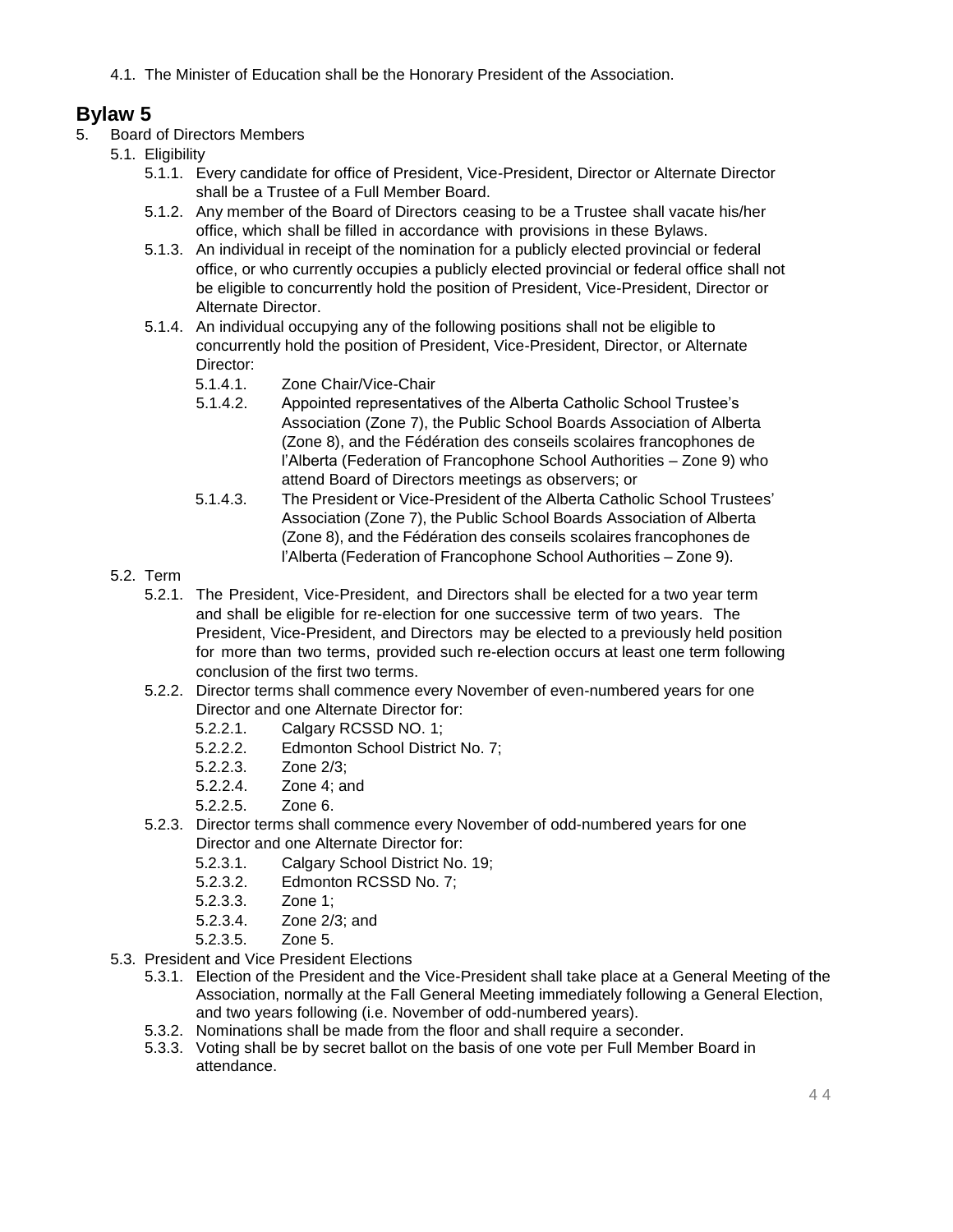- 5.3.4. The candidate receiving the greatest number of votes will be the successful candidate. Announcement of results shall be limited to identifying the successful candidate.
- 5.3.5. The President and Vice-President shall take office at the conclusion of the General Meeting at which they are elected.
- 5.3.6. Notwithstanding Bylaw 5.1.2, in the year of a General Election, if the President does not run for the office of trustee or is defeated in the General Election, the President may complete his/her term of office through the election of the new President at the General Meeting.
- 5.4. Director Elections
	- 5.4.1. Election of the Directors shall be completed and confirmed in writing to the Executive Director of the Association before the opening of the General Meeting specified in these Bylaws. Members so elected shall take office at the conclusion of the General Meeting.
	- 5.4.2. If a member of the Board of Directors is subsequently elected President or Vice-President, then his/her office as a member of the Board of Directors shall be filled by the Alternate Director, until such time as a new Director is elected.
- 5.5. Leaves of Absence
	- 5.5.1. Any member of the Board of Directors seeking a publicly elected provincial or federal office, including the nomination for, shall take a leave of absence from the Board of Directors.
	- 5.5.2. The Board of Directors shall have the authority to grant leaves of absence to its members, including determination of conditions and length, subject to provisions contained in these Bylaws.
- 5.6. Vacancy
	- 5.6.1. If a vacancy occurs in the office of President, it shall be filled automatically by the Vice-President.
	- 5.6.2. If a vacancy occurs in the office of Vice-President, notwithstanding any provisions in these Bylaws governing the election of a Vice-President, the Board of Directors may fill the vacancy from among its members.
	- 5.6.3. When a vacancy occurs in the office of Directors, the Metro Board or Zone shall arrange to fill the vacancy.
	- 5.6.4. If a Metro Board or Zone fails to appoint a Director to the Board of Directors in accordance with the requirements of these Bylaws, then the Board of Directors may arrange to fill the vacancy.
	- 5.6.5. In the event a Director fails to attend three consecutive meetings without giving due and timely notice as to the cause of non-attendance, the Board of Directors may declare the seat vacant and may arrange to fill the vacancy.
	- 5.6.6. Any Trustee who fills a vacancy in the office of President, Vice-President, or Director shall be deemed to have completed a term if they served in that capacity for more than twelve months.

- 6. Representation and Voting at Board of Directors Meetings and at Executive Committee Meetings
	- 6.1. At Board of Directors meetings:
		- 6.1.1. The President, Vice-President, and all Directors shall each carry one vote.
		- 6.1.2. Quorum is seven voting members of the Board of Directors.
		- 6.1.3. A majority vote of the members present, including the Chair, shall decide all questions unless otherwise required by these Bylaws.
		- 6.1.4. In the event of a tie vote, the question is lost.
		- 6.1.5. Each Director's vote shall be recorded when a recorded vote is requested by any Director prior to the vote being taken.
		- 6.2. An Alternate Director who attends a Board of Directors meeting in the place of a Director shall be entitled to vote.
		- 6.3. In the event that both the Director and the Alternate Director are unable to attend a meeting of the Board of Directors, the chair of the Zone or Metro Board that the Director represents may attend that meeting of the Board of Directors and shall be entitled to vote.
		- 6.4. At Executive Committee meetings, where consensus is not possible, the President shall determine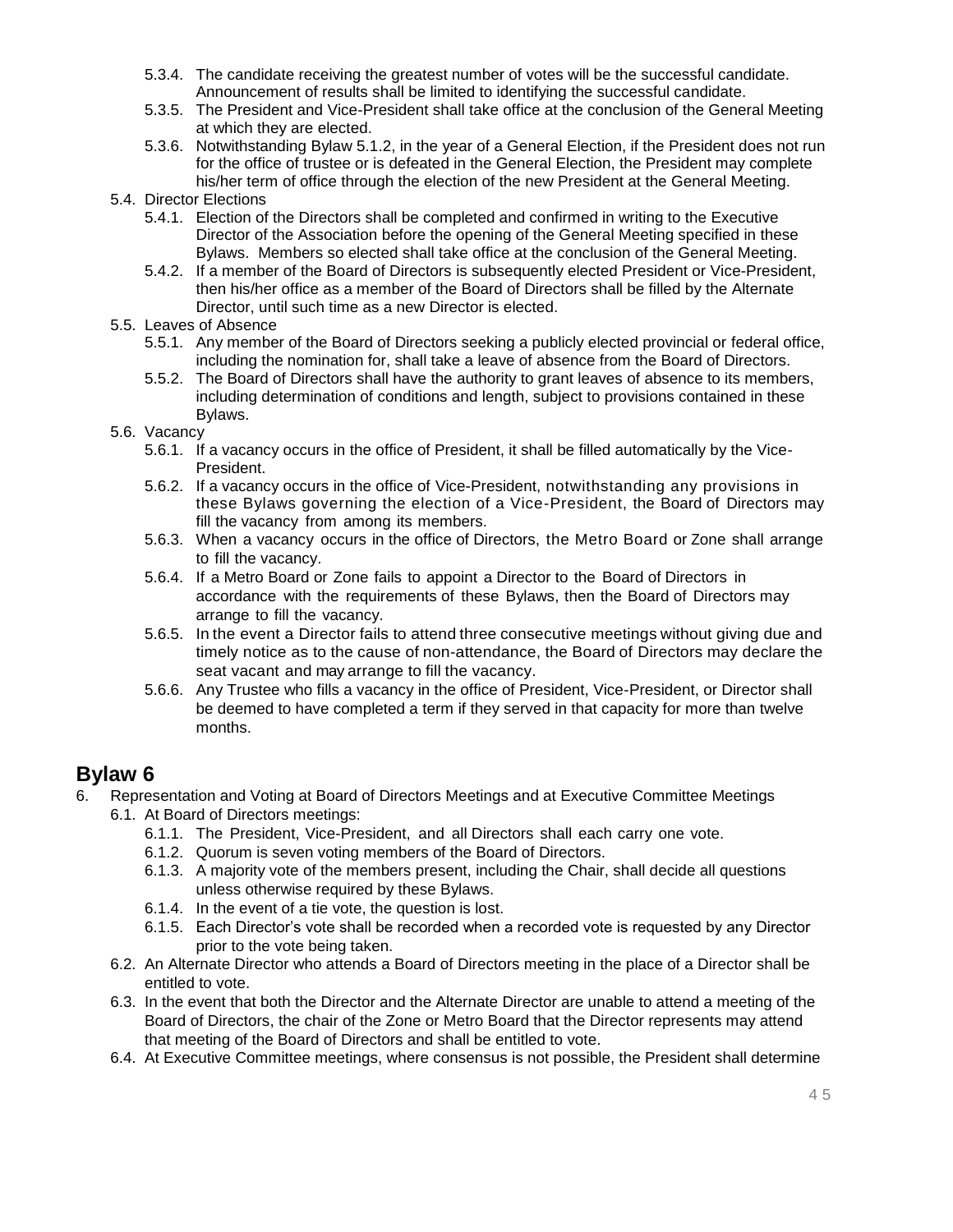the course of action to be taken.

## **Bylaw 7**

- 7. Executive Duties
	- 7.1. The President shall:
		- 7.1.1. Provide leadership to the Association, Board of Directors, and Executive Committee.
		- 7.1.2. Be accountable to the Board of Directors and to the membership.
		- 7.1.3. Preside at all meetings of the Board of Directors and the Executive Committee.
		- 7.1.4. Open and preside at all conferences or General Meetings of the Association.
		- 7.1.5. Act as the primary spokesman for the Association.
		- 7.1.6. Submit or cause to be submitted to each General Meeting a report of the Board of Directors as to financial standing and general business of the Association.
	- 7.2. The President is (ex officio) a member of all committees.
	- 7.3. The Vice-President shall take the place of the President in the event of the President's absence or inability to preside.

## **Bylaw 8**

- 8. Board of Directors Powers and Duties
	- 8.1. The business and affairs of the Association shall be under the direction and control of the Board of Directors, which may exercise all the powers of the Association which are not require by the Alberta School Boards Association*,* or by these Bylaws, to be exercised by the Association in a General Meeting.
	- 8.2. Without limiting the generality of the foregoing, the Board of Directors:
		- 8.2.1. Shall appoint an Executive Director as Chief Executive Officer of the Association, establish terms of employment and salary, prescribe duties, and monitor and evaluate performance;
		- 8.2.2. May delegate any or all of its powers to the Executive Director, the Executive Committee established pursuant to these Bylaws, or a committee appointed by it;
		- 8.2.3. May appoint either from its own members or others such special committees as it may from time to time deem advisable and prescribe their duties and functions;
		- 8.2.4. Shall pay the reasonable expenses of its members and others;
		- 8.2.5. Shall pay a per diem allowance, as determined by the Association's budget, to its members and others;
		- 8.2.6. Shall make provision for the payment of honoraria, as determined by the Association's budget, to Board of Directors members;
		- 8.2.7. May adopt policy positions on matters which arise between General Meetings and shall submit these for ratification at the next General Meeting;
		- 8.2.8. Shall designate a newly-created board to belong to a Zone, on an interim basis. Final designation to which Zone such Board shall belong shall occur at the next General Meeting following the date of creation of such board;
		- 8.2.9. Shall engage in strategic planning activities which establish and review short and long range plans to guide the Association's business and affairs;
		- 8.2.10. Shall communicate and support the Association's position on issues, policies, and practices to appropriate internal and external publics;
		- 8.2.11. Shall have the authority to grant honorary life memberships in the Association, which shall not entail the payment of fees by the recipient;
		- 8.2.12. Shall delegate to the Executive Director responsibility for the establishment of fair salaries and reasonable working conditions for Association staff and contractors.

- 9. Board of Directors Meetings
	- 9.1. Regular meetings of the Board of Directors shall be held at such time and place a s may be set by resolution of the Board of Directors.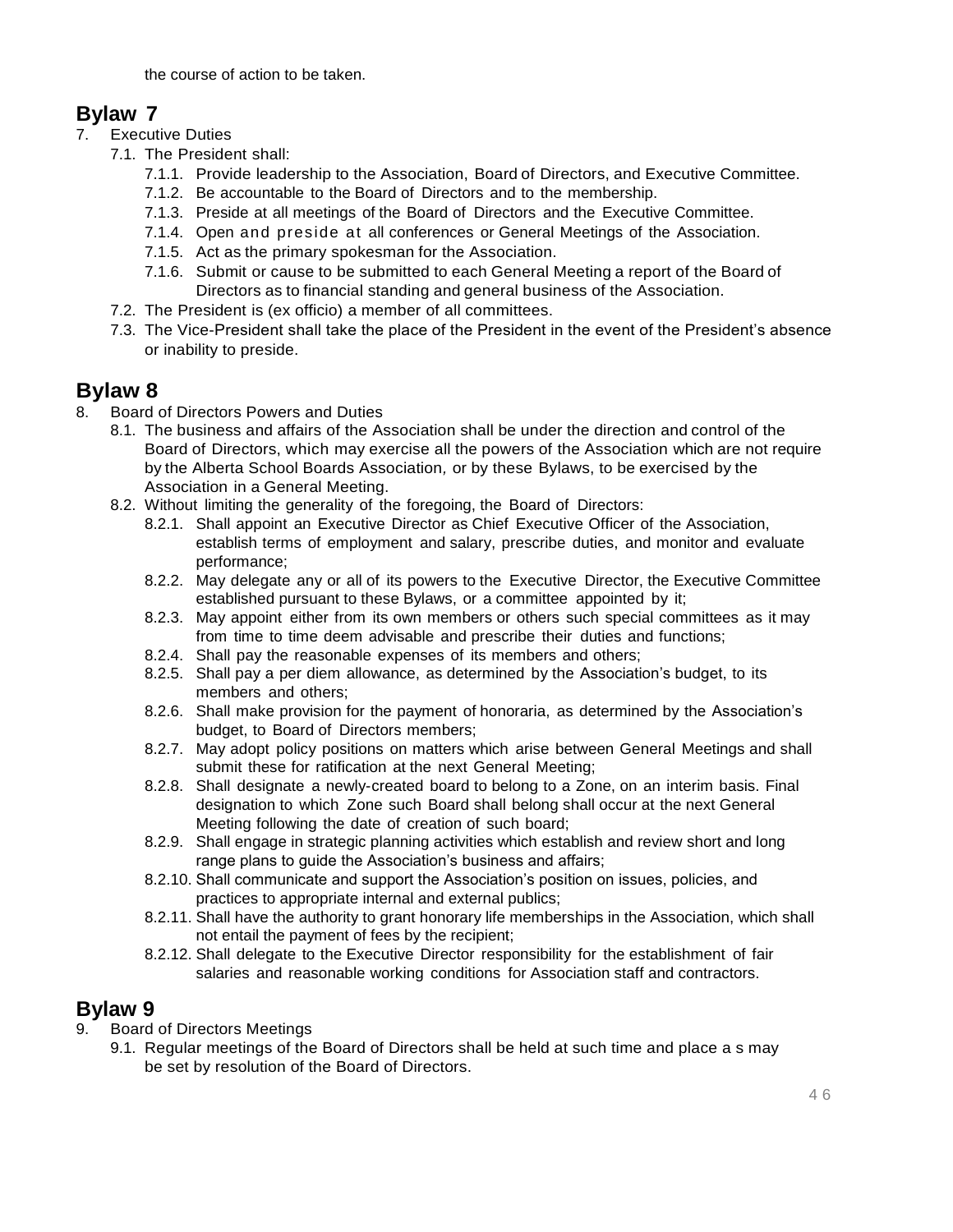- 9.2. Special meetings of the Board of Directors may be called by providing a written statement to the Executive Director detailing the business in respect of which the meeting is desired by:
	- 9.2.1. The Executive Committee; or
	- 9.2.2. A majority of voting members of the Board of Directors.
- 9.3. Upon request for a special meeting of the Board of Directors, the Executive Director shall call such meeting by providing:
	- 9.3.1. Eight days Written Notice to each voting member of the Board of Directors; or
	- 9.3.2. Oral or fewer than eight days Written Notice following receipt of written consent or waiver from each voting member of the Board of Directors.
- 9.4. Meetings of the Board of Directors are open to the Full Members of the Association unless a majority of voting members of the Board of Directors elect to hold part of the meeting in camera.

## **Bylaw 10**

- 10. General Meetings
	- 10.1. Two General Meetings of the Association shall be held each year.
	- 10.2. Unless otherwise directed by the Board of Directors: 10.2.1. The Spring General Meeting shall be held during the first full week of June; and 10.2.2. The Fall General Meeting shall be held during the third full week in November.
	- 10.3. The location of the General Meeting shall be determined by the Board of Directors.
	- 10.4. At least twenty-one days Written Notice of any General Meeting shall be provided to each Full Member and Associate Member.

## **Bylaw 11**

- 11. Special General Meetings
	- 11.1. Special General Meetings of the Association to deal with high priority or emergent issues that require urgent direction/action and which have significant implications for Boards may be held following an affirmative vote of seven voting members of the Board of Directors at a duly constituted meeting of the Board of Directors.
	- 11.2. At least seven days Written Notice of any Special General Meeting shall be provided to each Full Member. Such notice shall provide background detail to enable Boards to prepare for the Special General Meeting

- 12. Representation and Voting at General Meetings
	- 12.1. The Executive Director shall, subject to direction the Board of Directors, make all necessary arrangements for registration of delegates and for voting as may be necessary.
	- 12.2. Attendance
		- 12.2.1. Any Trustee, upon completion of registration, shall be entitled to attend a General Meeting.
		- 12.2.2. It is the duty of all delegates, including members of the Board of Directors, to register prior to attending a General Meeting.
	- 12.3. Voting
		- 12.3.1. The Chair of each Full Member Board has the power to cast the vote to which each Full Member is entitled, unless another Trustee for that Board is designated, in writing, to the Executive Director, prior to the General Meeting, or in an emergency situation, by the Full Member Board at the General Meeting.
		- 12.3.2. Unless otherwise required by these Bylaws or the approved rules of procedure governing disposal of resolution, all Substantive Motions will be determined under the double majority voting method, as follows:
			- 12.3.2.1. Sixty percent or more of Full Member Boards who are in attendance, who cast a vote, and who vote in the affirmative, based upon one vote per Full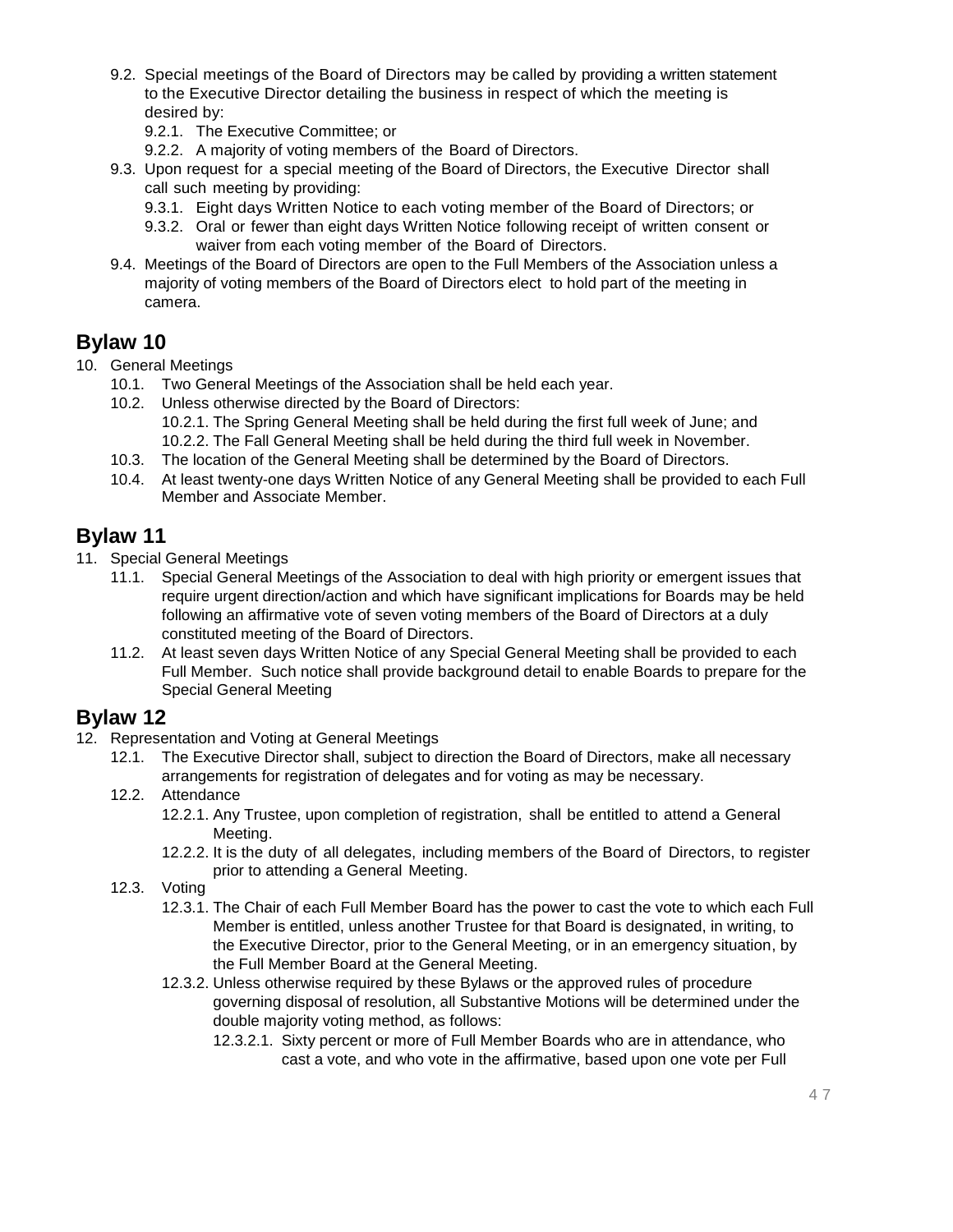Member Board; and

- 12.3.2.2. Full Member Boards who are in attendance, who cast a vote, and who vote in the affirmative, represent 60 percent or more of the Students registered for the most recently reported period with Full Member Boards who voted in the affirmative.
- 12.3.3. For the purposes of Section 12.3.2.2, the percentage of Students enrolled in a Full Member Board shall be determined by:
	- 12.3.3.1. Utilizing the total student enrollment figures for the most recent reporting period, as published by Alberta Education; and
	- 12.3.3.2. Dividing the number of students enrolled in each Full Member Board by the total number of students enrolled in all Full Member Boards in attendance, who cast a vote, resulting in a percentage (rounded to the nearest 0.1 percent).
- 12.3.4. Results of the voting on Substantive Motions shall indicate how each Board cast its ballot.
- 12.3.5. Parliamentary motions and amendments to motions will be determined on the basis of one vote per Full Member Board and by a majority of the votes cast, unless otherwise required by Robert's Rules of Order or the approved rules of procedure governing disposal of resolutions.
- 12.4. A balloting committee shall be appointed at the opening of every General Meeting. It is the duty of the Balloting Committee to conduct the ballot voting.

## **Bylaw 13**

- 13. Association Budget and Membership Fees
	- 13.1. The fiscal year of the Association shall be September to August.
	- 13.2. The Association budget shall be adopted at the Spring General Meeting of the year prior to the fiscal year for which it is established.
	- 13.3. Notwithstanding any provisions to the contrary in these Bylaws, or in the approved rules of procedure governing disposal of resolutions, the budget shall be open to amendment until adopted.
	- 13.4. The Association budget, including analysis and fees assessed to Member Boards shall be presented in writing to Full Member Boards at least 60 days prior to the day the Spring General Meeting is to commence.
	- 13.5. The fees assessment included in the budget shall be comprised of the:
		- 13.5.1. Formula for determining the annual fees including the basic fee and the weight rate per student enrolment;
		- 13.5.2. Total annual fees payable by each Full Member Board;
		- 13.5.3. Number of students used in the calculation of fees payable by a Board which shall be the total student enrollment reported to Alberta Education in the most recent reporting period;
		- 13.5.4. Annual fees payable for any Full Member Board which shall not exceed ten percent of the total annual Full Member membership fees; and
		- 13.5.5. Annual fees payable for each Associate Member which shall be \$500 less than the basic membership fee for Full Member Boards.

## **Bylaw 1 4**

- 14. Amendments to the Bylaws
	- 14.1. Amendments to these Bylaws shall be at a General Meeting, normally at the Spring General Meeting unless otherwise permitted by the Board of Directors
	- 14.2. An amendment to these Bylaws shall take effect on the day following the conclusion of the Spring General Meeting at which such amendment is made, unless an effective date other than the close of the Spring General Meeting is specified in the resolution.
	- 14.3. At least sixty days Written Notice of any Bylaw amendment shall be provided to each Full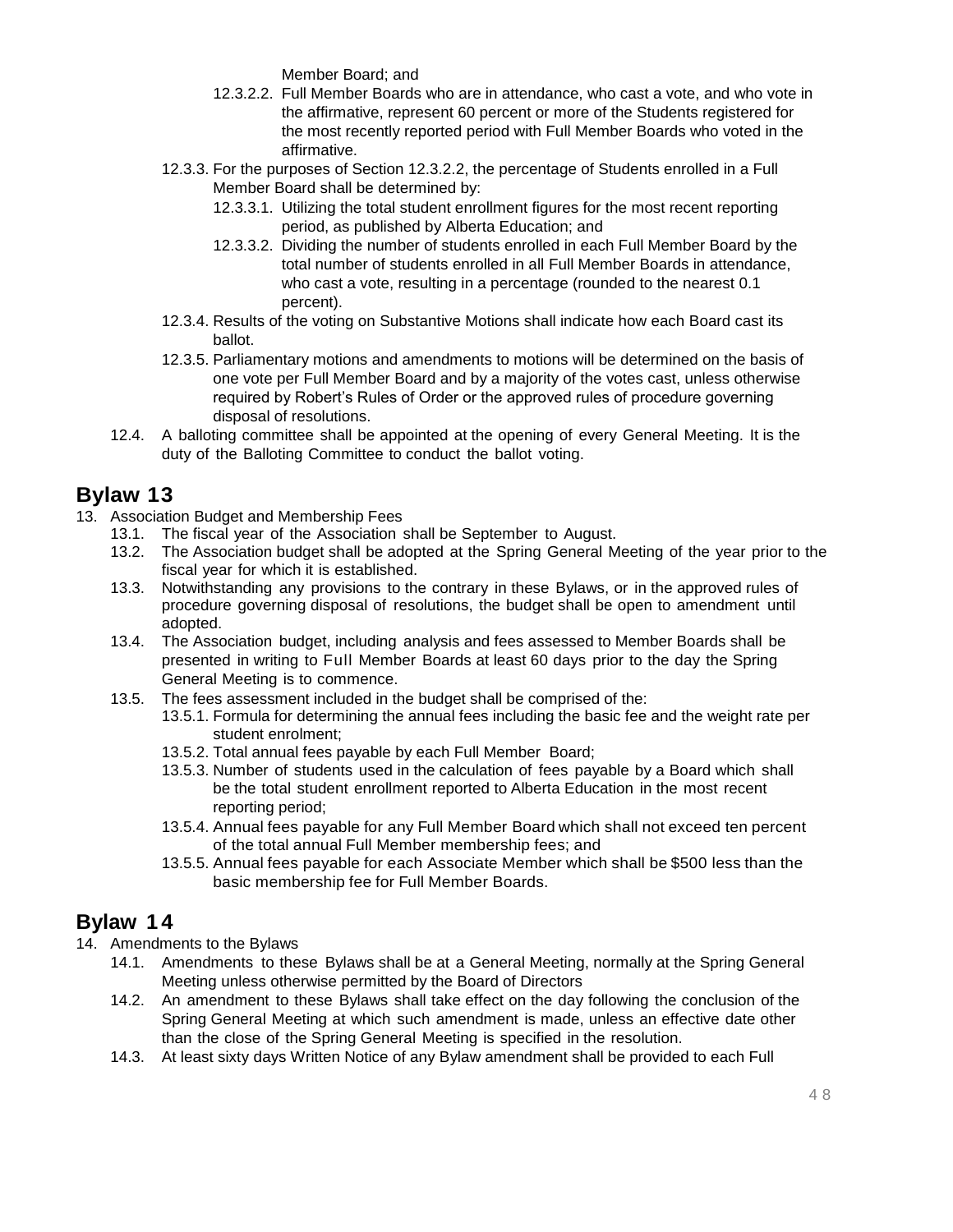**Member** 

## **Bylaw 15**

- 15. Zones of the Association
	- 15.1. All Full Member Boards shall belong to a Zone of the Association.
	- 15.2. Subject to the provisions of these Bylaws, for the purpose of the formation of geographic Zones of the Association, the Province shall be divided as follows and each geographic Zone shall consist of designated Boards as follows:
		- 15.2.1. Zone 1

Fort Vermilion School Division No. 52 Grande Prairie Roman Catholic Separate School District No. 28 Grande Prairie School District No. 2357 High Prairie School Division No. 48 Holy Family Catholic Regional Division No. 37 Northland School Division No. 61 Peace River School Division No. 10 Peace Wapiti School Division No. 76 Northwest Francophone Education Region No. 1

15.2.1. Zone 2/3

Aspen View Public School Division No. 78 Black Gold Regional Division No. 18 Buffalo Trail Public Schools Regional Division No. 28 East Central Alberta Catholic Separate Schools Regional Division No. 16 East Central Francophone Education Region No. 3 Edmonton Catholic Separate School District No. 7 Edmonton School District No. 7 Elk Island Catholic Separate Regional Division No. 41 Elk Island Public Schools Regional Division No. 14 Evergreen Catholic Separate Regional Division No. 2 Grande Yellowhead Public School Division No. 77 Greater North Central Francophone Education Region No. 2 Greater St. Albert Roman Catholic Separate School District No. 734 Fort McMurray Public School District No. 2833 Fort McMurray Roman Catholic Separate School District No. 32 Lakeland Roman Catholic Separate School District No. 150 Living Waters Catholic Regional Division No. 42 Lloydminster Public School Division No. 99 Lloydminster Roman Catholic Separate School Division No. 89 Northern Gateway Regional Division No. 10 Northern Lights School Division No. 69 Parkland School Division No. 70 Pembina Hills Regional Division No. 7 St. Albert Public School District No. 5565 St. Paul Education Regional Division No. 1 St. Thomas Aquinas Roman Catholic Separate Regional Division No. 38 Sturgeon School Division No. 24 Yellowknife Education District No. 1 Yellowknife Separate Education District No. 2

15.2.3 Zone 4

Battle River Regional Division No. 31 Chinook's Edge School Division No. 73 Clearview School Division No. 71 Red Deer Catholic Regional Division No. 39 Red Deer Public School District No. 104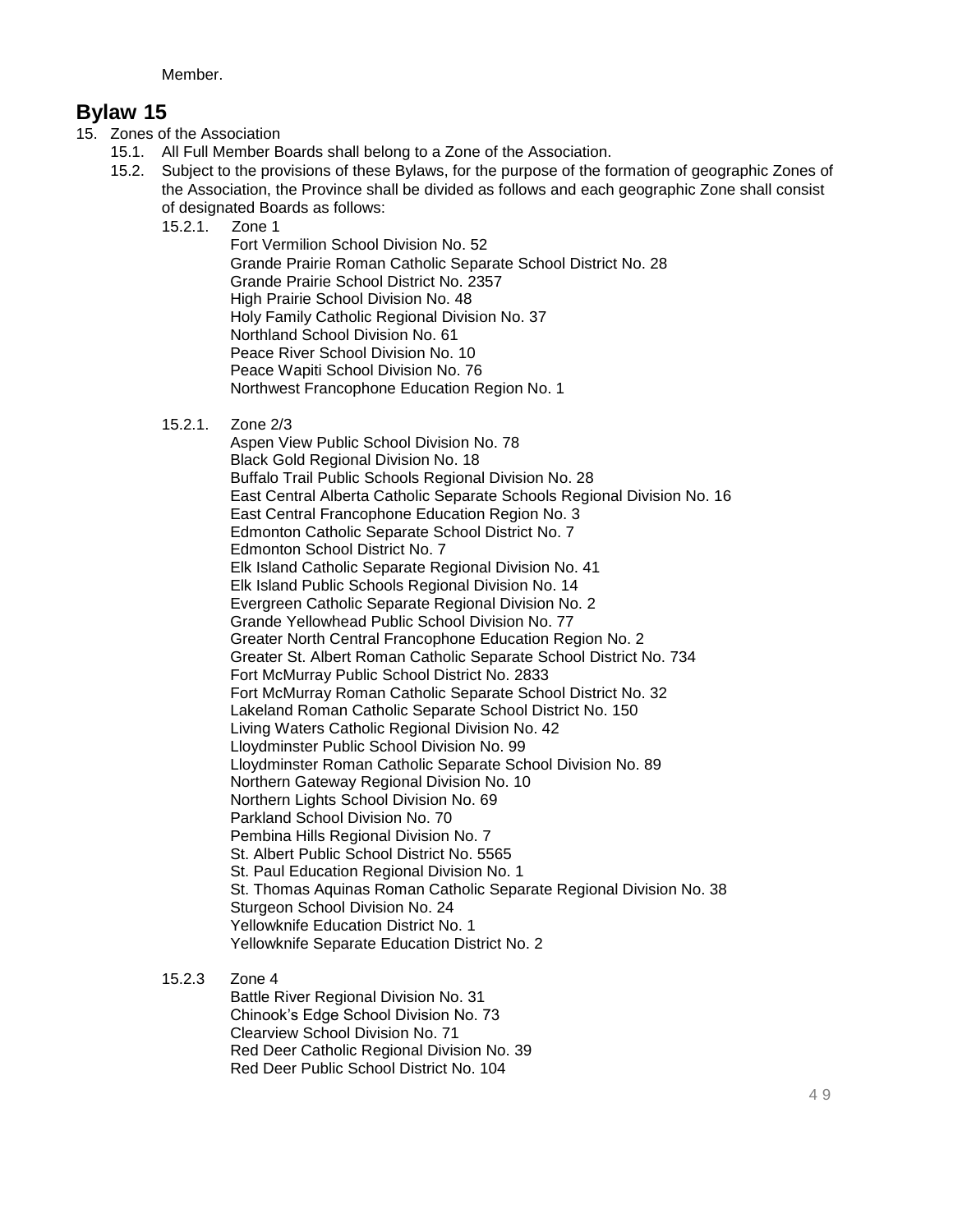Wild Rose School Division No. 66 Wolf Creek School Division No. 72 Wetaskiwin Regional Division No. 11

15.2.4 Zone 5

Calgary Roman Catholic Separate School District No. 1 Calgary School District No. 19 Canadian Rockies Regional Division No. 12 Christ the Redeemer Catholic Separate Regional Division No. 3 Foothills School Division No. 38 Golden Hills School Division No. 75 Greater Southern Public Francophone Education Region No. 4 Greater Southern Separate Catholic Francophone Education Region No. 4 Prairie Land Regional Division No. 25 Rocky View School Division No. 41

15.2.5 Zone 6

Grasslands Regional Division No. 6 Holy Spirit Roman Catholic Separate Regional Division No. 4 Horizon School Division No. 67 Lethbridge School District No. 51 Livingstone Range School Division No. 68 Medicine Hat Catholic Separate Regional Division No. 20 Medicine Hat School District No. 76 Palliser Regional Division No. 26 Prairie Rose School Division No. 8 Westwind School Division No. 74

- 15.3. Each geographic Zone numbered 1, 2/3, 4, 5, or 6 shall be governed by these Bylaws Schedule A of the Alberta School Boards Association Bylaws, together with such other Bylaws established by the Zone which are not inconsistent with the Bylaws of the Association.
- 15.4. The objects of the geographic Zones shall be to work in cooperation for the mutual benefit of all members of the Alberta School Boards Association, to consider matters relating to education and school administration which are of particular interest to their areas, to encourage better understanding between Boards and the public, to work for continued improvement in the educational system, and to make recommendations to the Alberta School Boards Association.
- 15.5. Zone 7
	- 15.5.1. Zone 7 of the Alberta School Boards Association shall be open to all Roman Catholic boards in the Province of Alberta and the Northwest Territories of Canada.
	- 15.5.2. Zone 7 shall be known as the Alberta Catholic School Trustees' Association.
- 15.6. Zone 8
	- 15.6.1. Zone 8 of the Alberta School Boards Association shall be open to all public boards, other than Roman Catholics, in the Province of Alberta and the Northwest Territories of Canada.
	- 15.6.2. Zone 8 shall be known as the Public School Boards' Association of Alberta.
- 15.7. Zone 9
	- 15.7.1. Zone 9 of the Alberta School Boards Association shall be open to all Francophone authorities in the Province of Alberta and the Northwest Territories of Canada.
	- 15.7.2. Zone 9 shall be known as the Fédération des conseils scolaires francophones de l'Alberta (Federation of Francophone School Authorities).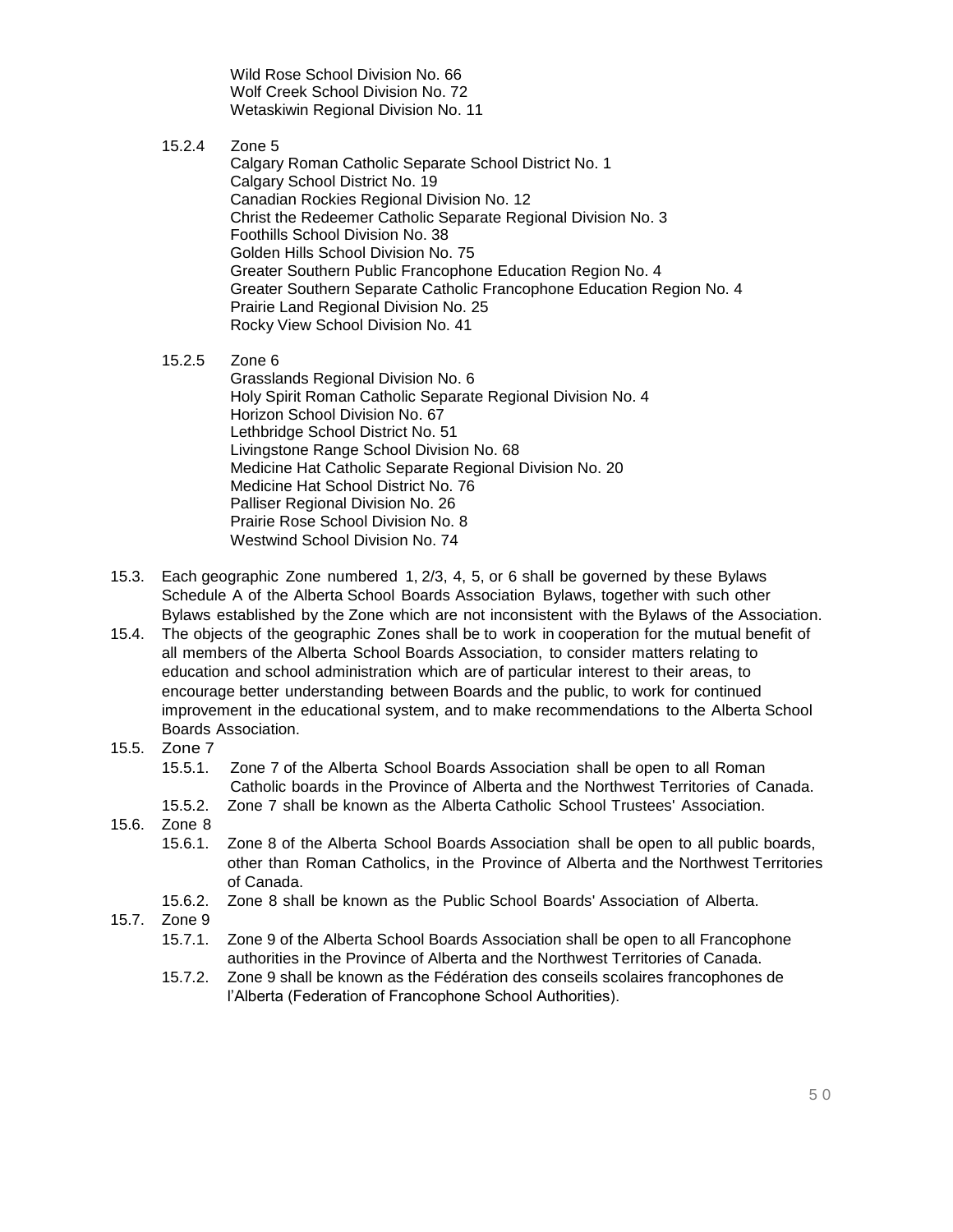## **Schedule A: Forming Bylaws for Zones 1, 2/3, 4, 5 and 6**

(As referred to in Bylaw 15.3)

## **Bylaw A1 - Membership**

A1.1 Membership in Zones shall be determined by Bylaw 15 of the Alberta School Boards Association.

## **Bylaw A2 - Finance**

A2.2 Each Zone may set membership fees and vary same from time to time; the same to be in such sum as is necessary to cover operating expenses and such projects as may be undertaken by the Zone.

## **Bylaw A3 - Meetings**

- A3.1 Each Zone shall hold an annual meeting:
	- a. During a 30-day period preceding the Fall General Meeting of the Alberta School Boards Association, such period ending eight clear days prior to the opening date of the Fall General Meeting;
	- b. In case of exceptional circumstances, the Executive Committee of the Board of Directors may arrange with a Zone to hold its annual meeting on a date falling outside the 30-day period.
- A3.2 Zones shall hold a meeting during the 30-day period immediately preceding the relevant General Meeting to elect the Zone Director to the Board of Director(s) in accordance with Bylaw 5.2.
- A3.3 Other meetings of the Zones may be held in accordance with provisions hereinafter set out in Bylaw A7.
- A3.4 Any trustee of a member board of the Zone may attend the annual or other meeting of the zone and take part in the business of the meeting.

## **Bylaw A4- Voting**

- A4.1 Voting for the election of the Zone Director(s) and alternate(s) to the Board of Directors of the Alberta School Boards Association shall be by secret ballot on the basis of one vote per member board. The boards of the cities of Edmonton and Calgary shall be excluded from voting for a Zone Directors and the Zone Director's Alternate of the Alberta School Boards Association.
- A4.2 Voting on ordinary business or motions at annual Zone meetings shall be based upon one vote per Full Member Board in attendance, unless otherwise provided for in the Zone Bylaws.
- A4.3 Voting for Zone Chair or Vice- Chair shall be by secret ballot on the basis of one vote per Full Member Board. The election for Chair shall take place before the election for Vice-Chair.

## **Bylaw A5 -Alberta School Boards Association Board of Directors**

- A5.1 Each Zone shall elect its Director(s) and Alternate Director(s) to the Board of Directors of the Alberta School Boards Association at such time and for such terms as the Bylaws of the Association may provide.
- A5.2 The Alternate Director shall attend, participate and vote only when the Director is absent.
- A5.3 A trustee elected to the Board of Directors of the Alberta School Boards Association shall be a trustee of a member board of the Zone other than the boards of the cities of Calgary and Edmonton.

## **Bylaw A6 - Zone Executive**

- A6.1 A member of the Zone Executive shall be a trustee of a member board of the Zone.
- A6.2 The Zone Executive shall consist of: